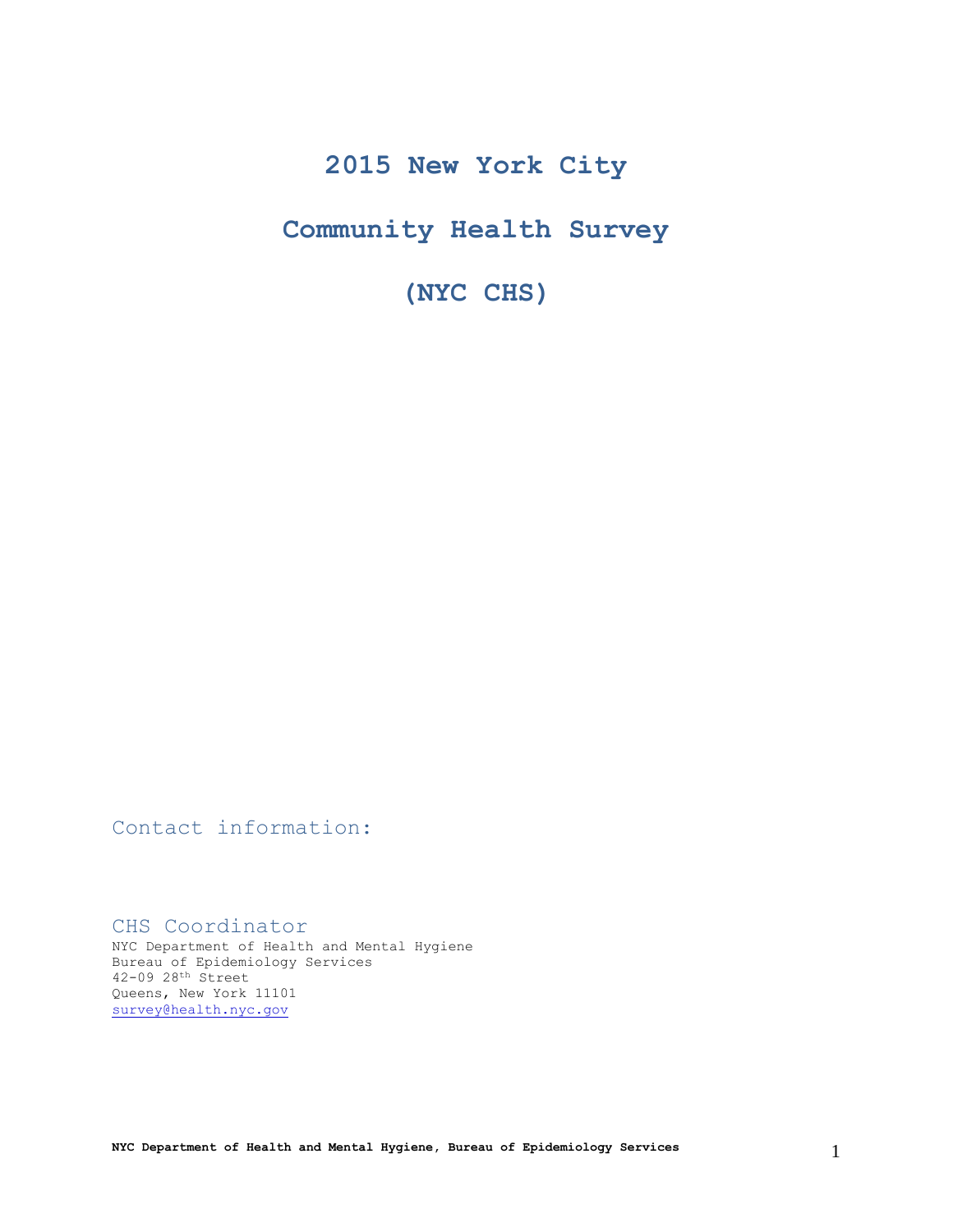# Contents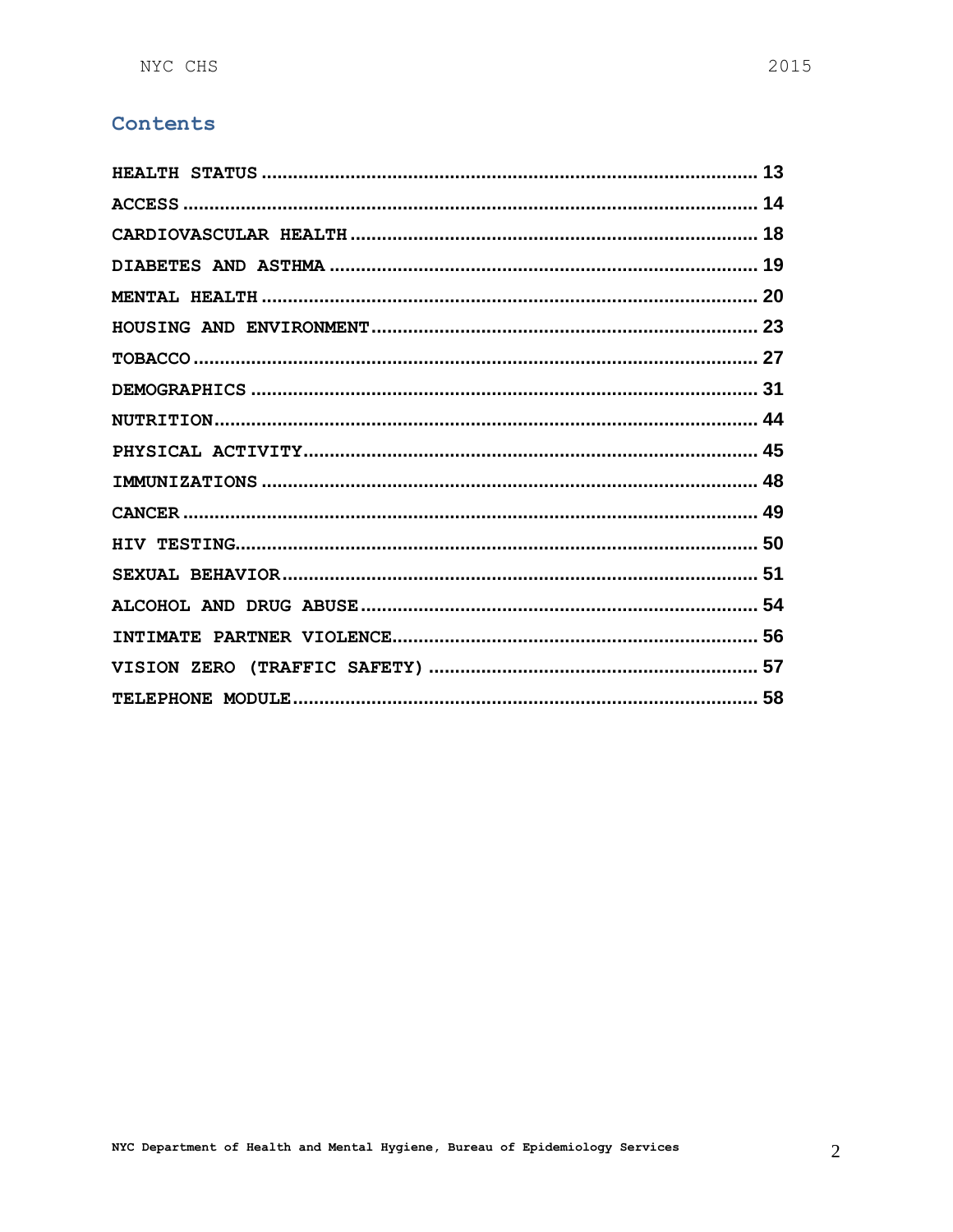### **2015 Community Health Survey Questionnaire Last updated (10.07.15)**

#### **LANDLINE INTRODUCTION** –SKIP TO CELL INTRODUCTION IF CELL VERSION

Hello, My name is  $\qquad \qquad$ , and I am calling on behalf of the New York City Department of Health from Abt-SRBI. We're conducting an important study to improve the health of New Yorkers. Your household has been randomly chosen to represent your neighborhood. All answers you give will be confidential.

[IF NEEDED] You don't have to give me any personal identifying information such as your full name or address.

| REASONS TO CALL-BACK |                                    | REASONS NOT TO CALL-BACK           |  |  |
|----------------------|------------------------------------|------------------------------------|--|--|
|                      | 01 No answer                       | 11 Refused                         |  |  |
| 02                   | Busy                               | 12 Non-working/disconnected number |  |  |
|                      | 03 Call-back                       | 13 Non-residential number          |  |  |
|                      | 04 Answering machine               | 14 Number-change                   |  |  |
|                      | 05 Spanish interviewer needed      | 15 Fax machine                     |  |  |
| 06                   | Other language needed              | 16 Beeper/Cell phone               |  |  |
|                      | 07 END OF SHIFT/NUMBER NEVER TRIED | 17 Other phone problem             |  |  |
|                      |                                    | 18 Physically/mentally unable      |  |  |

Q ZIP To make sure that your neighborhood is correctly identified, could I please have your five-digit zip code?

RECORD 77777 FOR DK RECORD 99999 FOR Ref.

#### **IF Q ZIP DOES NOT FALL IN PREDEFINED CATI ZIP CODE LIST**

Q Confirm. Just to confirm, is your zipcode\_\_\_\_\_\_\_\_\_\_\_\_?

- 1 YES 2 NO
- 7 DON'T KNOW/NOT SURE
- 9 REFUSED

**IF RESPONDENT CONFIRMS ORIGINAL ZIPCODE, ASK Q BORO. IF RESPONDENT SAYS THE ZIP CODE FIRST GIVEN IS NOT CORRECT OBTAIN CORRECTED ZIP CODE. IF THIS ZIPCODE STILL DOES NOT FALL IN PREDEFINED CATI ZIP CODE LIST, OR IF Q ZIP = 77777 OR Q ZIP = 99999, ASK Q BORO**

Q BORO In which of the five New York City boroughs are you residing?

# **READ IF NEEDED:**

1 The Bronx 2 Brooklyn 3 Manhattan 4 Queens, or 5 Staten Island ? 6 DO NOT LIVE IN NYC [TERMINATE] 7 DON'T KNOW/NOT SURE [TERMINATE] 9 REFUSED [TERMINATE]

**IF QUOTA OUT, WRITE DATA FOR QZIP (QZIP), QCONFIRM (QCONFIRM), AND QBORO (QBORO) FROM MAIN SUB\_SCRIPT. WRITE DATA FROM SAMPLE FOR UHF, REPLICATE, QKEY – THE ORIGINAL ONE, MAILED, RESMC, CSS.**

**LEVEL =1**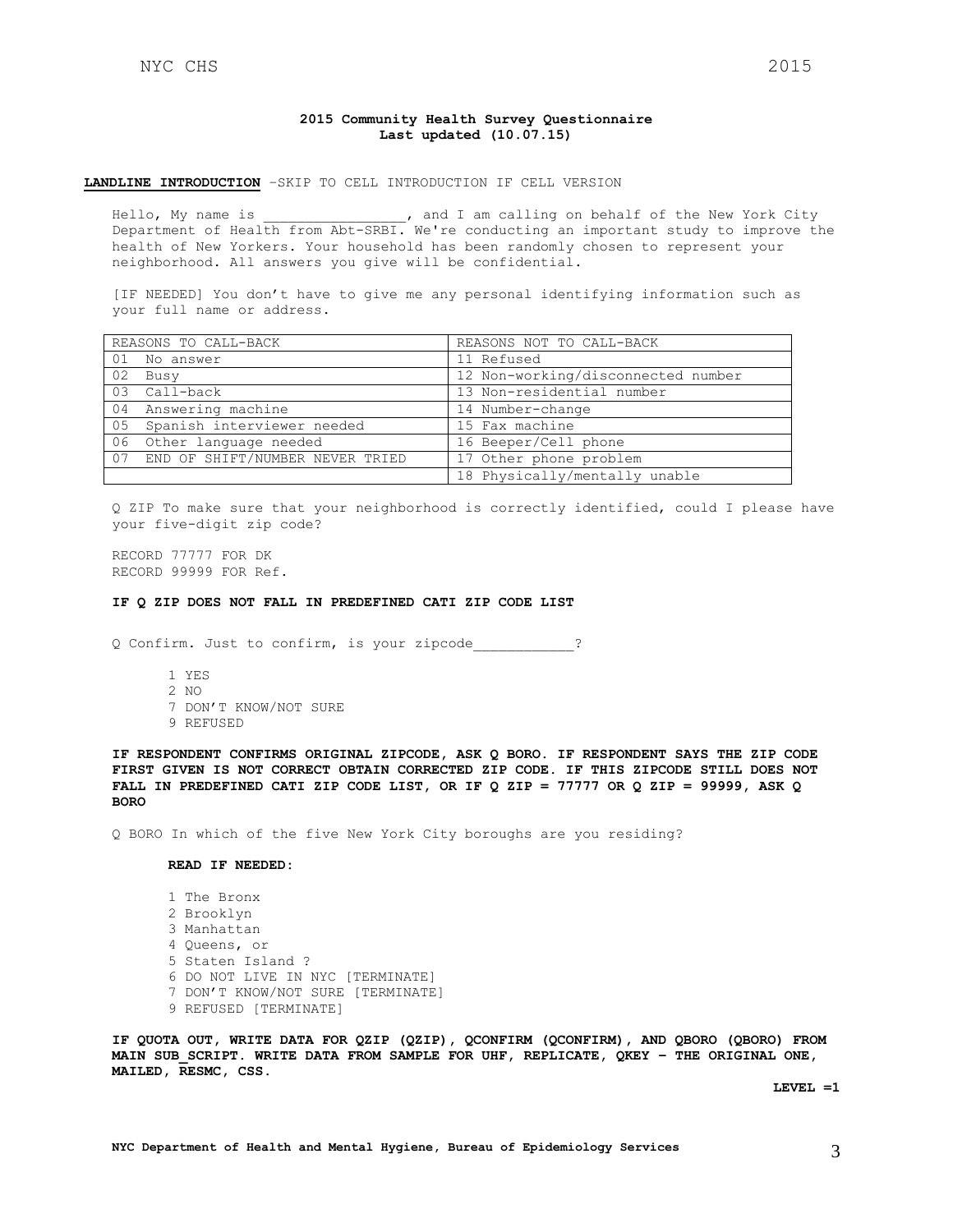#### **CATI: CREATE THE FOLLOWING VARIABLES:**

- UHF ASSIGNED USING ORIGINAL RULES (BASED ON QZIP OR ZIP OF PLURALITY (QZIP1) FROM SAMPLE IF QZIP=77777/99999).
- UHFFLAG SET TO 1 IF UHF ASSIGNED BASED ON QZIP, SET TO 2 IF ASSIGNED BASED ON ZIP OF PLURALITY (QZIP1) FROM SAMPLE
- HOODFU IF UHF = UNASSIGNED (43) OR UHFFLAG=2, ASK NEIGHBORHOOD FOLLOW-UP QUESTIONS AND SET 'HOODFU'=1 - ELSE GO TO QHH
- UHF2 INITIALLY SET UHF2=UHF, BUT IF HOODFU=1, CHANGE VALUE OF UHF2 BASED ON ANSWERS TO THE NEIGHBORHOOD FOLLOWUP QUESTIONS IF NEIGHBORHOOD IS ASSIGNED BASED ON FOLLOW-UPS.

# **NEIGHBORHOOD FOLLOW-UP QUESTIONS [NEW IN 2014]**

#### **IF Q BORO=1 [BRONX]:**

NH1. What is the name of the neighborhood in **The Bronx** where you live?

[LIST OF NEIGHBORHOODS IN APPENDIX A.]

\_\_\_\_\_ Neighborhood 99 Refused [GO TO QHH]

# **IF NH1=36 (University Heights), ASK NH1a.**

NH1a. Do you live above or below 183rd Street? 1 Above 183rd Street (SET UHF2=103)

- 2 Below 183rd Street (SET UHF2=105)
- 7 Don't Know/Not Sure
- 9 Refused
- **GO TO Q HH.**

#### **IF Q BORO=2 [BROOKLYN]:**

NH2. What is the name of the neighborhood in **Brooklyn** where you live?

```
[LIST OF NEIGHBORHOODS IN APPENDIX A.]
            _____ Neighborhood
```
99 Refused

#### **IF NH2=39 (Prospect Park South), ASK NH2a.**

NH2a. Do you live east or west of Argyle Road? 1 East of Argyle Road (SET UHF2=206) 2 West of Argyle Road (SET UHF2=207) 7 Don't Know/Not Sure 9 Refused **GO TO Q HH.** 

#### **IF NH2=45 (Williamsburg), ASK NH2b.**

NH2b. Is where you live considered Bushwick, East Williamsburg or Greenpoint?

1 Bushwick/East Williamsburg (SET UHF2=201) 2 Greenpoint (SET UHF2=211) 3 No/Just Williamsburg (SET UHF2=201) 7 Don't Know/Not Sure 9 Refused **GO TO Q HH.** 

# **IF Q BORO=3 [MANHATTAN]:**

NH3. What is the name of the neighborhood in Manhattan where you live?

[LIST OF NEIGHBORHOODS IN APPENDIX A.] \_\_\_\_\_ Neighborhood 99 Refused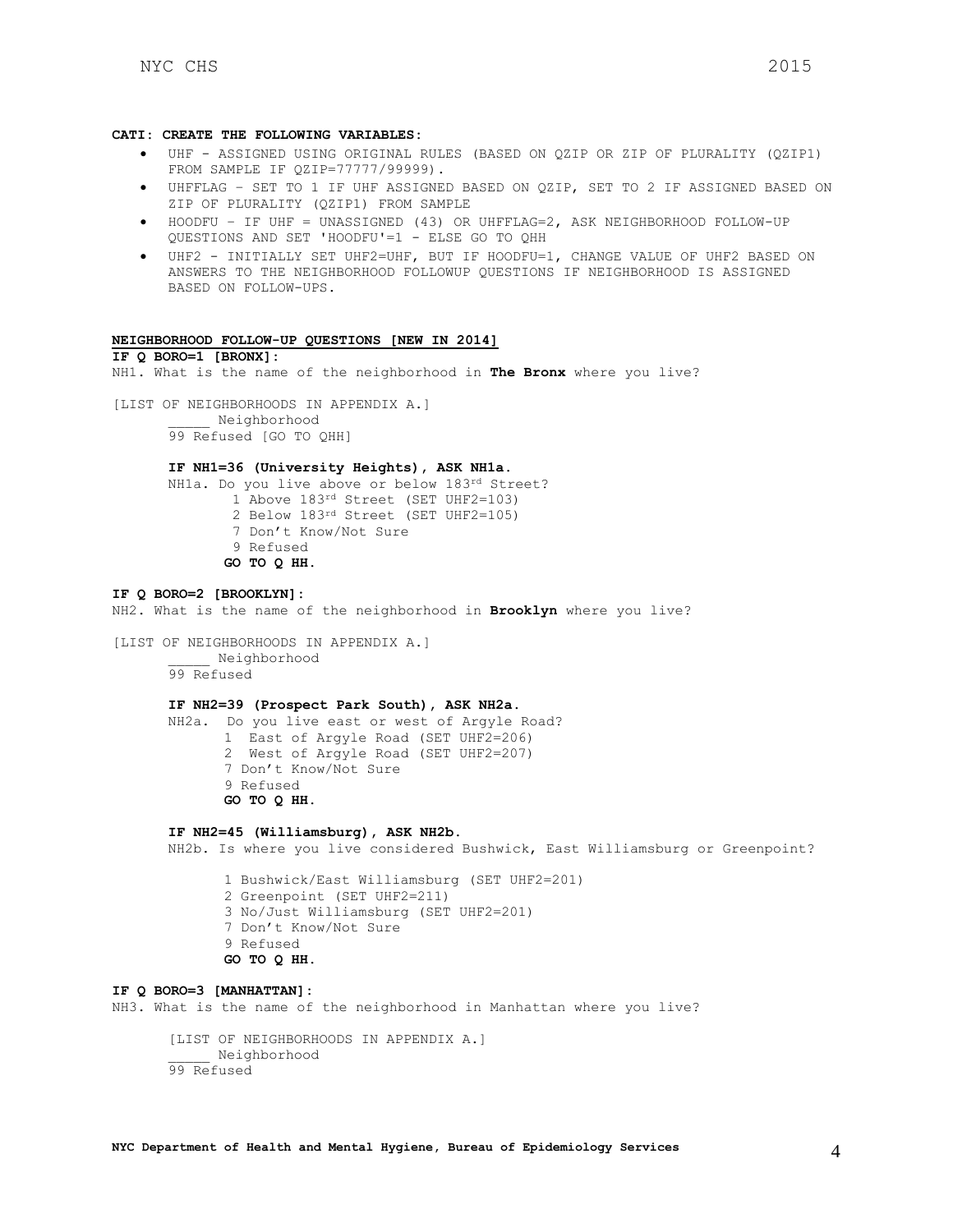#### **IF NH3=12 (Harlem), ASK NH3a**

NH3a. Do you live in West Harlem, Central Harlem or East Harlem?

READ IF NEEDED: West Harlem is considered the areas between 110th Street on the south and 155th Street on the north, between the Hudson River and St. Nicholas Avenue on the east.

Central Harlem is considered the area between 110th St. on the south to Harlem River on the north, 5th Ave. on the east and St. Nicholas Ave to the west.

East Harlem is considered the area between 96th Street on the south to Harlem River on the north, from 5th Avenue to the East River. This neighborhood is sometimes referred to as "Spanish Harlem".

1 West Harlem (SET UHF2=301) 2 Central Harlem (SET UHF2=302) 3 East Harlem (SET UHF2=303) 7 Don't Know/Not Sure 9 Refused **GO TO Q HH.** 

#### **IF NH3=34 (Upper Manhattan), ASK NH3b.**

NH3b. Is that Upper Manhattan in Central Harlem or West Harlem?

READ IN NEEDED: West Harlem is considered the areas between 110th Street on the south and 155th Street on the north, between the Hudson River and St. Nicholas Avenue on the east. Some neighborhoods close by include Inwood and Washington Heights.

Central Harlem is considered the area between 110th St. on the south to Harlem River on the north, 5th Ave. on the east and St. Nicholas Ave to the west.

1 West Harlem (SET UHF2=301) 2 Central Harlem (SET UHF2=302) 7 Don't Know/Not Sure 9 Refused **GO TO Q HH.** 

#### **IF Q BORO=4 [QUEENS]:**

NH4. What is the name of the neighborhood in Queens where you live?

[LIST OF NEIGHBORHOODS IN APPENDIX A.] \_\_\_\_\_ Neighborhood 99 Refused

#### **IF Q BORO=5 [STATEN ISLAND]:**

NH5. What is the name of the neighborhood in Staten Island where you live?

[LIST OF NEIGHBORHOODS IN APPENDIX A.] \_\_\_\_\_ Neighborhood 99 Refused

Q HH Now I need to randomly select one adult who lives in your household to be interviewed. How many members of your household, INCLUDING YOURSELF, are 18 years of age or older?

READ IF NEEDED: Household members are those who spend a majority of their time living in the household.

RECORD 88 FOR NOT A PRIVATE RESIDENCE RECORD 99 FOR REFUSED/DK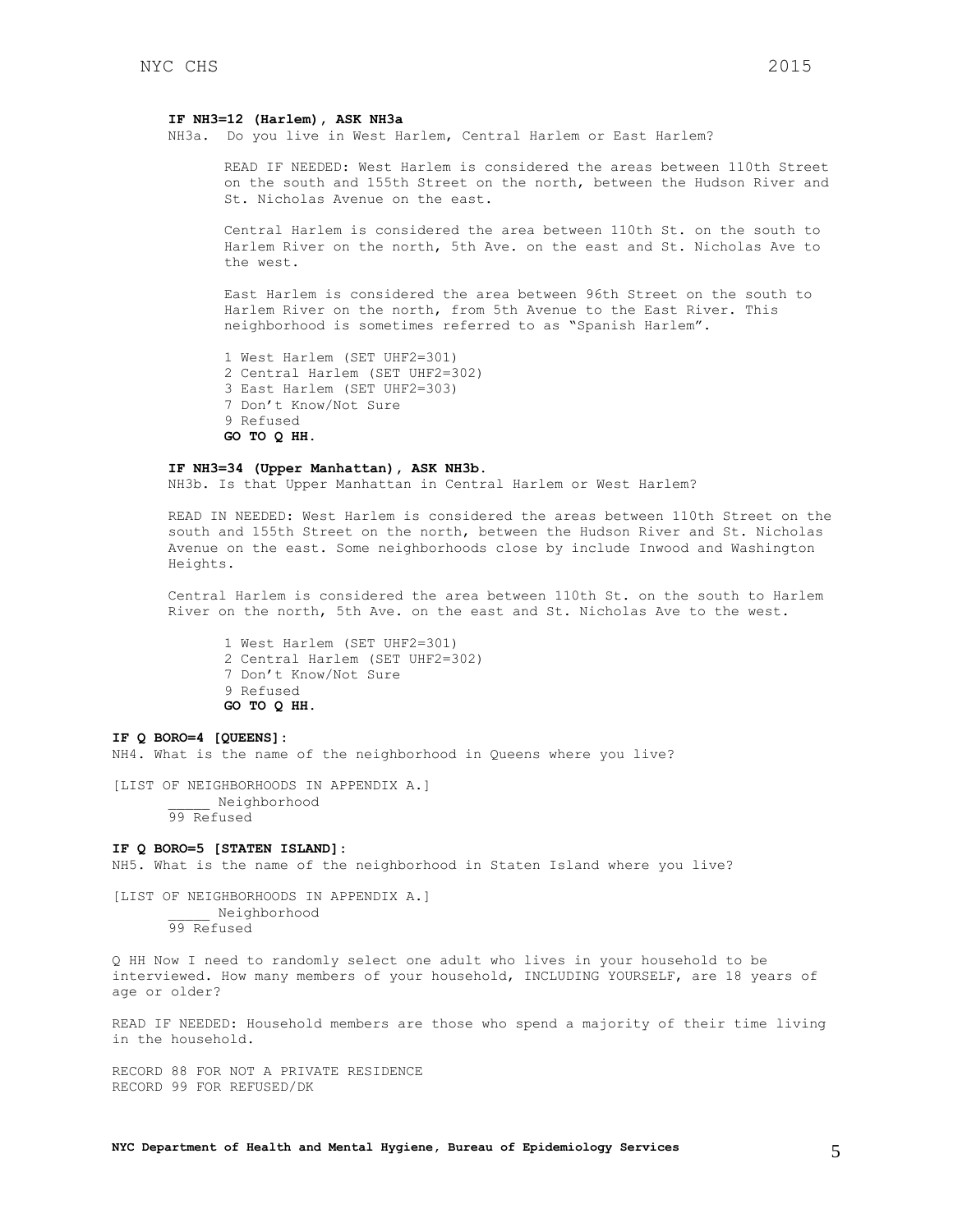Number of adults [RANGE 1-20]

**IF NO ADULTS (HH=0) OR NOT A PRIVATE RESIDENCE (HH=88) OR REFUSED/DK (HH=99):** Those are all the questions I have for you. Thank you for your time. **TERMINATE INTERVIEW.**

#### **IF ONLY 1 ADULT (HH=1) ASK HHa, ELSE IF MORE THAN ONE ADULT (HH>1) ASK HHb.**

HHa Are you the adult?

1 Yes 2 No 9 Refused

#### **IF HHa=1, THEN READ S6A, ELSE SKIP TO S6B.**

s6a Then you are the person I need to speak with. Let me start by saying your contact information such as your phone number will not be shared with the Health Department or anyone else. Participation is voluntary: you can stop the interview at any time or decide not to answer any question. The interview takes about 25 minutes. If you have any questions I can't answer, I'll give you a telephone number for more information.

#### **[GO TO QWHICH]**

#### **IF HHa=2 (NOT THE ADULT)**

s6b May I speak with the adult?

```
1 Yes - available (SKIP TO WHICH)
2 No - not available – [GO TO s6b1]
9 Refused
```
#### **IF MORE THAN ONE ADULT (HH>1) ASK HHb.**

HHb. NUMADULT How many of these adults are men and how many are women?

INTERVIEWER: RECORD 99 FOR REFUSED

 $MEN$ \_\_\_ WOMEN

[If either NUMMEN or NUMWOMEN = 99 then Thank and terminate]

Q PICK Could I please speak with \_\_\_\_\_\_\_\_\_\_\_? [RANDOMLY PICKED]

```
1 Yes - available (SKIP TO WHICH)
2 No - not available – [GO TO S6b1]
9 Refused
```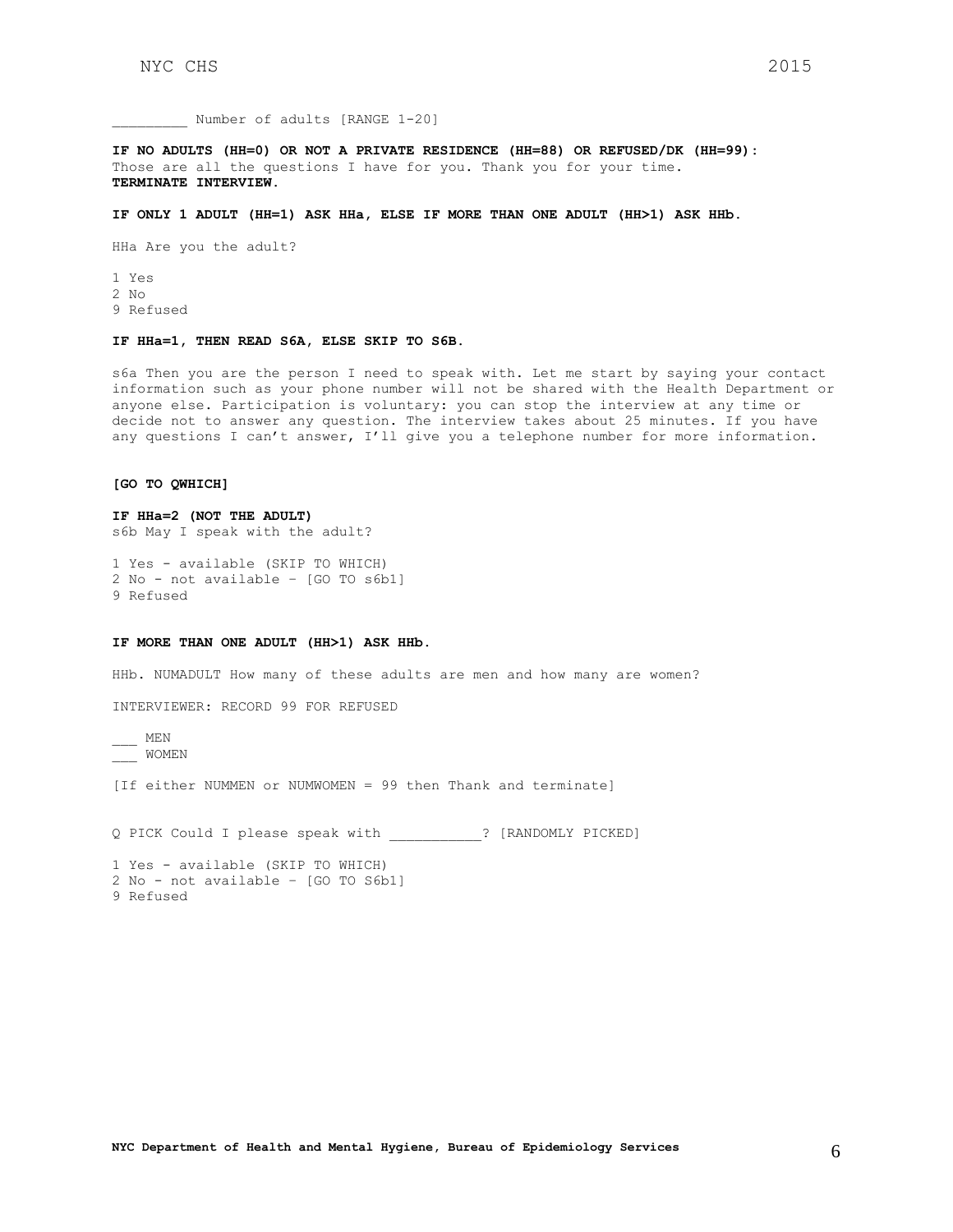### **IF PICKED PERSON IS NOT AVAILABLE:**

S6b1. (If s6b = 2) May I please have the adult's name so we can ask for them when we call back?/(If q pick = 2) May I please have the (PICKED PERSON'S) name so that we can speak with [them] when we call back?

1 Gave response – (ENTER RESPONSE) 7 (VOL) Don't know – (Thanks and terminate) 9 (VOL) Refused – (Thanks and terminate)

Q WHICH INTERVIEWER: SELECT LANGUAGE

1 English 2 Spanish 3 Russian Paper 4 Chinese Paper

**IF HHa = 1 GO TO Q1.1, ELSE GO TO Q HELLO** Q HELLO

Hello, My name is  $\qquad \qquad$ , and I am calling on behalf of the New York City Department of Health from Abt-SRBI. We're conducting an important study to improve the health of New Yorkers. Your household has been randomly chosen to represent your neighborhood. All answers you give will be confidential.

Your contact information such as your phone number will not be shared with the Health Department or anyone else. Participation is voluntary: you can stop the interview at any time or decide not to answer any question. The interview takes about 25 minutes. If you have any questions I can't answer, I'll give you a telephone number for more information.

**END LANDLINE INTRODUCTION**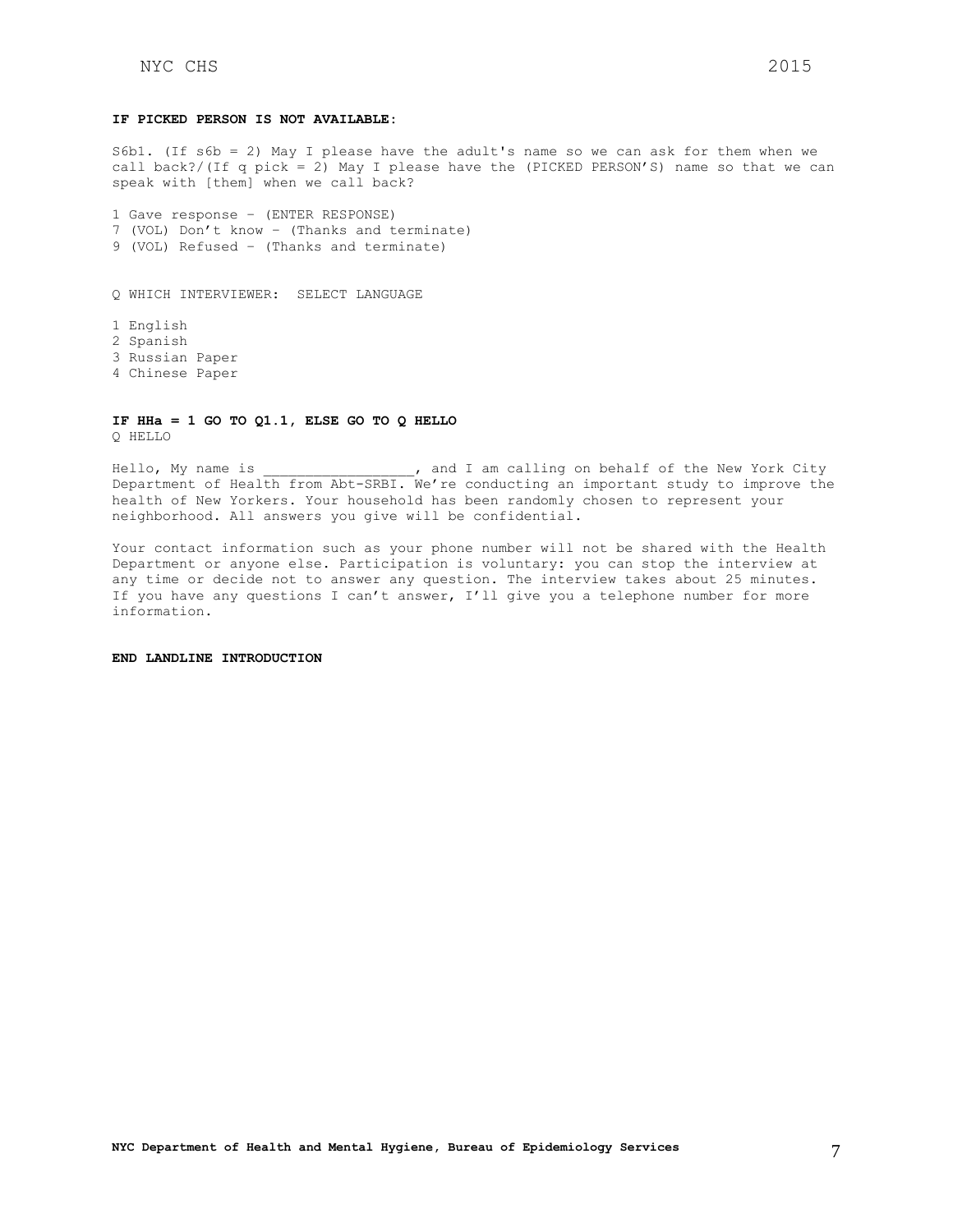#### **CELL PHONE INTRODUCTION**

Hello, My name is  $\qquad \qquad$ , and I am calling on behalf of the New York City Department of Health from Abt-SRBI. We're conducting an important telephone survey to learn more about the health of New Yorkers. Your cell phone number was randomly chosen to participate in our study. I just have a few questions to find out if you are eligible for the study.

**Programmer: For the voice mail messages, respondents to receive a voice mail message on the first, third and ninth unsuccessful attempts to make contact.** 

### **ELIGIBILITY QUESTIONS**

**Q CONF\_ADULT** Are you 18 years of age or older?

INTERVIEWER: PLEASE CONFIRM NEGATIVE RESPONSES TO ENSURE THAT RESPONDENT HAS HEARD AND UNDERSTOOD CORRECTLY.

1 YES [GO TO DRIVING] 2 NO [GO TO CONF\_ADULT2] 7 DON'T KNOW/NOT SURE 9 REFUSED

IF DON'T KNOW OR REFUSED: Thank you very much for your time. **END SURVEY**

**Q CONF\_ADULT2** Is this your own cell phone or does it belong to one of your parents or a guardian?

- 1 CELL PHONE BELONGS TO MINOR
- 2 CELL PHONE BELONGS TO PARENT OR GUARDIAN [CALLBACK1]
- 7 DON'T KNOW/NOT SURE
- 9 REFUSED

IF CELL PHONE BELONGS TO MINOR [ANSWER = 1] READ: Thank you very much, but we are only interviewing persons aged 18 or older at this time. **END SURVEY**

IF DON'T KNOW OR REFUSED: Thank you very much for your time. **END SURVEY**

**Q CALLBACK1** When would be a better time to call back and speak to a parent or guardian?

\_\_\_\_\_\_Day \_\_\_\_\_\_Time

**Q DRIVING** In order to ensure your safety I'd like to ask you, are you driving a car right now?

1 YES [GO TO CALLBACK2] 2 NO [GO TO Q CONF\_PHN] 7 DON'T KNOW/ NOT SURE 9 REFUSED

**Q CALLBACK2** When would be a better time to call you back?

\_\_\_\_\_\_Day \_\_\_\_\_\_Time

IF DON'T KNOW OR REFUSED: Thank you very much for your time. **END SURVEY**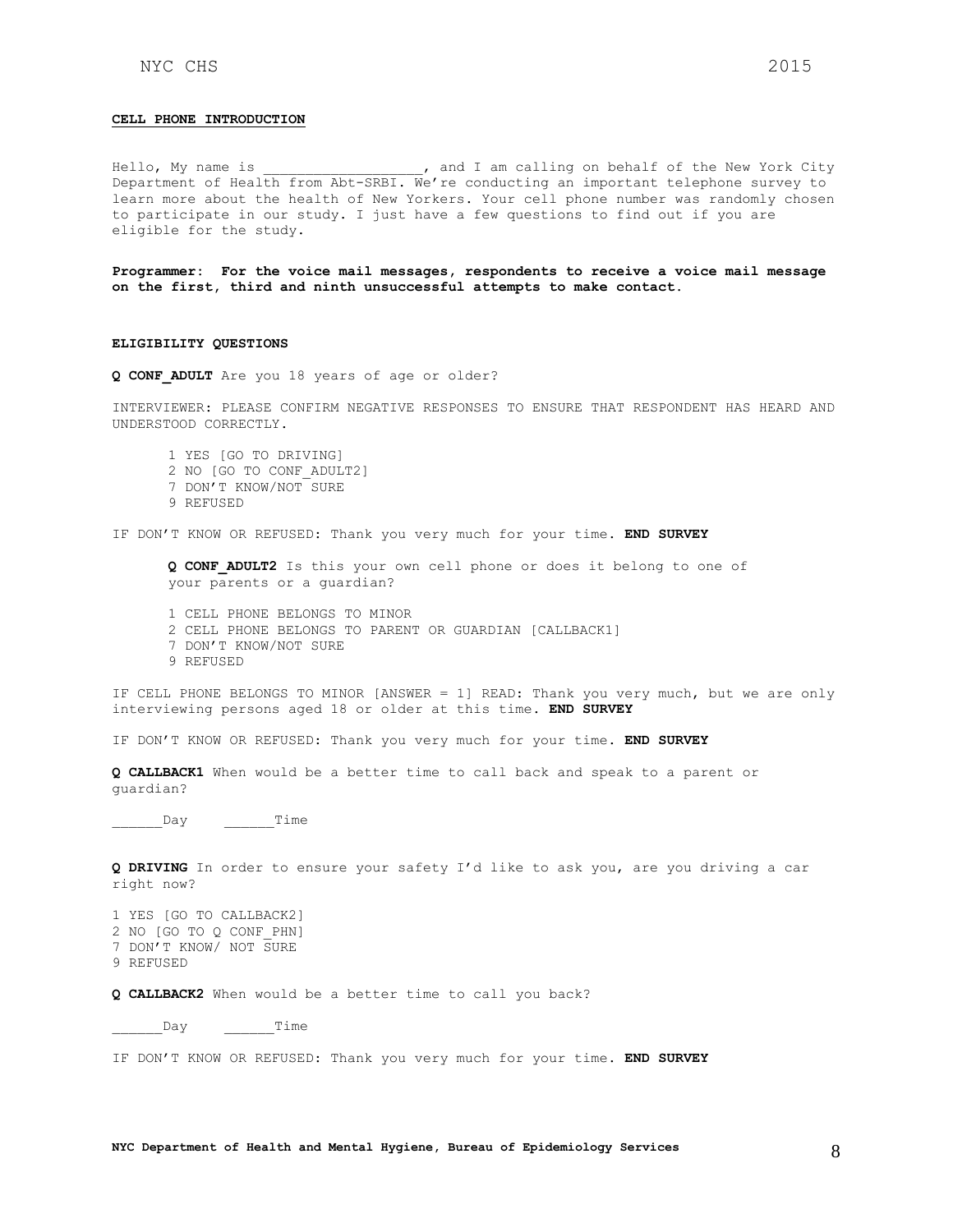Q CONF PHN Is this (PHONE NUMBER)?

1 YES [GO TO CONF\_CELL] 2 NO 7 DON'T KNOW/NOT SURE 9 REFUSED

IF NO: Thank you very much but I seem to have dialed the wrong number. It's possible that your number may be called at a later time. **END SURVEY**

IF DON'T KNOW OR REFUSED: Thank you for your time. **END SURVEY**

**Q CONF\_CELL** In order to make sure our information is correct, I would just like to double check with you. Is this a cellular telephone?

INTERVIEWER: PLEASE CONFIRM NEGATIVE RESPONSES TO ENSURE THAT RESPONDENT HAS HEARD AND UNDERSTOOD CORRECTLY.

1 YES [GO TO CONF\_PRVRES]  $2 N$ 7 DON'T KNOW/NOT SURE 9 REFUSED

IF DON'T KNOW OR REFUSED: Thank you very much for your time. **END SURVEY**

**CATI**: CREATE 'PTYPE' VARIABLE. SET TO 1 IF QCONF\_CELL=1 (CELL); SET TO 2 (LANDLINE) IF QCONF\_CELL=2.

**CONF\_PRVRES** Do you live in a private residence, that is, not in a dormitory or other type of group living situation?

READ ONLY IF NECESSARY: "By private residence, we mean someplace like a house or apartment."

> 1 YES [Go to CONF\_NYC] 2 NO 7 DON'T KNOW / NOT SURE 9 REFUSED

IF NO: Thank you very much, but we are only interviewing people who live in private residences at this time. **END SURVEY**

IF DON'T KNOW OR REFUSED: Thank you very much for your time. **END SURVEY**

**Q CONF\_NYC** In which of the five New York City boroughs do you live?

READ IF NECESSARY: The five boroughs of New York City include The Bronx, Brooklyn, Manhattan, Queens and Staten Island.

| 1 The Bronx           |  | [GO TO LANDLINE] |
|-----------------------|--|------------------|
| 2 Brooklyn            |  | [GO TO LANDLINE] |
| 3 Manhattan           |  | [GO TO LANDLINE] |
| 4 Oueens              |  | [GO TO LANDLINE] |
| 5 Staten Island       |  | [GO TO LANDLINE] |
| 6 DO NOT LIVE IN NYC  |  |                  |
| 7 DON'T KNOW/NOT SURE |  |                  |
| 9 REFUSED             |  |                  |

IF RESPONDENT DOES NOT LIVE IN NYC [ANSWER = 6]: Thank you very much, but we are only interviewing people who currently live in New York City. **END SURVEY**

IF DON'T KNOW OR REFUSED: Thank you very much for your time. **END SURVEY**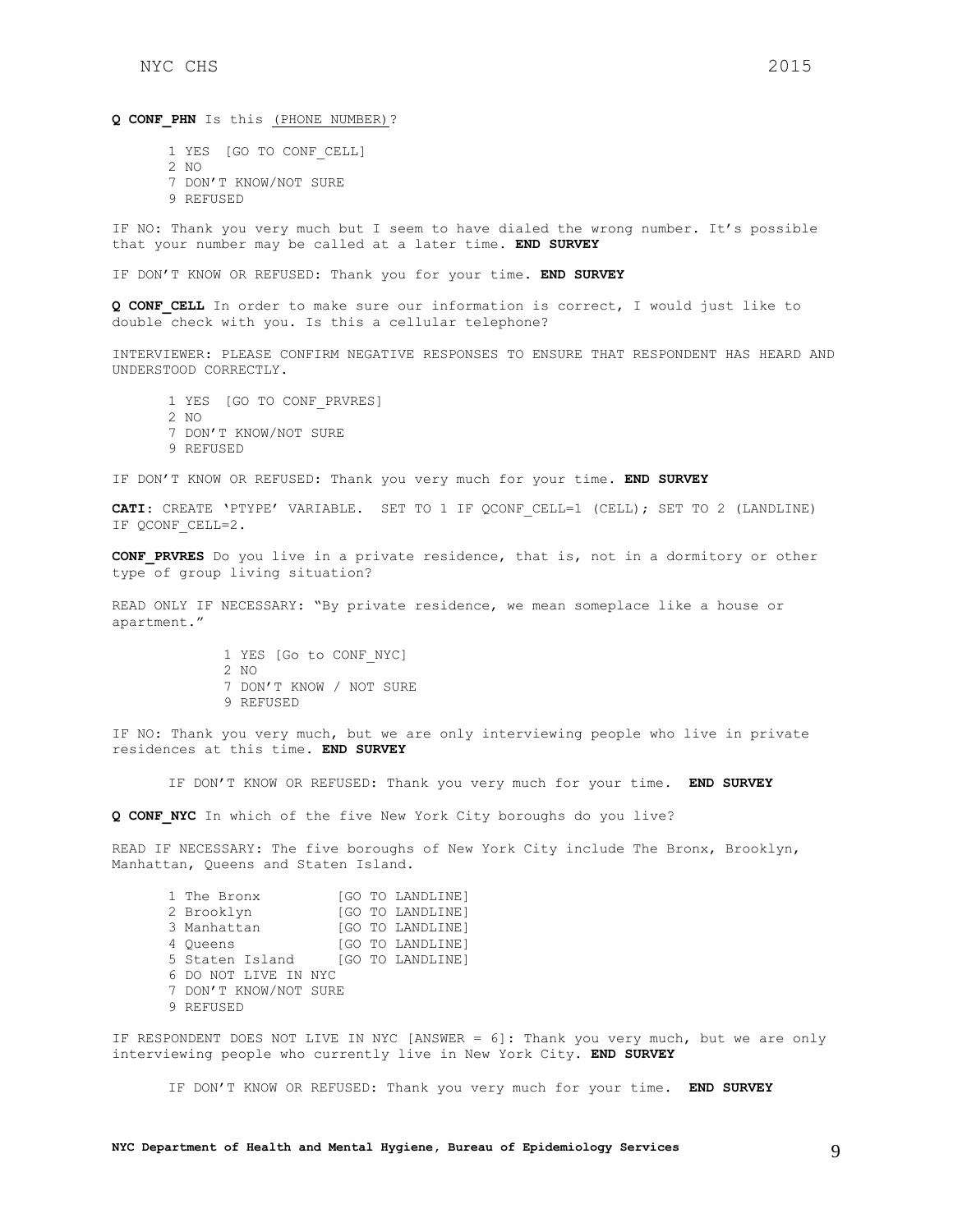TERMINATE IF SCREENING FOR CELL-ONLY HHS IN MANHATTAN: COSCRN=2 & QCONF\_NYC=3 & PTYPE=2. ELSE **IF PTYPE=2, SKIP TO QZIP IN LANDLINE SCREENER**

**Q LANDLINE** Do you also have a landline telephone that is used to make and receive calls in your home?

READ ONLY IF NECESSARY: "By landline telephone, we mean a "regular" telephone in your home that is connected to outside telephone lines through a cable or cord and is used for making or receiving calls. This would also include a cordless phone that receives service by being connected to outside telephone lines through a jack in the wall."

INTERVIEWER: TELEPHONE SERVICE OVER THE INTERNET COUNTS AS LANDLINE SERVICE. PLEASE CONFIRM NEGATIVE RESPONSES TO ENSURE THAT RESPONDENT HAS HEARD AND UNDERSTOOD CORRECTLY.

1 YES

- 2 NO **[GOTO INTRO1]**
- 7 DON'T KNOW/NOT SURE
- 9 REFUSED

**TERMINATE IF SCREENING FOR CELL-ONLY HHS IN MANHATTAN: COSCREEN=2 AND Q CONF\_NYC=3 (MANHATTAN) AND PTYPE=1 AND Q LANDLINE=1, 7 OR 9**: Thank you very much for your time. **END SURVEY**.

IF DON'T KNOW OR REFUSED: Thank you very much for your time. **END SURVEY**

#### **INTRO1 FOR PTYPE=1 (CELL PHONES)**

**INTRO1** Thank you. Your cell phone number has been chosen randomly, and I would like to ask some further questions about your health and health practices.

Participation is voluntary: you can stop the interview at any time or decide not to answer any question. Any information you give me will be confidential. The interview takes about 25 minutes. If you have any questions I can't answer, I'll give you a telephone number for more information.

In appreciation for the time that you spend answering our questions on your cell phone, we will provide you with ten dollars in compensation for this interview.

**Q ZIP** Could I please have your five-digit zip code?

RECORD 77777 FOR DK RECORD 99999 FOR Ref.

#### **IF Q ZIP DOES NOT FALL IN PREDEFINED CATI ZIP CODE LIST**

Q Confirm. Just to confirm, is your zipcode\_\_\_\_\_\_\_\_\_\_\_\_?

- 1 YES 2 NO 7 DON'T KNOW/NOT SURE 9 REFUSED
- 

**IF Q ZIP DOES NOT FALL IN PREDEFINED CATI ZIP CODE LIST, ASK NEIGHBORHOOD FOLLOW-UP QUESTIONS AND CATI CREATE & SET 'HOODFU'=1 – ELSE GO TO QWHICH**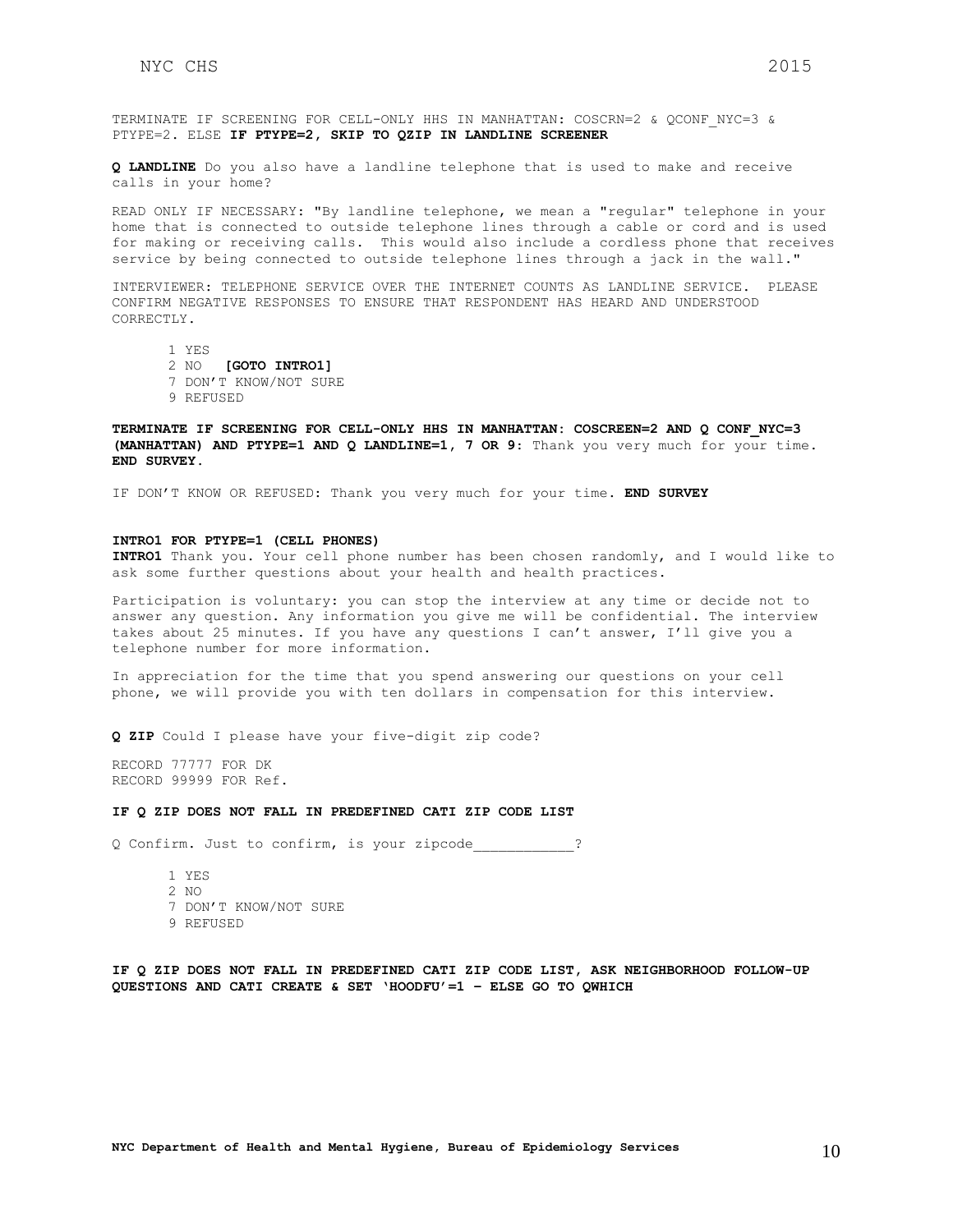#### **NEIGHBORHOOD FOLLOW-UP QUESTIONS [NEW IN 2014]**

**IF Q CONF\_NYC=1 [BRONX]:** NH1. What is the name of the neighborhood in **The Bronx** where you live? [LIST OF NEIGHBORHOODS IN APPENDIX A.] \_\_\_\_\_ Neighborhood 99 Refused [GO TO QHH] **IF NH1=36 (University Heights), ASK NH1a.** NH1a. Do you live above or below 183rd Street? 1 Above 183<sup>rd</sup> Street (SET UHF2=103) 2 Below 183rd Street (SET UHF2=105) 7 Don't Know/Not Sure 9 Refused **GO TO QWHICH. IF Q CONF\_NYC=2 [BROOKLYN]:** NH2. What is the name of the neighborhood in **Brooklyn** where you live? [LIST OF NEIGHBORHOODS IN APPENDIX A.] \_\_\_\_\_ Neighborhood 99 Refused **IF NH2=39 (Prospect Park South), ASK NH2a.** NH2a. Do you live east or west of Argyle Road? 1 East of Argyle Road (SET UHF2=206) 2 West of Argyle Road (SET UHF2=207) 7 Don't Know/Not Sure 9 Refused **GO TO QWHICH. IF NH2=45 (Williamsburg), ASK NH2b.** NH2b. Is where you live considered Bushwick, East Williamsburg or Greenpoint?

> 1 Bushwick/East Williamsburg (SET UHF2=201) 2 Greenpoint (SET UHF2=211) 3 No/Just Williamsburg (SET UHF2=201) 7 Don't Know/Not Sure 9 Refused **GO TO QWHICH.**

#### **IF Q CONF\_NYC=3 [MANHATTAN]:**

NH3. What is the name of the neighborhood in Manhattan where you live?

[LIST OF NEIGHBORHOODS IN APPENDIX A.] \_\_\_\_\_ Neighborhood 99 Refused

#### **IF NH3=12 (Harlem), ASK NH3a**

NH3a. Do you live in West Harlem, Central Harlem or East Harlem?

READ IF NEEDED: West Harlem is considered the areas between 110th Street on the south and 155th Street on the north, between the Hudson River and St. Nicholas Avenue on the east.

Central Harlem is considered the area between 110th St. on the south to Harlem River on the north, 5th Ave. on the east and St. Nicholas Ave to the west.

East Harlem is considered the area between 96th Street on the south to Harlem River on the north, from 5th Avenue to the East River. This neighborhood is sometimes referred to as "Spanish Harlem".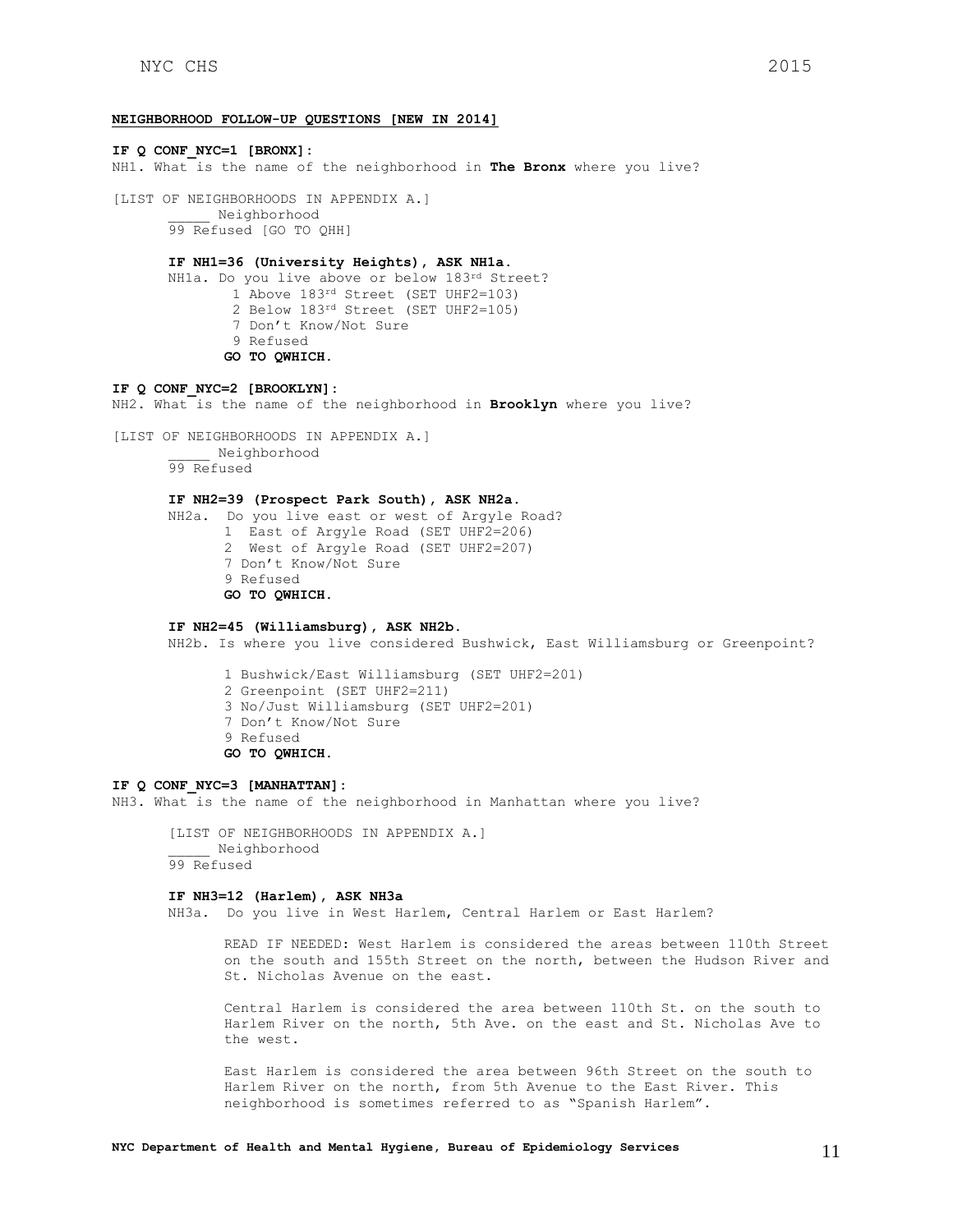1 West Harlem (SET UHF2=301) 2 Central Harlem (SET UHF2=302) 3 East Harlem (SET UHF2=303) 7 Don't Know/Not Sure 9 Refused **GO TO QWHICH.** 

#### **IF NH3=34 (Upper Manhattan), ASK NH3b.**

NH3b. Is that Upper Manhattan in Central Harlem or West Harlem?

READ IN NEEDED: West Harlem is considered the areas between 110th Street on the south and 155th Street on the north, between the Hudson River and St. Nicholas Avenue on the east. Some neighborhoods close by include Inwood and Washington Heights.

Central Harlem is considered the area between 110th St. on the south to Harlem River on the north, 5th Ave. on the east and St. Nicholas Ave to the west.

1 West Harlem (SET UHF2=301) 2 Central Harlem (SET UHF2=302) 7 Don't Know/Not Sure 9 Refused **GO TO QWHICH.** 

#### **IF Q CONF\_NYC=4 [QUEENS]:**

NH4. What is the name of the neighborhood in Queens where you live?

[LIST OF NEIGHBORHOODS IN APPENDIX A.] \_\_\_\_\_ Neighborhood 99 Refused

#### **IF Q CONF\_NYC=5 [STATEN ISLAND]:**

NH5. What is the name of the neighborhood in Staten Island where you live?

[LIST OF NEIGHBORHOODS IN APPENDIX A.] \_\_\_\_\_ Neighborhood 99 Refused

# **CATI: CREATE THE FOLLOWING VARIABLES:**

- UHF ASSIGNED USING ORIGINAL RULES (BASED ON QZIP OR ZIP OF PLURALITY (QZIP1) FROM SAMPLE IF QZIP=77777/99999).
- UHFFLAG SET TO 1 IF UHF ASSIGNED BASED ON QZIP, SET TO 2 IF ASSIGNED BASED ON ZIP OF PLURALITY(QZIP1) FROM SAMPLE
- UHF2 INITIALLY SET UHF2=UHF, BUT IF HOODFU=1, CHANGE VALUE OF UHF2 BASED ON ANSWERS TO THE NEIGHBORHOOD FOLLOWUP QUESTIONS IF ASSIGNED

Q WHICH INTERVIEWER: SELECT LANGUAGE

- 1 English
- 2 Spanish
- 3 Russian Paper
- 4 Chinese Paper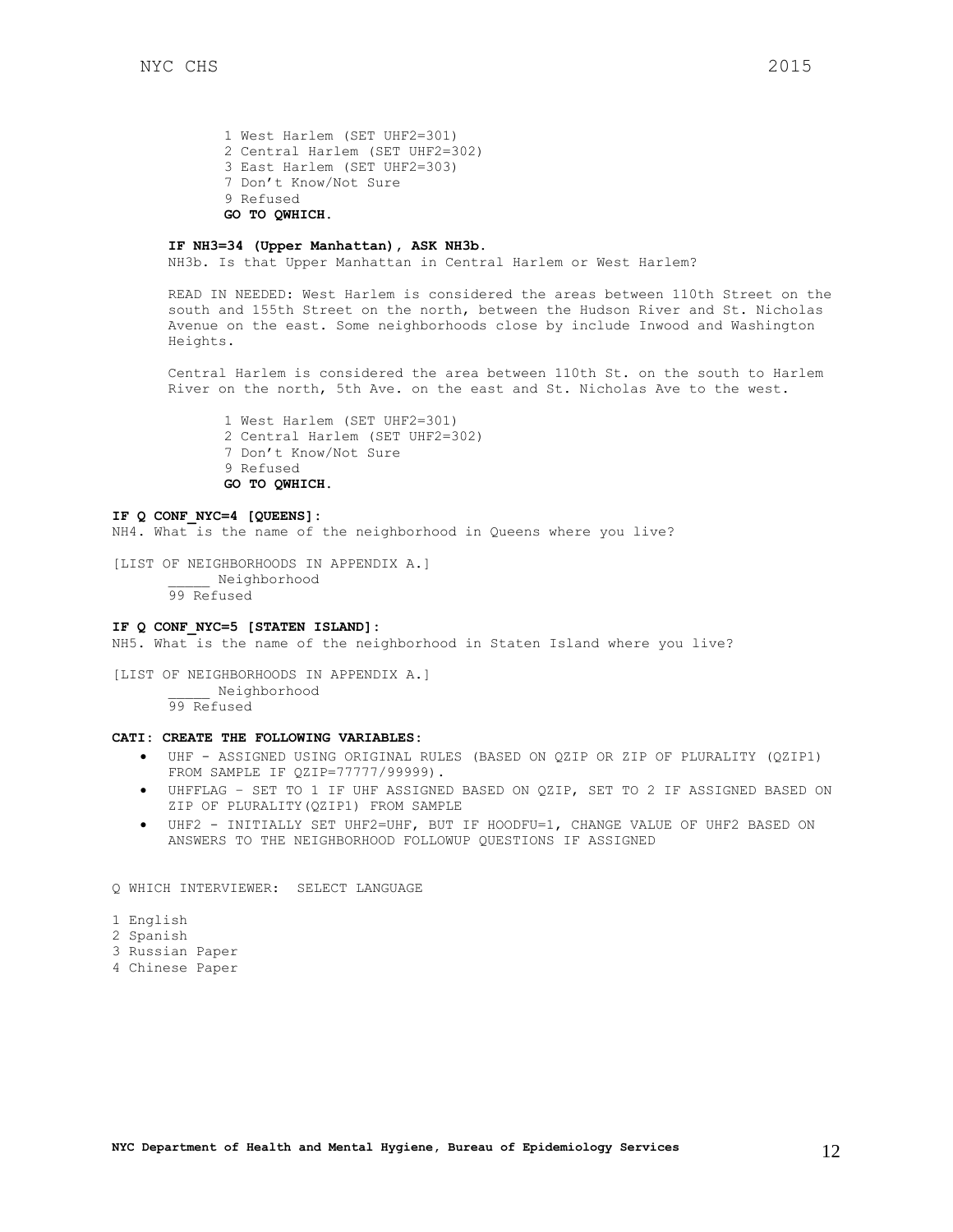# <span id="page-12-0"></span>**HEALTH STATUS**

# **ASK ALL**

**Q1.1 -** Would you say that in general your health is excellent, very good, good, fair or poor?

- 1 EXCELLENT
- 2 VERY GOOD
- 3 GOOD
- 4 FAIR
- 5 POOR
- 7 DON'T KNOW/NOT SURE
- 9 REFUSED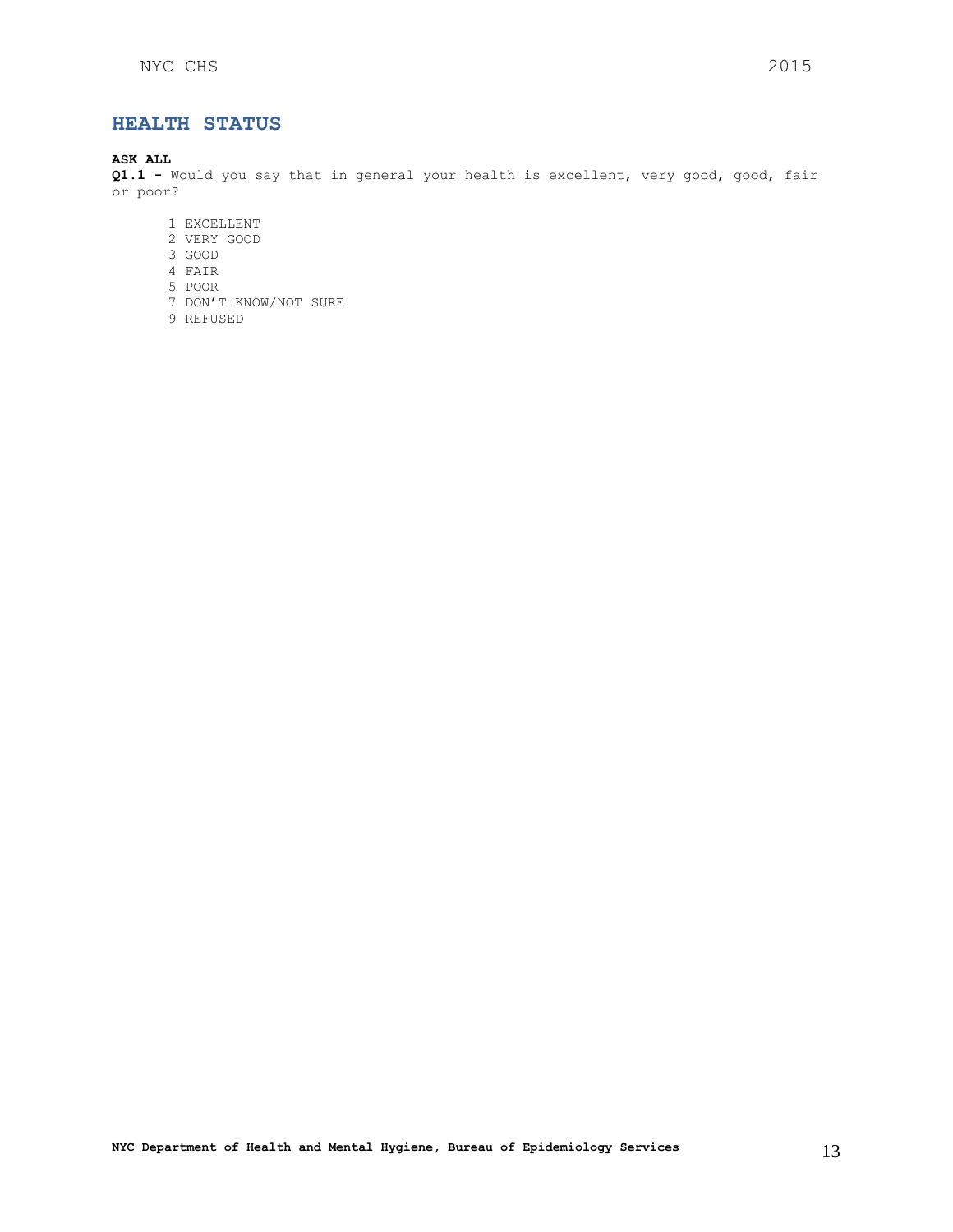# <span id="page-13-0"></span>**ACCESS**

#### **ASK ALL**

**Q2.1 -** Do you have any kind of health insurance coverage, including private health insurance, prepaid plans such as H-M-Os, or government plans such as Medicare or Medicaid?

READ IF NEEDED: Medicare is a health insurance program for people 65 and older or persons with disabilities.

READ IF NEEDED: Medicaid is a health insurance program for persons whose income and resources cannot cover the costs of health care.

- 1 YES
- 2 NO
- 7 DON'T KNOW/NOT SURE
- 9 REFUSED

# **ASK IF Q2.1 = 1, ELSE SKIP TO Q2.5**

**Q2.2 -** What type of health insurance do you use to pay for your doctor or hospital bills? Is it insurance through:

BEGIN READING ANSWER CHOICES 01 Your employer

IF R CLEARLY PICKS 1, STOP READING ANSWER CHOICES AND ENTER 1. OTHERWISE, READ ENTIRE LIST.

#### **INTERVIEWER: IF RESPONDENT SAYS 'FAMILY HEALTH PLUS', MARK '05' FOR MEDICAID**

02 Someone else's employer 03 A plan that you or someone else buys on your own 04 Medicare 05 Medicaid including Medicaid Managed Care 06 The military, CHAMPUS, TriCare, or the VA 07 COBRA, or 08 Some other source ? 88 NONE 77 DON'T KNOW/NOT SURE 99 REFUSED

#### **ASK IF Q2.2 = 3**

**Q2.3 –** As a result of "Obamacare", also called the Affordable Care Act, did you or a member of your household get insurance for you through the New York State Health Plan Marketplace?

READ IF NEEDED: The New York Health Plan Marketplace is a website where people can buy their own insurance.

1 YES

- 2 NO
- 7 DON'T KNOW/NOT SURE
- 9 REFUSED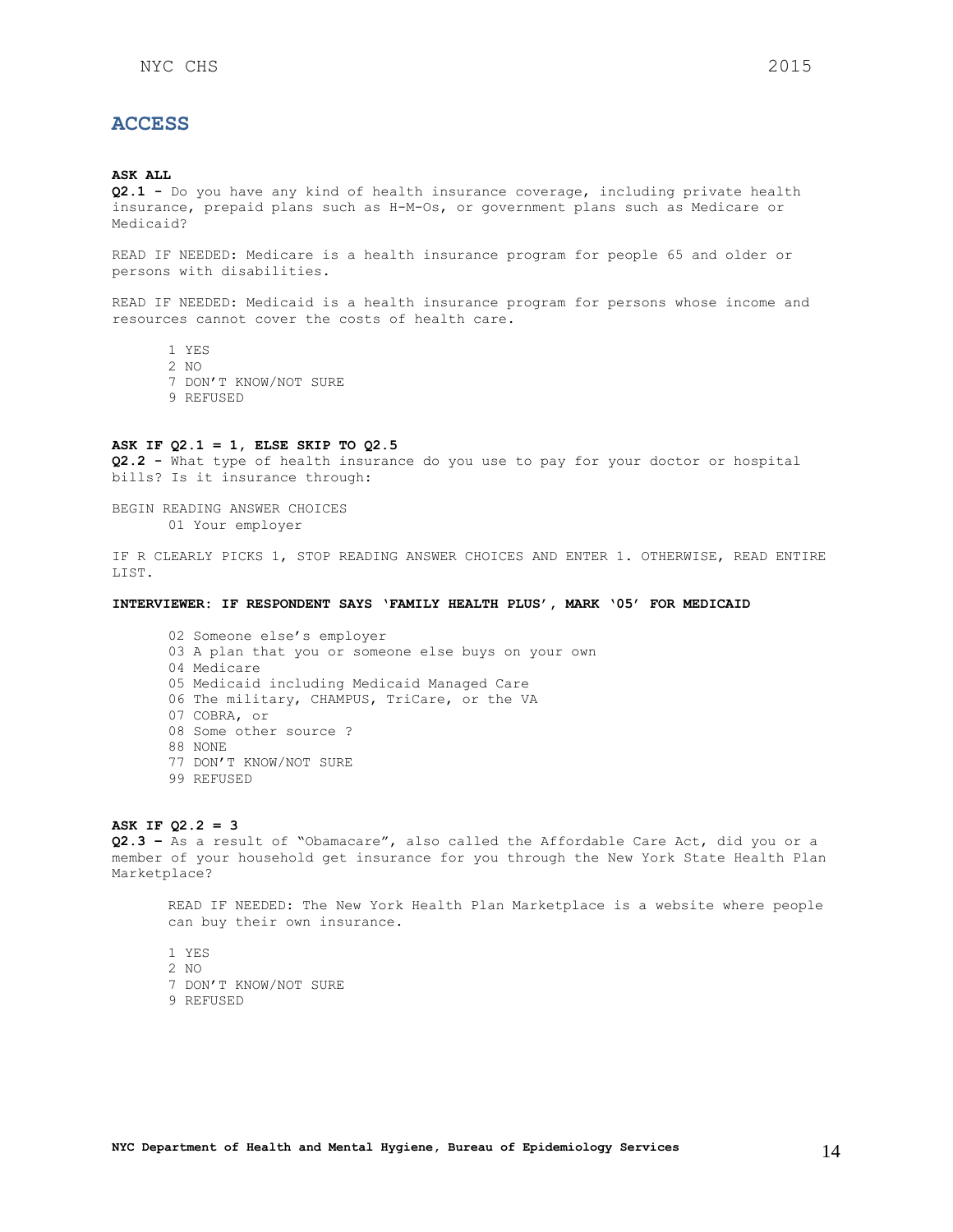# **ASK IF Q2.3 = 1**

**Q2.4 –** Did you receive a subsidy or financial assistance to help pay for your insurance?

READ IF NEEDED: It might have been a direct payment to the insurance company or a tax credit.

1 YES

- 2 NO
- 7 DON'T KNOW/NOT SURE
- 9 REFUSED

# **ASK ALL**

**Q2.5 -** Do you have one person or more than one person you think of as your personal doctor or health care provider?

INTERVIEWER PROBE IF "YES": Do you have only one or more than one?

1 YES, ONLY ONE 2 YES, MORE THAN ONE 3 NO 7 DON'T KNOW/NOT SURE 9 REFUSED

#### **ASK IF Q2.5 = 1 OR 2, ELSE SKIP TO Q2.7**

**Q2.6 –** Have you seen your personal doctor or health care provider in the last 12 months?

READ IF NECESSARY: Seen for a checkup or medical treatment.

1 YES 2  $N<sub>O</sub>$ 7 DON'T KNOW/NOT SURE 9 REFUSED

### **ASK ALL**

**Q2.7 -** When you are sick or need advice about your health, to which one of the following places do you usually go? [Interviewer: select only one]

BEGIN READING ANSWER CHOICES

01 A doctor's private office

IF R CLEARLY PICKS 1, STOP READING ANSWER CHOICES AND ENTER 1. OTHERWISE, READ ENTIRE LIST.

READ:

02 Community health center 03 A hospital outpatient clinic 04 An urgent care center 05 A hospital emergency room 06 An office of an alternative health care provider (such as acupuncturist, chiropractor, traditional healer, or herbalist) 07 Other (specify) 88 [VOL} NO USUAL PLACE 77 DON'T KNOW/NOT SURE 99 Refused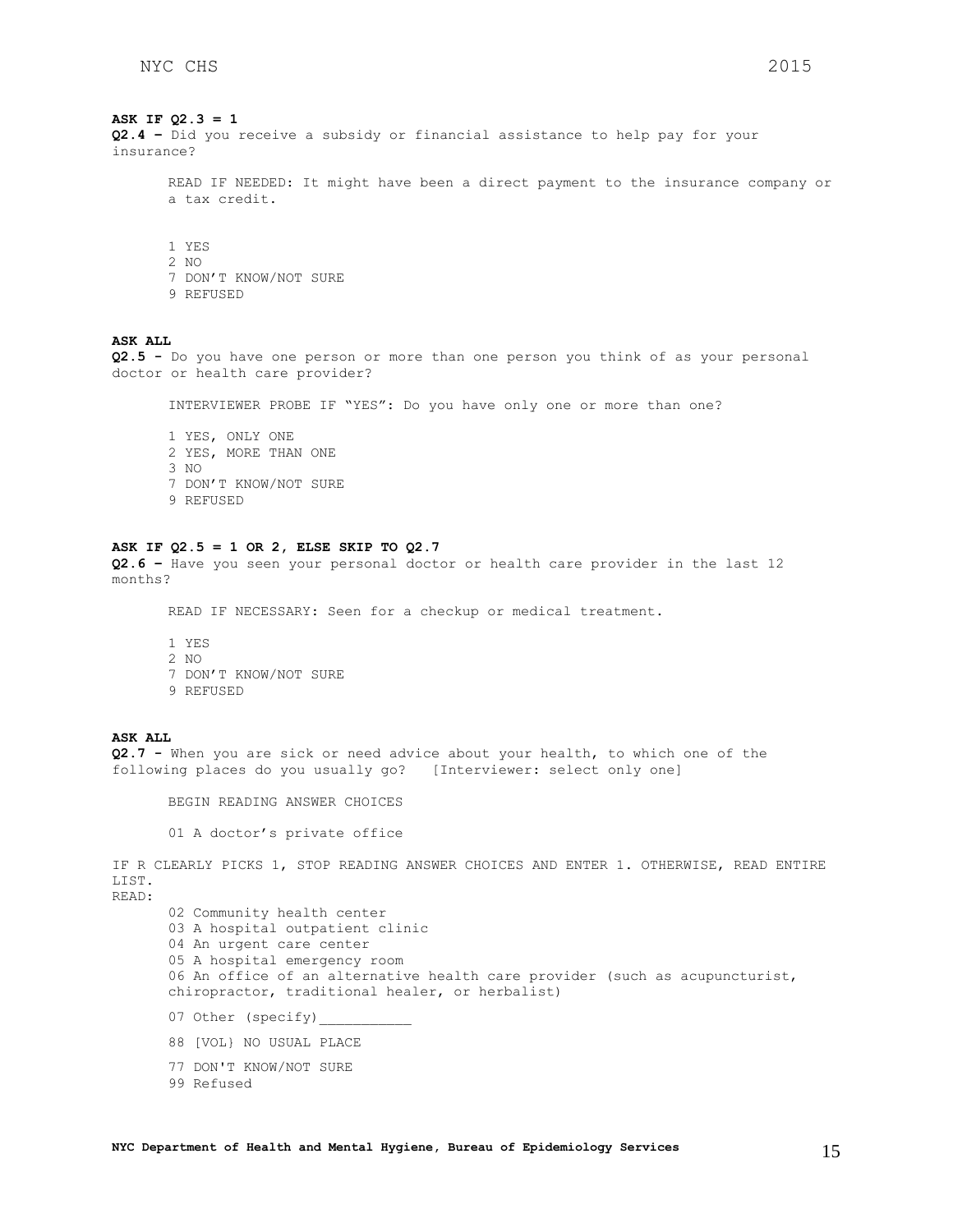#### **ASK IF Q2.7 = 5**

**Q2.7b -** What is the main reason you usually go to the emergency room instead of a doctor's office or clinic?

READ:

1 You can't afford to go elsewhere or they don't turn anyone away 2 You didn't know where else to go 3 Convenience/you don't need an appointment 4 It was the best place to get care for condition 5 You prefer or like it as your usual source of care 6 You don't have a regular doctor 7 Other 77 DON'T KNOW/NOT SURE 99 REFUSED

**READ: The next few questions are about difficulties some people have receiving health care.**

# **ASK ALL**

**Q2.8 -** Was there a time in the past 12 months when you needed medical care but did NOT get it? Medical care includes doctor's visits, tests, procedures, prescription medication and hospitalizations.

- 1 YES 2 NO
- 7 DON'T KNOW/NOT SURE
- 9 REFUSED

#### **ASK ALL**

**Q2.9 -** The last time you needed care for an illness or injury and called to make an appointment at a doctor's office or clinic, how quickly did they see you?

READ:

1 Same day 2 next day 3 in 2-3 days 4 Four or more days 5 or, You didn't call to make an appointment 7 DON'T KNOW 9 REFUSED

#### **ASK IF Q2.1 = 1 AND Q2.2 NE 88**

**Q2.10 –** When trying to get health care in the past 12 months has any doctor's office or clinic told you they were not accepting your insurance?

1 YES 2 NO 3 VOL: DID NOT SEEK CARE 7 DON'T KNOW/NOT SURE 9 REFUSED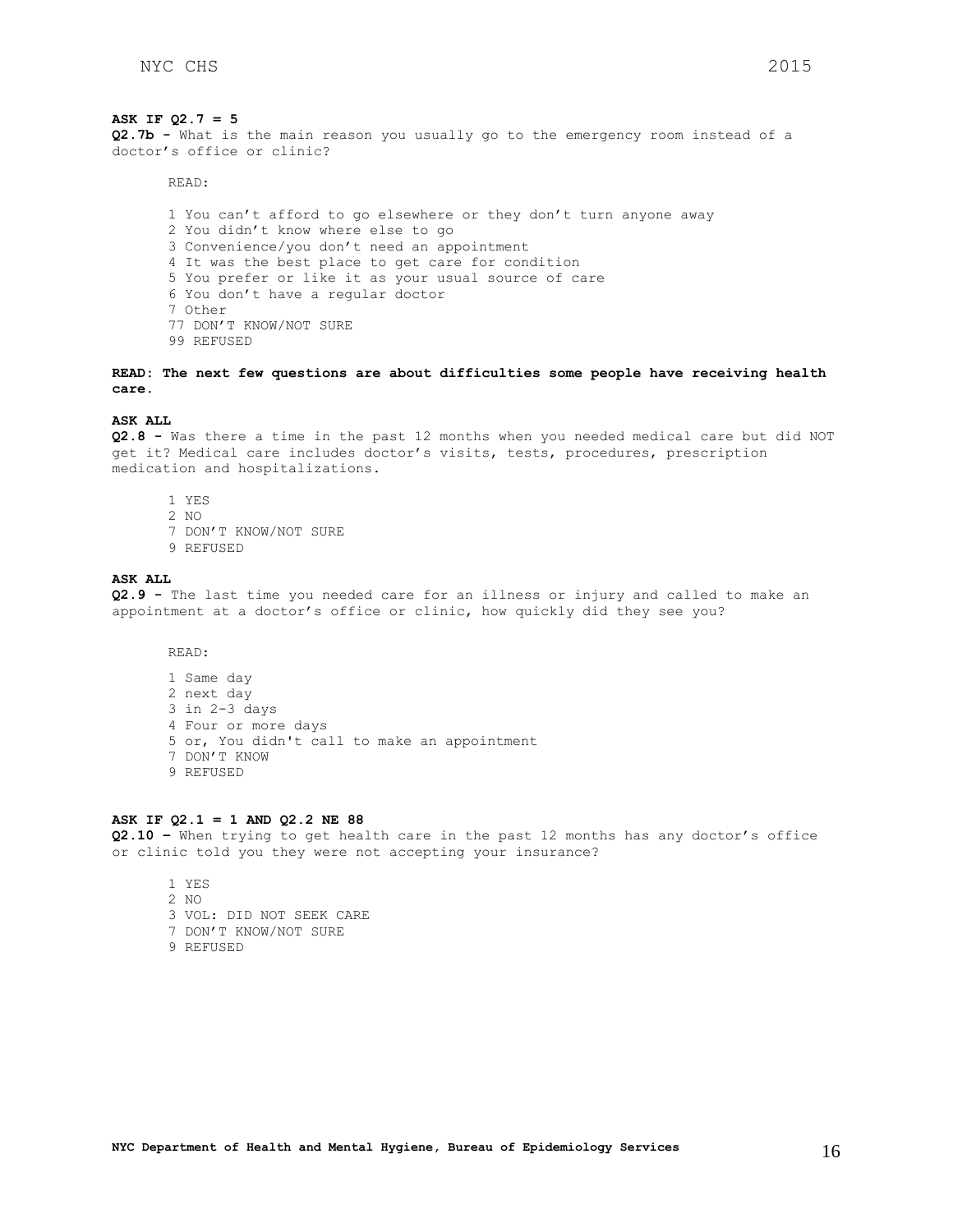**Q2.11 –** In the last 12 months, was there any time when you did NOT fill a prescription for medicine because of the cost?

1 YES 2 NO 7 DON'T KNOW/NOT SURE 9 REFUSED

#### **ASK IF Q2.1 = 1 AND Q2.2 NE 88**

**Q2.12 –** Other than prescription medicines, in the past 12 months, have you had any difficulty getting medical care because you could not afford the out-of-pocket costs, such as copays or deductibles?

READ IF NEEDED: A copay is a fixed amount you pay for health care, usually when you receive the service.

READ IF NEEDED: A deductible is the amount you pay for health care before your health insurance begins to pay.

1 YES

- 2 NO
- 7 DON'T KNOW/NOT SURE
- 9 REFUSED

**ASK Q2.13 IN WAVE 1 ONLY – WITH THE OPTION TO CUT ENTIRELY IF NEEDED**

# **WAVE 1 ONLY (WAVE=1)**

#### **ASK ALL**

**Q2.13** - How long has it been since you had your teeth cleaned by a dentist or dental hygienist?

INTERVIEWER: READ ONLY IF NECESSARY

- 1 Less than six months ago 2 6 months ago but less than 1 year ago 3 1 year ago but less than 2 years ago 4 2 years ago but less than 5 years ago 5 5 or more years ago 6 NEVER
- 7 Don't know/Not sure
- 9 Refused

#### **ASK ALL**

**Q2.14–** Do you have any insurance that pays for some or all of your dental care?

READ IF NEEDED: Dental care can include cleanings, x-rays or examinations for your teeth or mouth.

READ IF NEEDED: Dental insurance can include private dental insurance or Medicaid.

1 YES 2 NO 7 DON'T KNOW/NOT SURE 9 REFUSED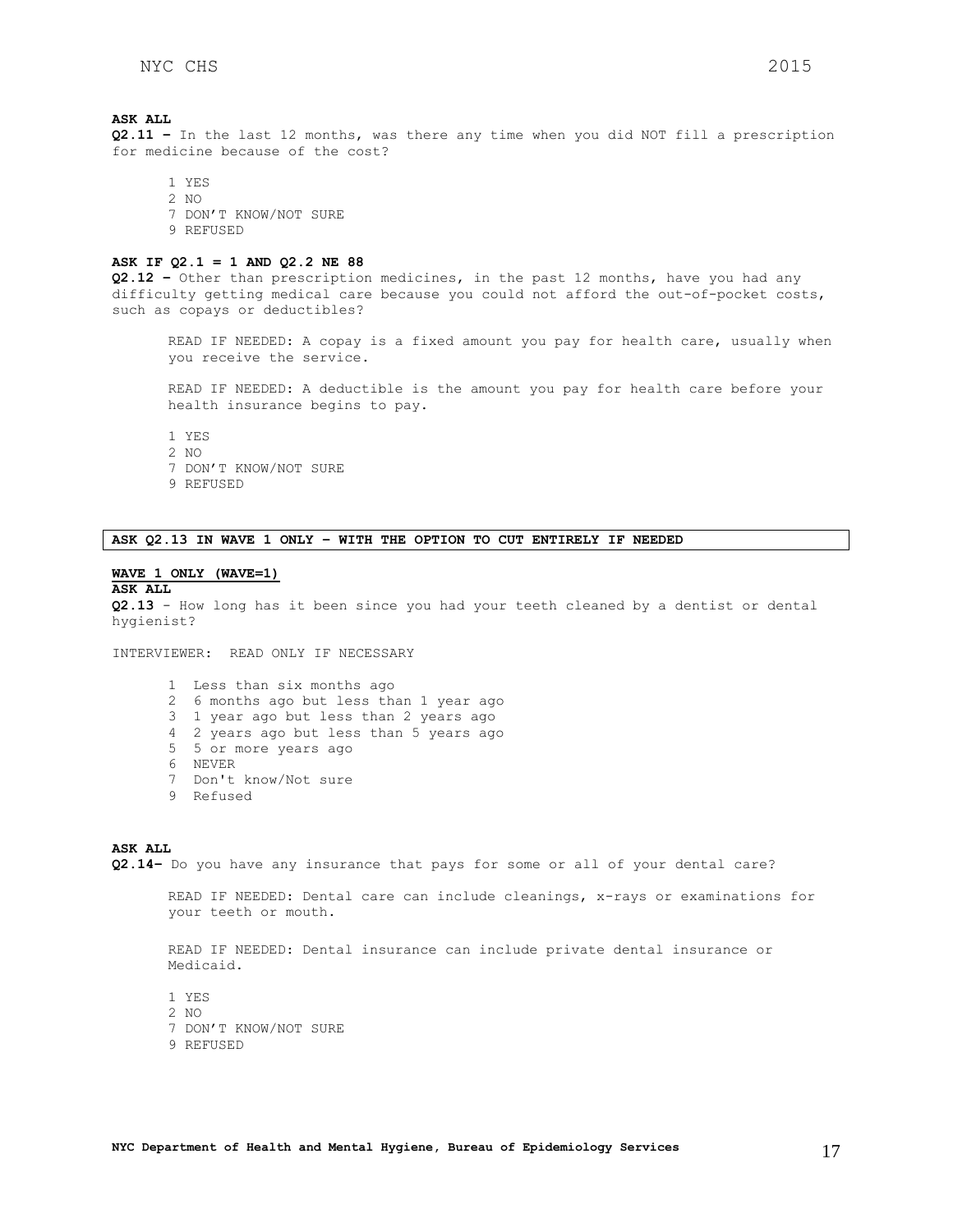#### <span id="page-17-0"></span>**Next are some questions about issues related to your health.**

# **ASK ALL**

**Q3.1 -** Have you ever been told by a doctor, nurse or other health professional that you have hypertension, also called high blood pressure?

- 1 YES
- 2 NO
- 7 DON'T KNOW/NOT SURE
- 9 REFUSED

# **ASK IF Q3.1 = 1**

**Q3.2** – Have you ever been told by a doctor, nurse or other health professional that you need to take medicine for your high blood pressure?

- 1 YES
- 2 NO
- 7 DON'T KNOW/NOT SURE
- 9 REFUSED

# **ASK IF Q3.2 = 1**

**Q3.3** – Are you currently taking medication for your high blood pressure?

1 YES 2 NO 7 DON'T KNOW/NOT SURE 9 REFUSED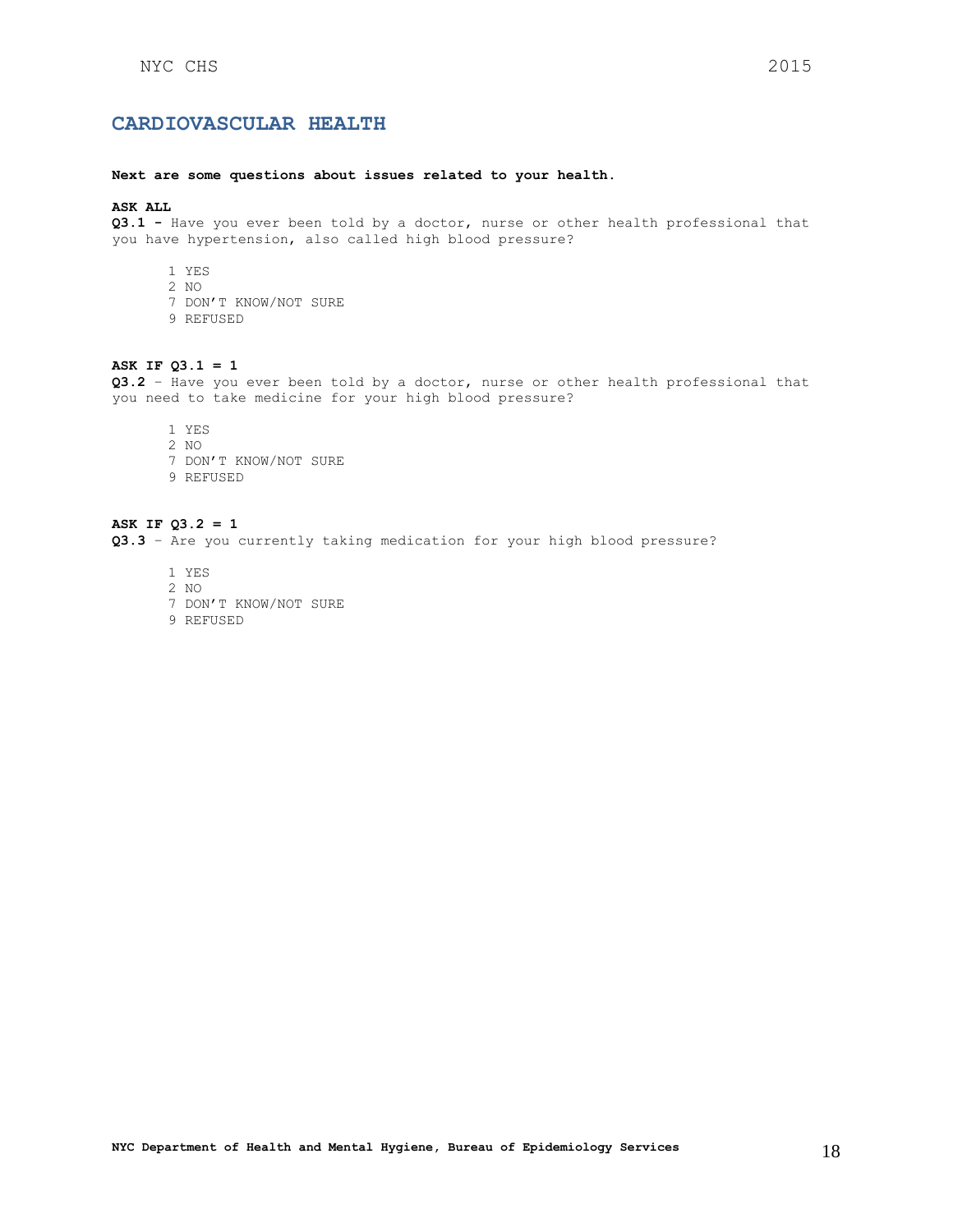# <span id="page-18-0"></span>**DIABETES AND ASTHMA**

#### **ASK ALL**

**Q4.1-** Have you ever been told by a doctor, nurse or other health professional that you have diabetes?

INTERVIEWER: IF "YES", AND FEMALE ASK: "Was this only when you were pregnant?"

- 1 YES 2 YES, FEMALE TOLD ONLY DURING PREGNANCY 3 NO 7 DON'T KNOW/NOT SURE 9 REFUSED
- **ASK IF Q4.1 = 1**

**Q4.2 –** Are you currently taking insulin?

1 YES 2 NO 7 DON'T KNOW/NOT SURE 9 REFUSED

#### **ASK IF Q4.1 = 1**

**Q4.3 –** Are you now taking diabetic pills to lower your blood sugar? These are sometimes called oral agents or oral hypoglycemic [HI-PO-GLI-SEE-MUK] agents.

1 YES 2 NO 7 DON'T KNOW/NOT SURE 9 REFUSED

## **ASK ALL**

**Q4.4 -** In the last 12 months, have you had an episode of asthma or an asthma attack?

1 YES 2 NO 7 DON'T KNOW/NOT SURE 9 REFUSED

#### **ASK IF Q4.4 = 1**

**Q4.5 –** Are you currently taking medication daily to control your asthma, including pills, a pump or an inhaler?

1 YES 2 NO 7 DON'T KNOW/NOT SURE 9 REFUSED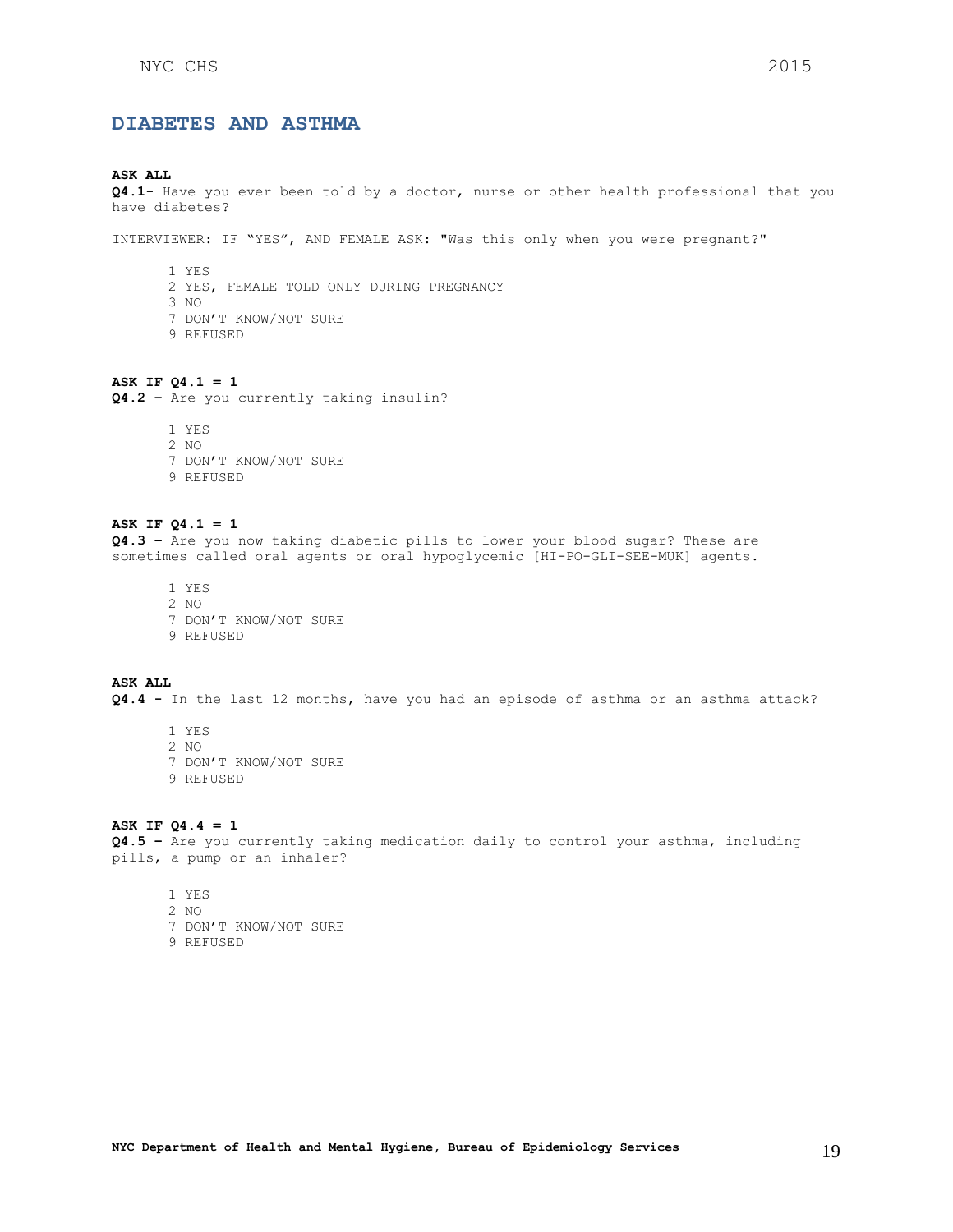# <span id="page-19-0"></span>**MENTAL HEALTH**

READ: The next few questions are about your mental health

## **ASK ALL**

**Q5.1 -** During the past 30 days, how often did you feel

So sad that nothing could cheer you up?

All of the time, most of the time, some of the time, a little of the time, OR none of the time?

IF ASKED FOR HELP WITH MENTAL HEALTH PROBLEM: THE NUMBER IS (800) LIFE NET OR **800-543- 3638**

1 ALL OF THE TIME 2 MOST OF THE TIME 3 SOME OF THE TIME 4 A LITTLE OF THE TIME 5 NONE OF THE TIME 7 DON'T KNOW/NOT SURE 9 REFUSED

#### **ASK ALL Q5.2 -** During the past 30 days, how often did you feel

Nervous?

All of the time, most of the time, some of the time, a little of the time, OR none of the time?

IF ASKED FOR HELP WITH MENTAL HEALTH PROBLEM: THE NUMBER IS (800) LIFE NET OR **800-543- 3638**

1 ALL OF THE TIME 2 MOST OF THE TIME 3 SOME OF THE TIME 4 A LITTLE OF THE TIME 5 NONE OF THE TIME 7 DON'T KNOW/NOT SURE 9 REFUSED

**ASK ALL**

**Q5.3 –** (READ IF NEEDED: During the past 30 days), how often did you feel

Restless or fidgety?

(READ IF NEEDED: All of the time, most of the time, some of the time, a little of the time, OR none of the time?)

IF ASKED FOR HELP WITH MENTAL HEALTH PROBLEM: THE NUMBER IS (800) LIFE NET OR **800-543- 3638**

1 ALL OF THE TIME 2 MOST OF THE TIME 3 SOME OF THE TIME 4 A LITTLE OF THE TIME 5 NONE OF THE TIME 7 DON'T KNOW/NOT SURE 9 REFUSED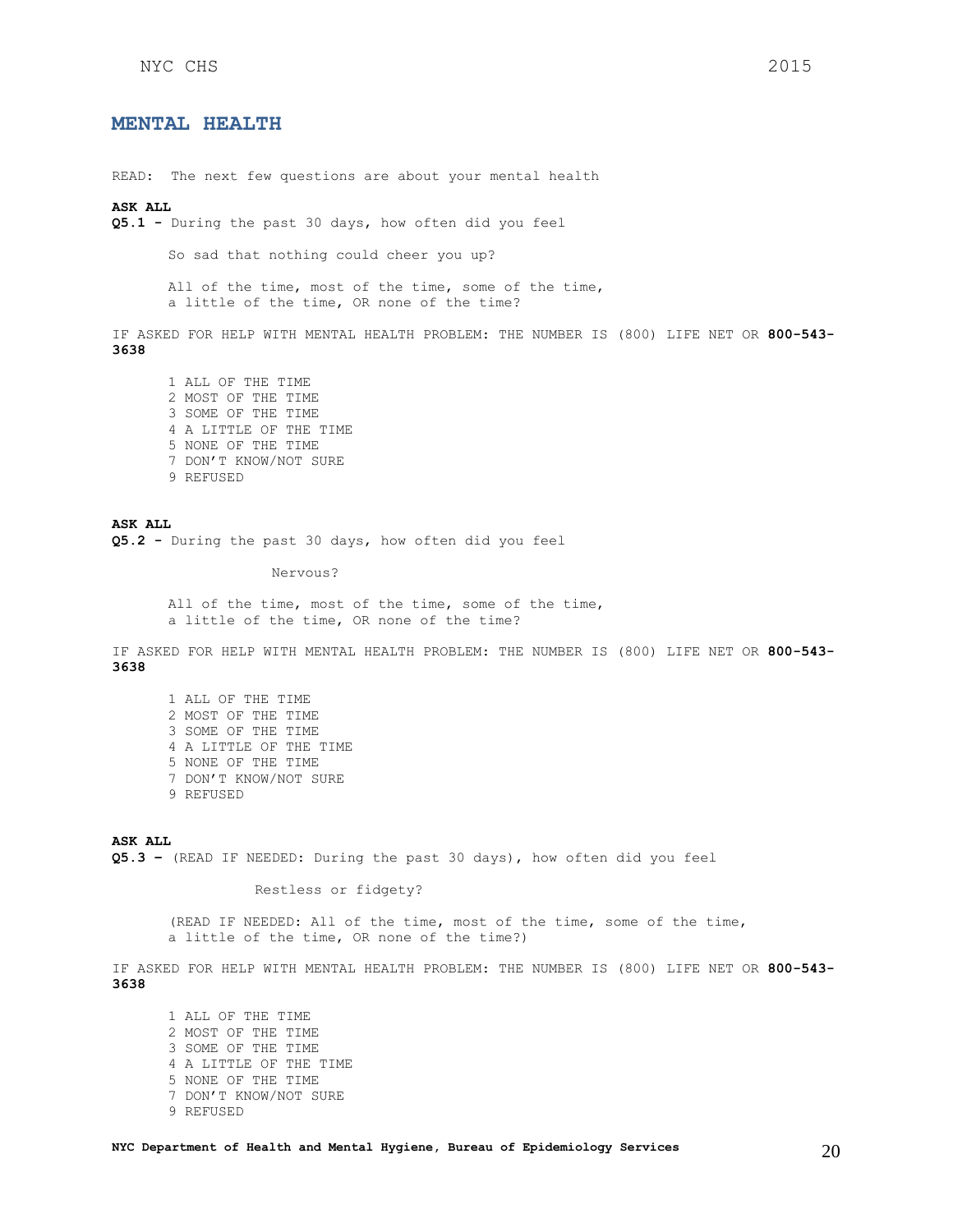**Q5.4 -** (READ IF NEEDED: During the past 30 days), how often did you feel

Hopeless?

(READ IF NEEDED: All of the time, most of the time, some of the time, a little of the time, OR none of the time?)

IF ASKED FOR HELP WITH MENTAL HEALTH PROBLEM: THE NUMBER IS (800) LIFE NET OR **800-543- 3638**

1 ALL OF THE TIME 2 MOST OF THE TIME 3 SOME OF THE TIME 4 A LITTLE OF THE TIME 5 NONE OF THE TIME 7 DON'T KNOW/NOT SURE 9 REFUSED

**ASK ALL Q5.5 -** (READ IF NEEDED: During the past 30 days), how often did you feel

That everything was an effort?

(READ IF NEEDED: All of the time, most of the time, some of the time, a little of the time, OR none of the time?)

IF ASKED FOR HELP WITH MENTAL HEALTH PROBLEM: THE NUMBER IS (800) LIFE NET OR **800-543- 3638**

1 ALL OF THE TIME 2 MOST OF THE TIME 3 SOME OF THE TIME 4 A LITTLE OF THE TIME 5 NONE OF THE TIME 7 DON'T KNOW/NOT SURE 9 REFUSED

#### **ASK ALL**

**Q5.6 -** (READ IF NEEDED: During the past 30 days), how often did you feel

Worthless?

(READ IF NEEDED: All of the time, most of the time, some of the time, a little of the time, OR none of the time?)

IF ASKED FOR HELP WITH MENTAL HEALTH PROBLEM: THE NUMBER IS (800) LIFE NET OR **800-543- 3638**

1 ALL OF THE TIME 2 MOST OF THE TIME 3 SOME OF THE TIME 4 A LITTLE OF THE TIME 5 NONE OF THE TIME 7 DON'T KNOW/NOT SURE 9 REFUSED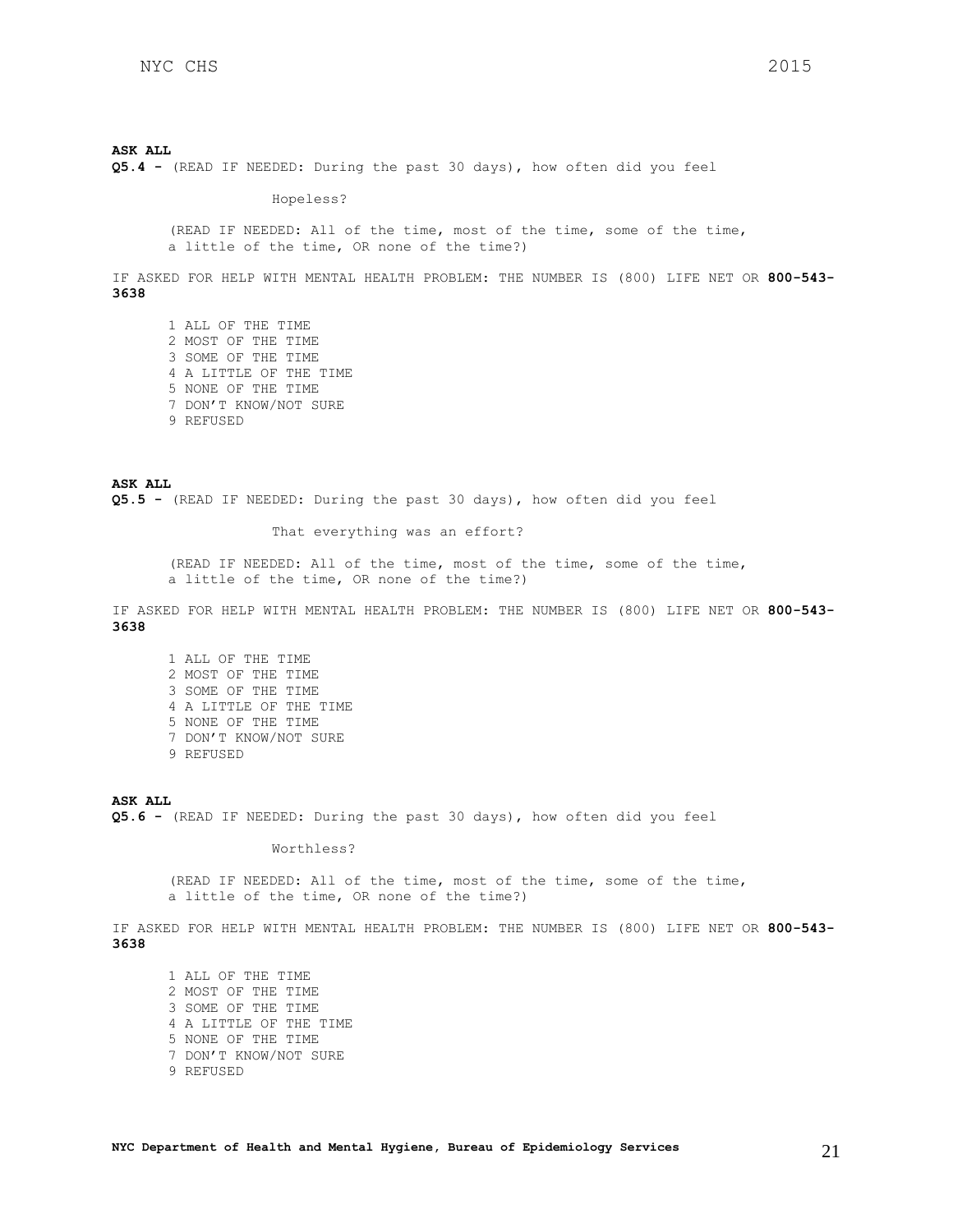\*\*\*GENERATE K6 score\*\*\*\*\* FOR **Q 5.1 – Q 5.6, RETAIN ORIGINAL VALUES FOR Q5.1-Q5.6 BUT RECODE NEW VALUES FOR: CODE 1 "All of the time" = 4 CODE 2 "Most of the time" = 3 CODE 3 "Some of the time" = 2 CODE 4 A little of the of time" = 1 CODE 5 "None of the time" = 0 CODE 7 "DON'T KNOW" = 0 CODE 9 "REFUSED" = 0**   $K6SCORE = 5.1 + 5.2 + 5.3 + 5.4 + 5.5 + 5.6$ IF K6SCORE>12 THEN **SPD\_PY**=1; ELSE IF  $K6SCORE  $= 12$ , THEN SPD PY  $=2$ ;$ 

#### **ASK IF SPD\_PY=1**

**Q5.7** We just talked about a number of feelings you had during the PAST 30 DAYS. Altogether, how MUCH did these feelings interfere with your life or activities: a lot, some, a little, or not at all?

1 A LOT 2 SOME 3 A LITTLE 4 NOT AT ALL 7 DON'T KNOW/NOT SURE 9 REFUSED

### **ASK IF SPD\_PY = 1**

**Q5.8**- In the past 12 months, have you taken a prescription medication for a mental health problem?

- 1 YES 2 NO
- 7 DON'T KNOW/NOT SURE
- 9 REFUSED

#### **ASK IF SPD\_PY = 1**

**Q5.9**- In the past 12 months, have you received any counseling for a mental health problem?

1 YES 2 NO 7 DON'T KNOW/NOT SURE 9 REFUSED

### **ASK ALL**

**Q5.10 -** Was there a time in the past 12 months when you needed treatment for a mental health problem, but did not get it?

IF ASKED FOR HELP WITH MENTAL HEALTH PROBLEM: THE NUMBER IS (800) LIFE NET OR **800-543- 3638**

1 YES 2 NO 7 DON'T KNOW/NOT SURE 9 REFUSED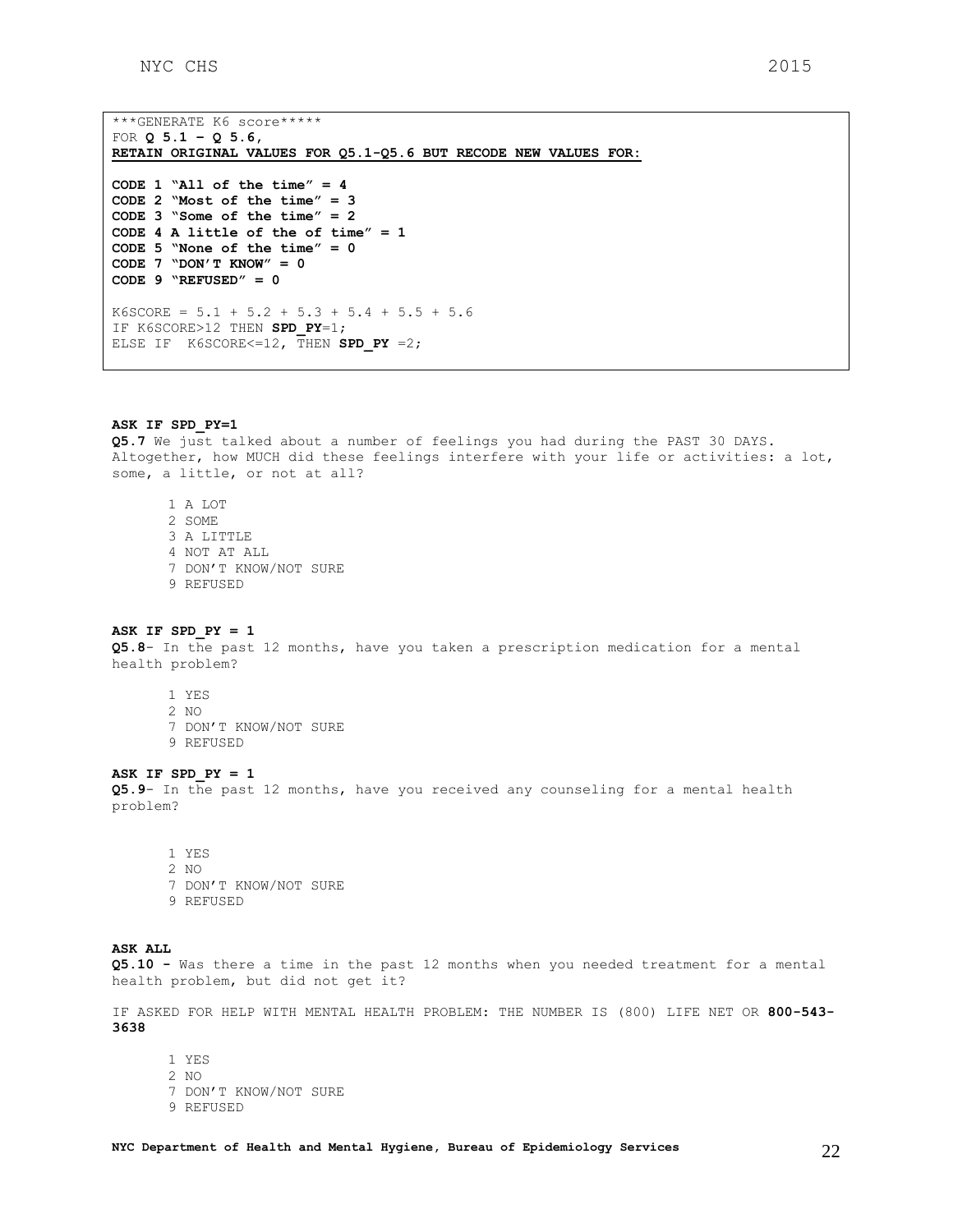# <span id="page-22-0"></span>**HOUSING AND ENVIRONMENT**

#### **READ: And now a few questions about your home and neighborhood.**

# **ASK ALL**

**Q6.1 –** How many living units or apartments are in your building? (READ LIST)

INTERVIEWER NOTE: A SINGLE FAMILY HOME SHOULD BE CODED AS '1'

READ IF NEEDED: Please choose your closest estimate.

1 1 to 2 2 3 to 4 3 5 to 9 4 10 to 19 5 20 to 49 6 50 or more 7 DON'T KNOW/NOT SURE 9 REFUSED

#### **ASK ALL**

**Q6.2 –** During the past 12 months, was there any month when you delayed paying or were not able to pay your mortgage or rent?

- 1 YES
- 2 NO
- 7 DON'T KNOW/NOT SURE
- 9 REFUSED

### **ASK ALL**

**Q6.3 –** Are you…

READ:

```
1 A public housing resident living in a building owned by the New York City 
Housing Authority,
2 Part of a household that receives rental assistance such as Section 8 or any 
other rental assistance program, or
3 Neither of these
7 DON'T KNOW/NOT SURE
9 REFUSED
```
### **ASK ALL M1 Did you live in this house or apartment 1 year ago?**

1 YES 2 NO 7 DON'T KNOW/NOT SURE 9 REFUSED

#### **IF M1=2, ASK M2. M2 Where were you living 1 year ago? Was it a house or apartment: [READ CHOICES]**

1 In one of the five boroughs of New York City (Bronx, Brooklyn, Manhattan, Queens, Staten Island), 2 Outside of New York City but in New York State, 3 In the U.S. but not in New York State (excludes Puerto Rico), OR 4 Outside of the U.S. (includes Puerto Rico). 7 DON'T KNOW/NOT SURE 9 REFUSED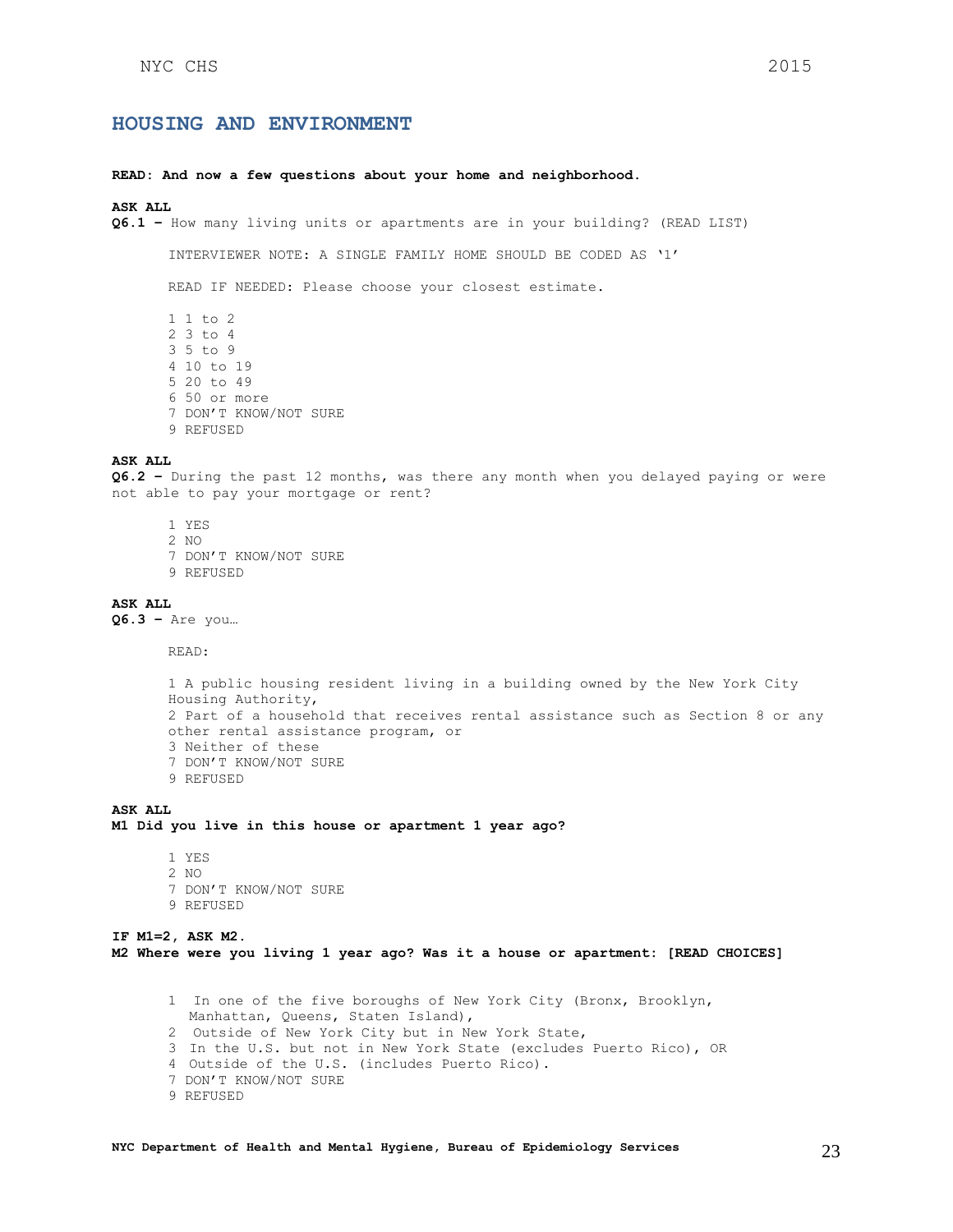**Q6.4 -** The next question is about pesticide use in your home. In the past 12 months did you or another household member use any of the following pesticides to control roaches, ants, bedbugs or other insects inside your home?

READ IF NEEDED: Do not include any times when a professional exterminator or someone else was sent by the landlord to your home.

INTERVIEWER: IF ASKED, WE ARE NOT ASKING ABOUT RODENT CONTROL (RATS/MICE)

[RANDOMIZE ORDER 1-7 AND MULTIPLE SELECT]

READ ALL ANSWERS

INTERVIEWER PROBE: Anything else

 1 Bait station, also known as a roach motel  $2 G \cap 1$ 3 Spray (READ IF NECESSARY: from a can or bottle) 4 Bomb or fogger 5 Boric Acid (Borax) 6 Tempo 7 Chinese Chalk (also called "ant chalk" or "miraculous insecticide chalk") 66 NONE - DID NOT USE ANY INSECTICIDE 77 DON'T KNOW/NOT SURE 99 REFUSED

**READ:** I'm going to read some statements about your neighborhood and the people who live there. For each of these statements, please tell me whether you strongly agree, somewhat agree, neither agree nor disagree, somewhat disagree or strongly disagree.

#### **ASK ALL**

**Q6.5 –** You live in a close-knit neighborhood. Do you strongly agree, somewhat agree, neither agree nor disagree, somewhat disagree, or strongly disagree?

- 1 Strongly agree
- 2 Somewhat agree
- 3 Neither agree or disagree
- 4 Somewhat disagree
- 5 Strongly disagree
- 7 DON'T KNOW/NOT SURE
- 9 REFUSED

#### **ASK ALL**

**Q6.6 –** People around your neighborhood are willing to help their neighbors. Do you strongly agree, somewhat agree, neither agree nor disagree, somewhat disagree, or strongly disagree?

1 Strongly agree 2 Somewhat agree 3 Neither agree or disagree 4 Somewhat disagree 5 Strongly disagree 7 DON'T KNOW/NOT SURE 9 REFUSED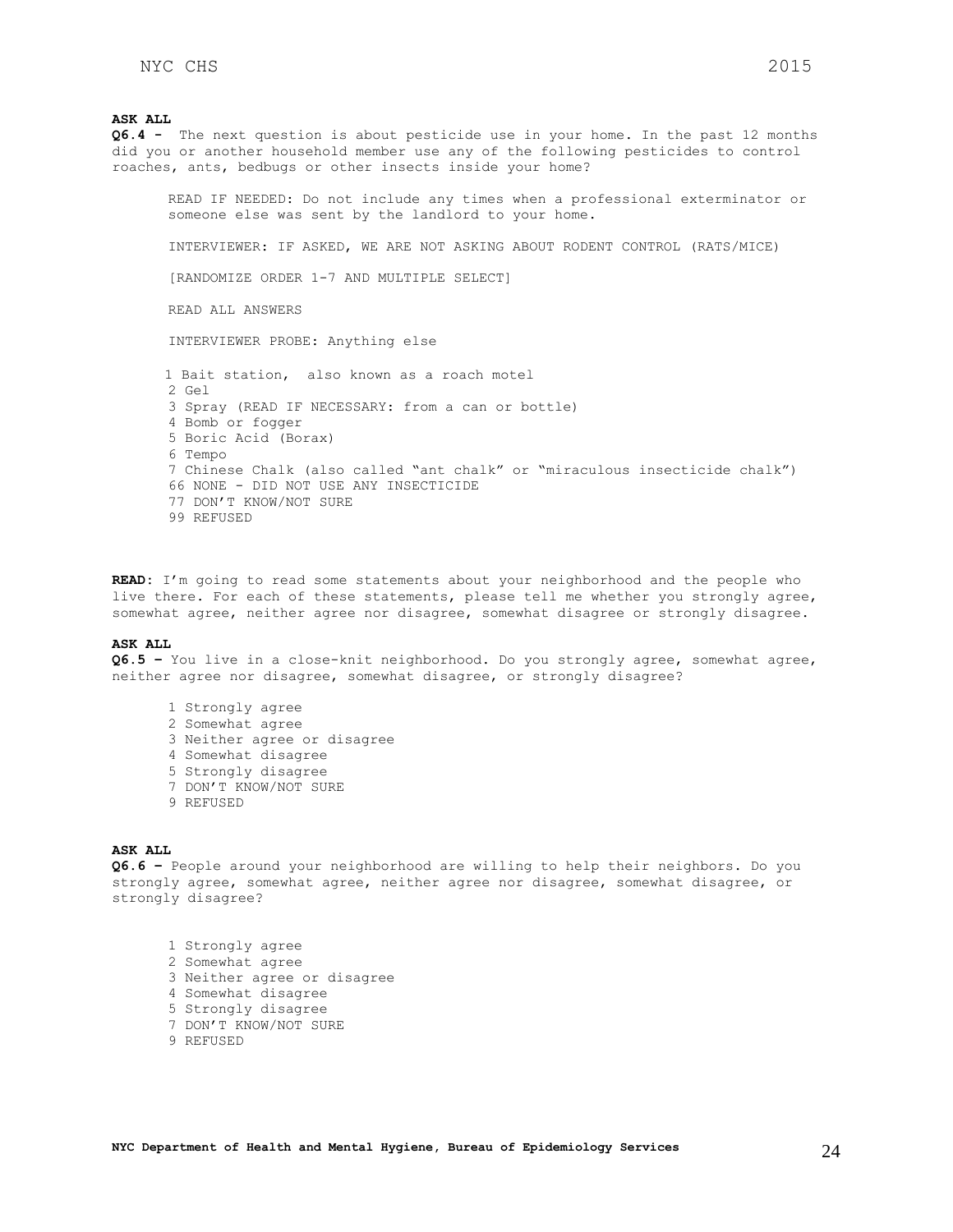**ASK ALL Q6.7 –** People in your neighborhood generally DO NOT get along with each other. READ IF NEEDED: Do you strongly agree, somewhat agree, neither agree nor disagree, somewhat disagree, or strongly disagree 1 Strongly agree 2 Somewhat agree 3 Neither agree or disagree 4 Somewhat disagree 5 Strongly disagree 7 DON'T KNOW/NOT SURE 9 REFUSED **6/18/15 CATI CHANGE: RANDOMIZE RESPONDENT ASSIGNMENT: 50% TO GET Q6.8, 50% TO GET Q6.8a 8/13/15 CATI CHANGE: ALL RESPONDENTS GET Q6.8. 10/7/15 CATI CHANGE: ALL RESPONDENTS GET Q6.8a. Q6.8 –** People in your neighborhood DO NOT share the same values. READ IF NEEDED: Do you strongly agree, somewhat agree, neither agree nor disagree, somewhat disagree, or strongly disagree 1 Strongly agree 2 Somewhat agree 3 Neither agree or disagree 4 Somewhat disagree 5 Strongly disagree 7 DON'T KNOW/NOT SURE 9 REFUSED **Q6.8a –** People in your neighborhood share the same values.

READ IF NEEDED: Do you strongly agree, somewhat agree, neither agree nor disagree, somewhat disagree, or strongly disagree

1 Strongly agree 2 Somewhat agree 3 Neither agree or disagree 4 Somewhat disagree 5 Strongly disagree 7 DON'T KNOW/NOT SURE 9 REFUSED

**ASK ALL Q6.9 –** People in your neighborhood CAN be trusted.

> READ IF NEEDED: Do you strongly agree, somewhat agree, neither agree nor disagree, somewhat disagree, or strongly disagree

1 Strongly agree 2 Somewhat agree 3 Neither agree or disagree 4 Somewhat disagree 5 Strongly disagree 7 DON'T KNOW/NOT SURE 9 REFUSED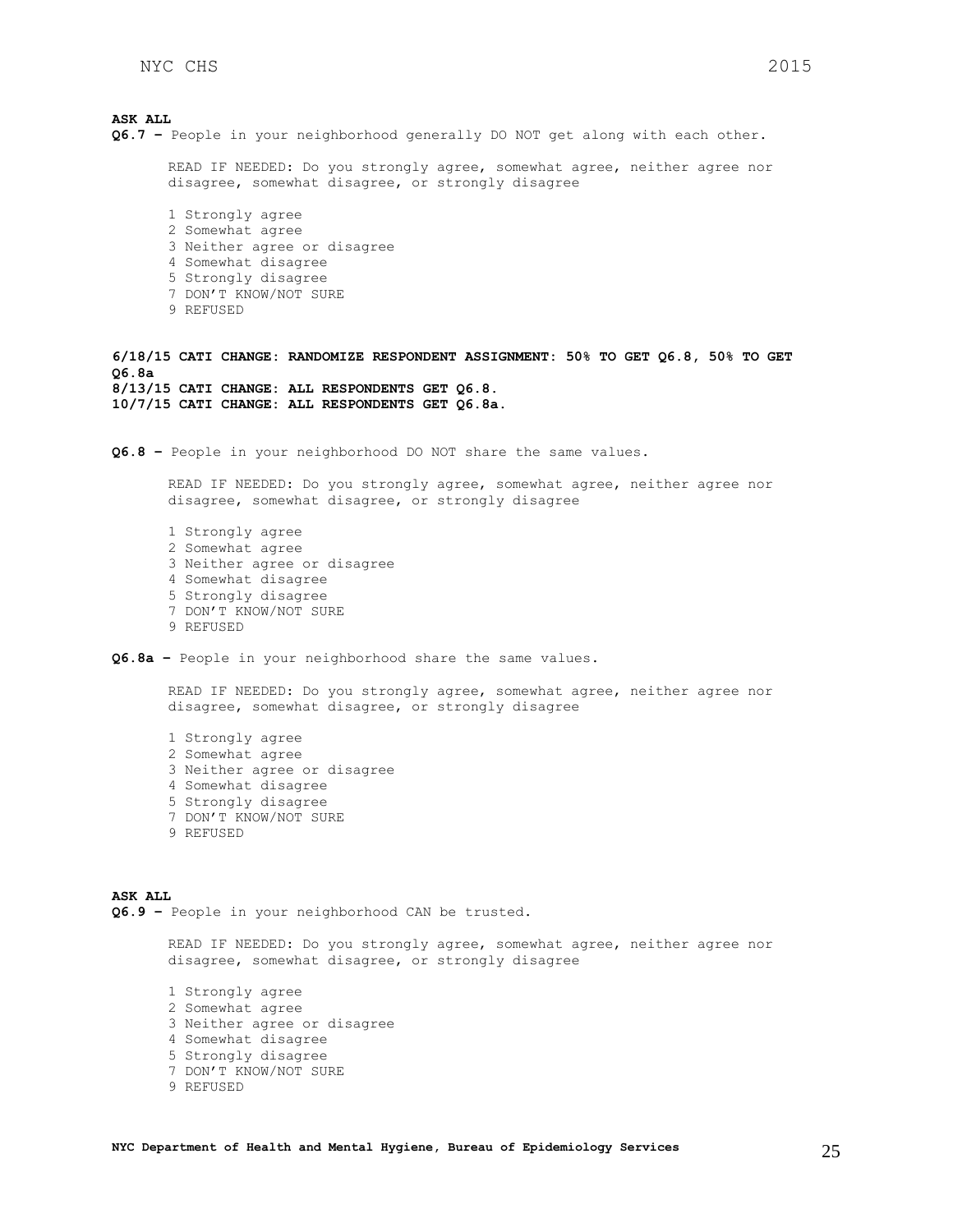```
***GENERATE NEIGHBORHOOD SOCIAL COHESION SCORE***** 
RETAIN ORIGINAL VALUES FOR Q6.5-Q6.9 BUT RECODE NEW VALUES FOR:
FOR Q6.5, Q6.6, AND Q6.9
CODE 1 "STRONGLY AGREE" = 5
CODE 2 "SOMEWHAT AGREE" = 4
CODE 3 "NEITHER AGREE NOR DISAGREE" = 3
CODE 7 "DON'T KNOW" = 3
CODE 4 "SOMEWHAT DISAGREE" = 2
CODE 5 "STRONGLY DISAGREE" = 1
CODE 9 "REFUSED" = 0 
FOR Q6.7 AND Q6.8
CODE 1 "STRONGLY AGREE" = 1
CODE 2 "SOMEWHAT AGREE" = 2
CODE 3 "NEITHER AGREE NOR DISAGREE" = 3
CODE 7 "DON'T KNOW" = 3
CODE 4 "SOMEWHAT DISAGREE" = 4
CODE 5 "STRONGLY DISAGREE" = 5
CODE 9 "REFUSED" = 0 
SOCIALCOHESION= SUM(Q6.5:Q6.9);
```
**Q6.10**- How safe from crime do you consider your neighborhood to be? Would you say very safe, somewhat safe, not very safe, or not at all safe?

1 Very safe 2 Somewhat safe 3 Not very safe , OR 4 Not at all safe 7 DON'T KNOW/NOT SURE 9 REFUSED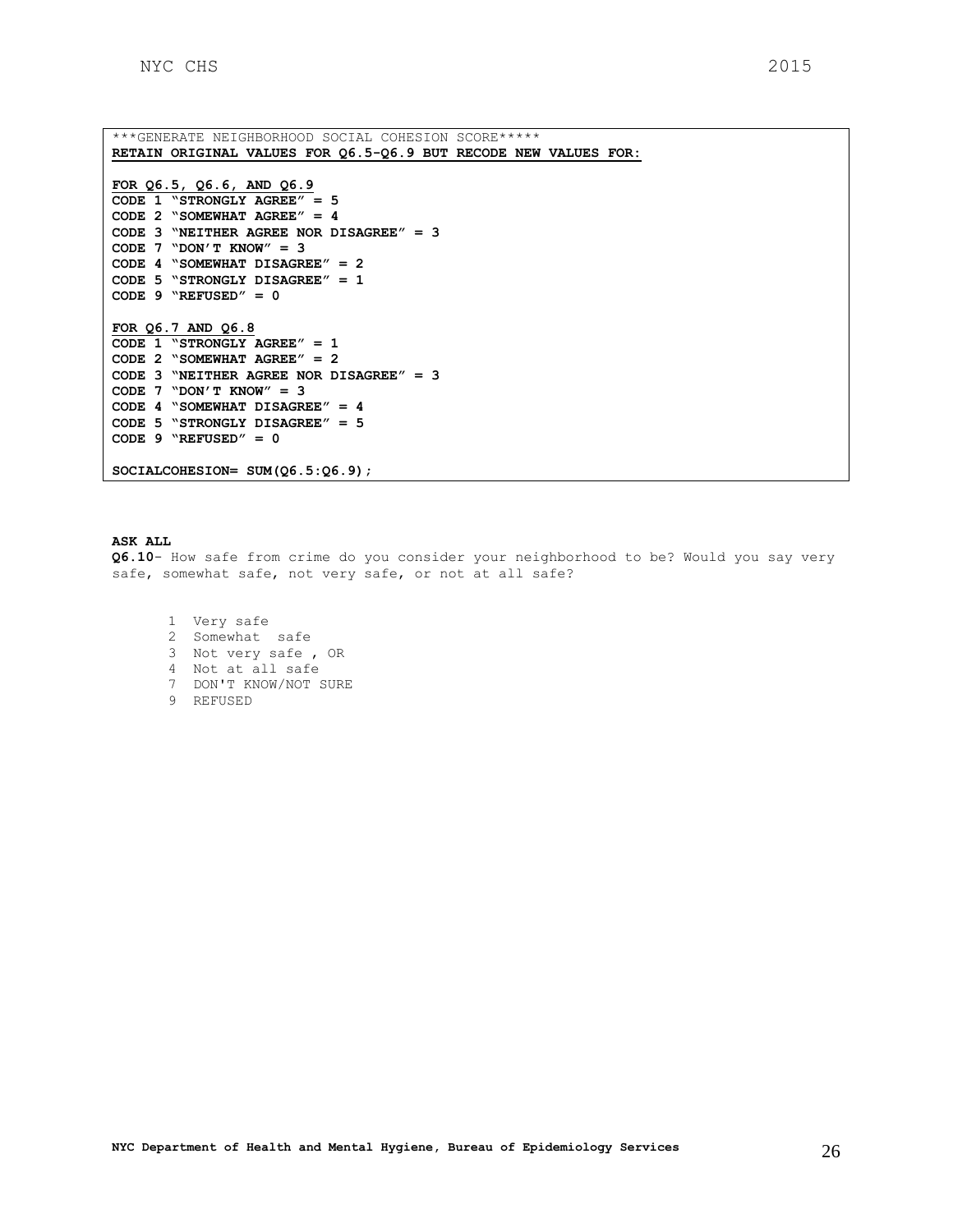# <span id="page-26-0"></span>**TOBACCO**

**READ: The next few questions are about your use of tobacco.** 

# **ASK ALL**

**Q7.1 -** Have you smoked at least 100 cigarettes in your entire life?

READ IF NEEDED: 100 cigarettes=5 packs.

1 YES 2 NO 7 DON'T KNOW/NOT SURE 9 REFUSED

#### **ASK IF Q7.1 = 1, ELSE SKIP TO Q7.11**

**Q7.2 -** Do you now smoke cigarettes every day, some days, or not at all?

- 1 EVERY DAY 2 SOME DAYS 3 NOT AT ALL 7 DON'T KNOW/NOT SURE 9 REFUSED
- **ASK IF Q7.2 = 1 Q7.3 -** How many cigarettes on average do you smoke per day?

PER DAY [RANGE 1-200] 777 DON'T KNOW/NOT SURE 999 REFUSED

#### **ASK IF Q7.2 = 2**

**Q7.3a -** On the days that you smoke, how many cigarettes on average do you smoke per day?

PER DAY [RANGE 1-200] 777 DON'T KNOW/NOT SURE 999 REFUSED

#### **ASK if Q7.2 = 1 OR 2**

**Q7.4 –** Thinking about the type of cigarettes you usually smoke, are they menthol or non-menthol?

1 Menthol 2 Non-menthol 7 DON'T KNOW/NOT SURE 9 REFUSED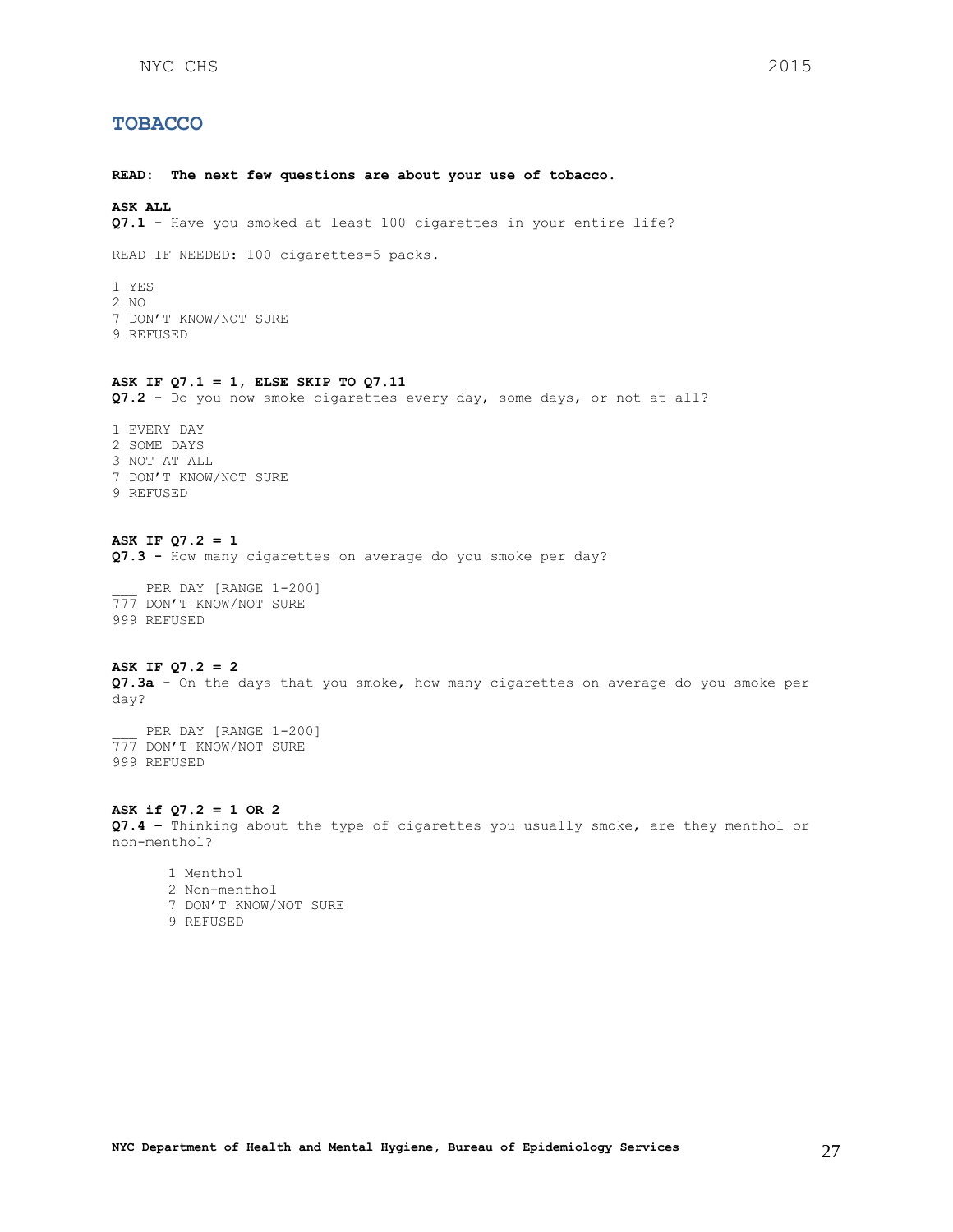# **ASK IF Q7.1 = 1 Q7.5 -** How old were you when you first started smoking cigarettes regularly?

\_\_\_ YEARS [RANGE 5-85]

888 NEVER SMOKED REGULARLY 777 DON'T KNOW/NOT SURE 999 REFUSED

#### **ASK IF Q7.2 = 1 OR 2 (CURRENT SMOKERS)**

**Q7.6 -** Was the last cigarette you smoked from a carton, a pack, a single or loosie, bummed or did you roll your own?

1 CARTON 2 PACK 3 SINGLE/LOOSIE 4 BUMMED 5 ROLLED OWN 7 DON'T KNOW/NOT SURE 9 REFUSED

### **ASK IF Q7.6 = 1, 2 OR 3**

**Q7.7** How much did you pay for that [ANSWER TO Q7.6]?

DO NOT ROUND – PUT IN EXACT DOLLARS/CENTS

**Q7.7A CARTON:** ENTER PRICE IN DOLLARS AND CENTS

[RANGE 1-180 DOLLARS] 8888 DID NOT PAY FOR CIGARETTES 7777 DON'T KNOW/NOT SURE 9999 REFUSED

**Q7.7B PACK:** ENTER PRICE IN DOLLARS AND CENTS

[RANGE 1-18 DOLLARS] 8888 DID NOT PAY FOR CIGARETTES 7777 DON'T KNOW/NOT SURE 9999 REFUSED

**Q7.7C SINGLE/LOOSIE:** ENTER PRICE IN CENTS

\$. [RANGE 1 CENT to 2 DOLLARS] 8888 DID NOT PAY FOR CIGARETTES 7777 DON'T KNOW/NOT SURE 9999 REFUSED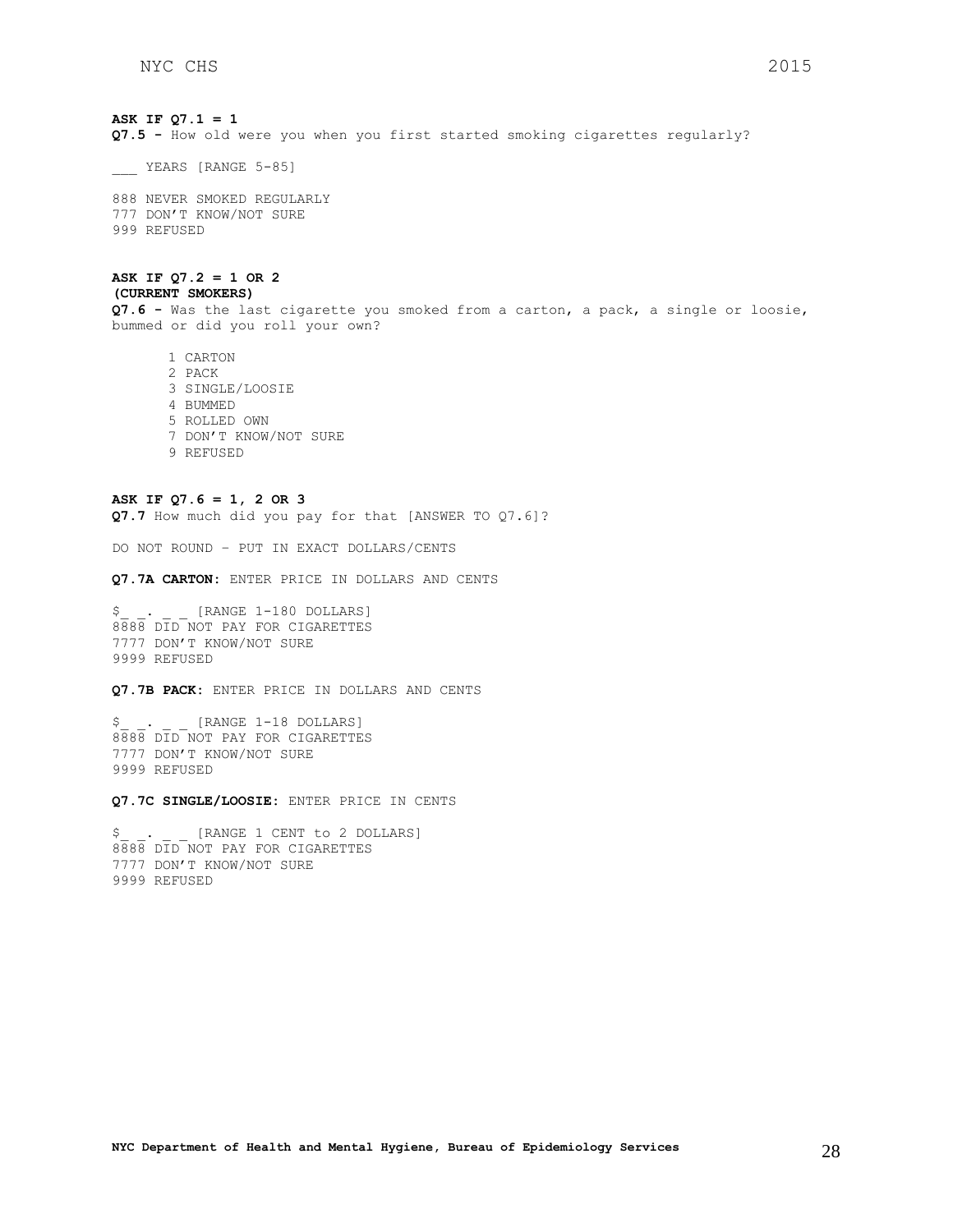#### **ASK IF Q7.6 = 1, 2 OR 3**

**Q7.8 -** (CURRENT SMOKERS WHO LAST SMOKED A CIGARETTE FROM A CARTON, PACK OR LOOSIE) Where did you get that [ANSWER FROM Q7.6]?

01 From a gas station, deli or other store in New York City IF R DOES NOT PICK #1, READ ALL OF THE REMAINING ANSWER CHOICES 02 From another person or on the street in New York City 03 Outside New York City but in New York State 04 In a different state 05 Through the internet or mail 06 Indian Reservation 07 Outside the US 88 Somewhere else (SPECIFY) \_ 77 DON'T KNOW/NOT SURE 99 REFUSED

# **ASK IF Q7.2 = 1 OR 2**

**Q7.9 –** The last time you bought a SINGLE PACK OF CIGARETTES, did you receive any type of discount on the pack? This includes buying a pack advertised as 'on sale', getting a special offer such as buy-one-get-one-free or using an on-pack or manufacturer's coupon. Do not include the purchase of cartons or loosies.

1 YES  $2 NQ$ 3 [VOL] DO NOT BUY SINGLE PACKS 7 DON'T KNOW/NOT SURE 9 REFUSED

#### **ASK IF Q7.9 = 1**

**Q7.10 –** The last time you used a discount or special offer to buy a single pack of cigarettes, about how much did you save?

READ IF NEEDED: Your best estimate is fine.

1 Less than \$0.50 2 \$0.50 to less than \$1.00 3 \$1.00 to less than \$1.50 4 \$1.50 to less than \$2.00 5 More than \$2.00 6 [VOL] USED A BUY-ONE-GET-ONE-FREE OFFER 7 DON'T KNOW/NOT SURE 9 REFUSED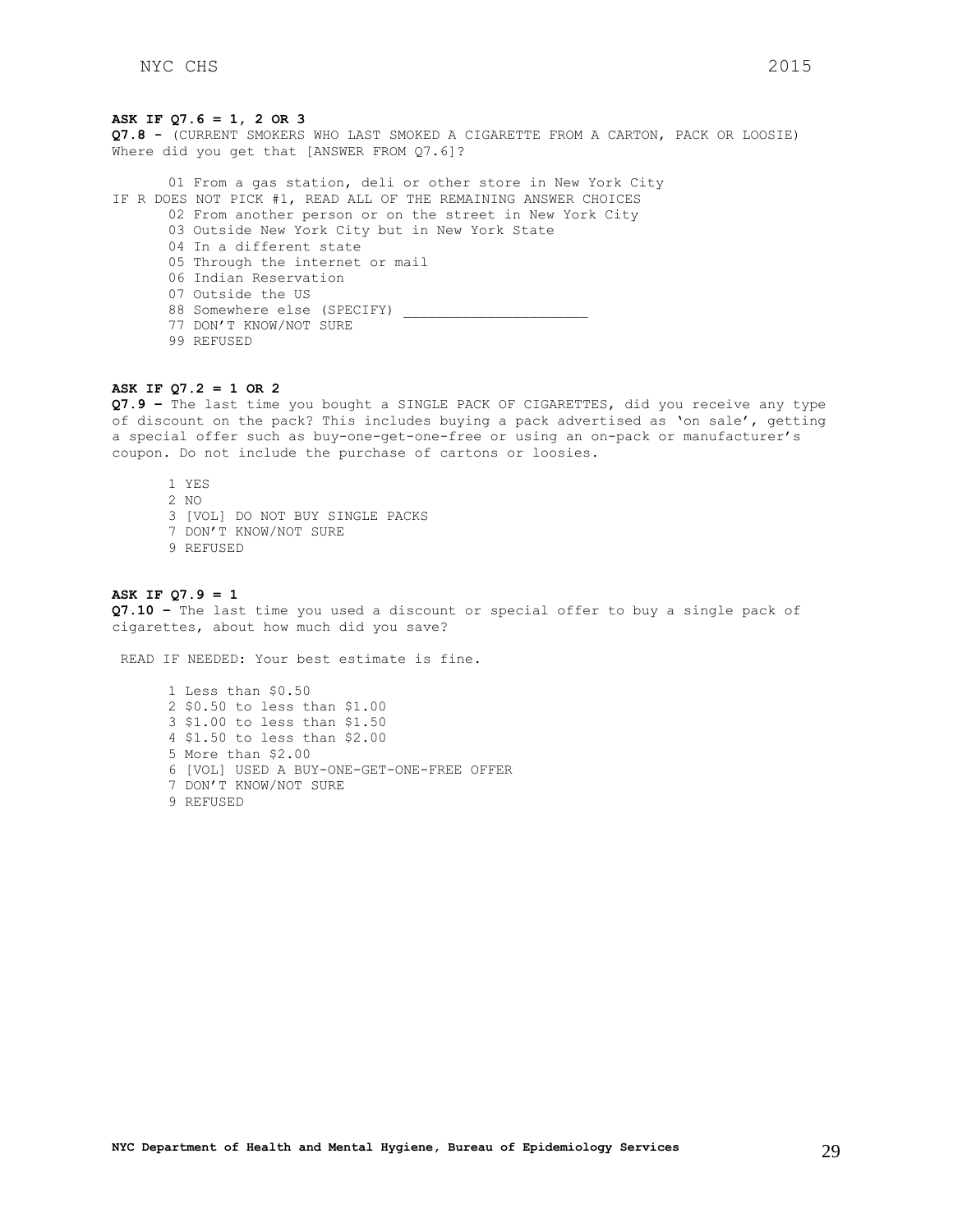# **ASK Q7.11 – 7.14 IN WAVE 1 ONLY**

#### **WAVE 1 ONLY (WAVE=1)**

#### **ASK ALL**

**Q7.11 –** In the past 30 days, have you smoked a cigarillo or little cigar with a plastic or filter tip, such as Black & Mild, Swisher Sweet or Cheyenne?

- 1 YES 2 NO
- 
- 7 DON'T KNOW/NOT SURE
- 9 REFUSED

### **WAVE 1 ONLY(WAVE=1)**

#### **ASK IF Q7.11 = 1, ELSE SKIP TO Q7.13**

**Q7.12 -** On how many days during the past 30 days have you smoked cigarillos or little cigars?

READ IF NEEDED: Include cigarillos or little cigars with a plastic or filter tip, such as Black & Mild, Swisher Sweet or Cheyenne?

NUMBER OF DAYS [RANGE 1-30] 77 DON'T KNOW/NOT SURE 99 REFUSED

# **WAVE 1 ONLY(WAVE=1)**

#### **ASK ALL**

**Q7.13** – In the past 12 months, have you tried an electronic cigarette, also known as an e-cigarette?

1 YES 2 NO 3 [VOL] DO NOT KNOW WHAT ELECTRONIC/E-CIGARETTES ARE 7 DON'T KNOW/NOT SURE 9 REFUSED

# **WAVE 1 ONLY (WAVE=1)**

**ASK IF Q7.13 = 1 Q7.14** – In the past 30 days, did you use an electronic cigarette every day, some days or not at all?

1 EVERY DAY 2 SOME DAYS 3 NOT AT ALL 7 DON'T KNOW/NOT SURE 9 REFUSED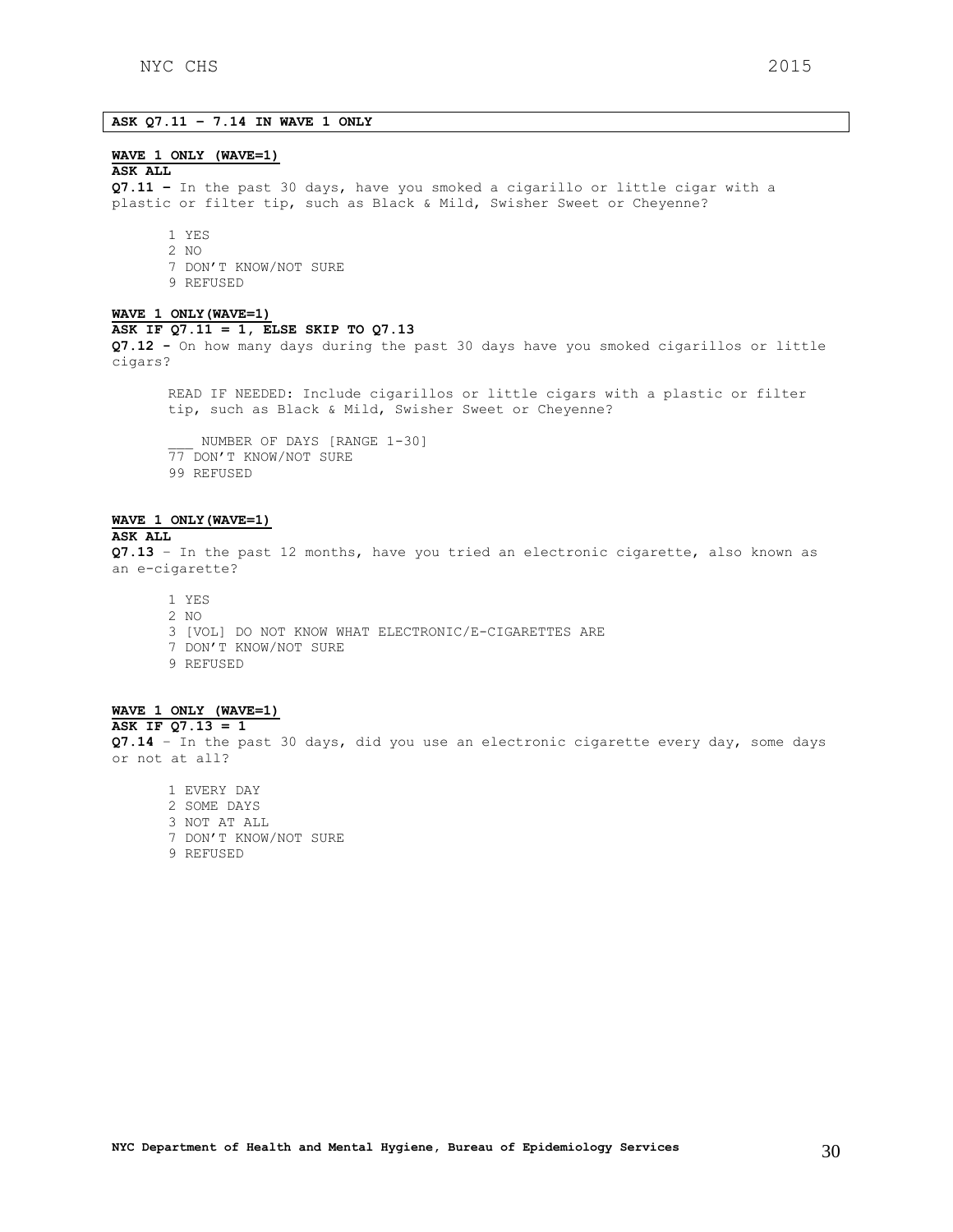# <span id="page-30-0"></span>**DEMOGRAPHICS**

**SCREEN: Now I'd like to ask you some questions about yourself and your household. Your answers are only used for research purposes.**

### **ASK ALL**

**Q8.1 -** What is your age?

AGE IN YEARS [RANGE 18-98]

- 07 DON'T KNOW/NOT SURE
- 09 REFUSED

#### **ASK IF Q8.1 = 07 OR 09, ELSE SKIP TO Q8.2**

**Q8.1a -** We are only asking this information to make sure that we have talked to enough people in each age group. Can you just tell me if you are...?

READ:

1 65 or older 2 45-64 3 30-44 4 25-29, or 5 18-24 7 DON'T KNOW/NOT SURE 9 REFUSED

### **ASK ALL**

**Q8.2 -** Because it is sometimes difficult to determine over the phone, I am asked to confirm with everyone . . . Are you male or female?

- 1 MALE
- 2 FEMALE
- 7 DON'T KNOW/NOT SURE
- 9 REFUSED

#### **ASK ALL**

**Q8.3 -** Are you Hispanic or (IF Q8.2=1/7/9: Latino / IF Q8.2=2: Latina)?

1 YES 2 NO 7 DON'T KNOW/NOT SURE 9 REFUSED

#### **ASK IF Q8.3 = 1, ELSE SKIP TO Q8.4**

**Q8.3a -** Please tell me which group best represents your Hispanic or (IF Q8.2=1/7/9: Latino/ IF Q8.2=2: Latina) origin or ancestry:

READ ANSWER CHOICES, ACCEPT FIRST RESPONSE [CATI: RANDOMIZE: 01-04]

**01 Puerto Rican 02 Cuban/Cuban-American 03 Dominican/Dominican-American 04 Mexican/Mexican-American**  05 Central or South American 06 Other Latin American, or 07 Other Hispanic/Latino 09 [VOL] SPANISH 77 DON'T KNOW/NOT SURE 99 REFUSED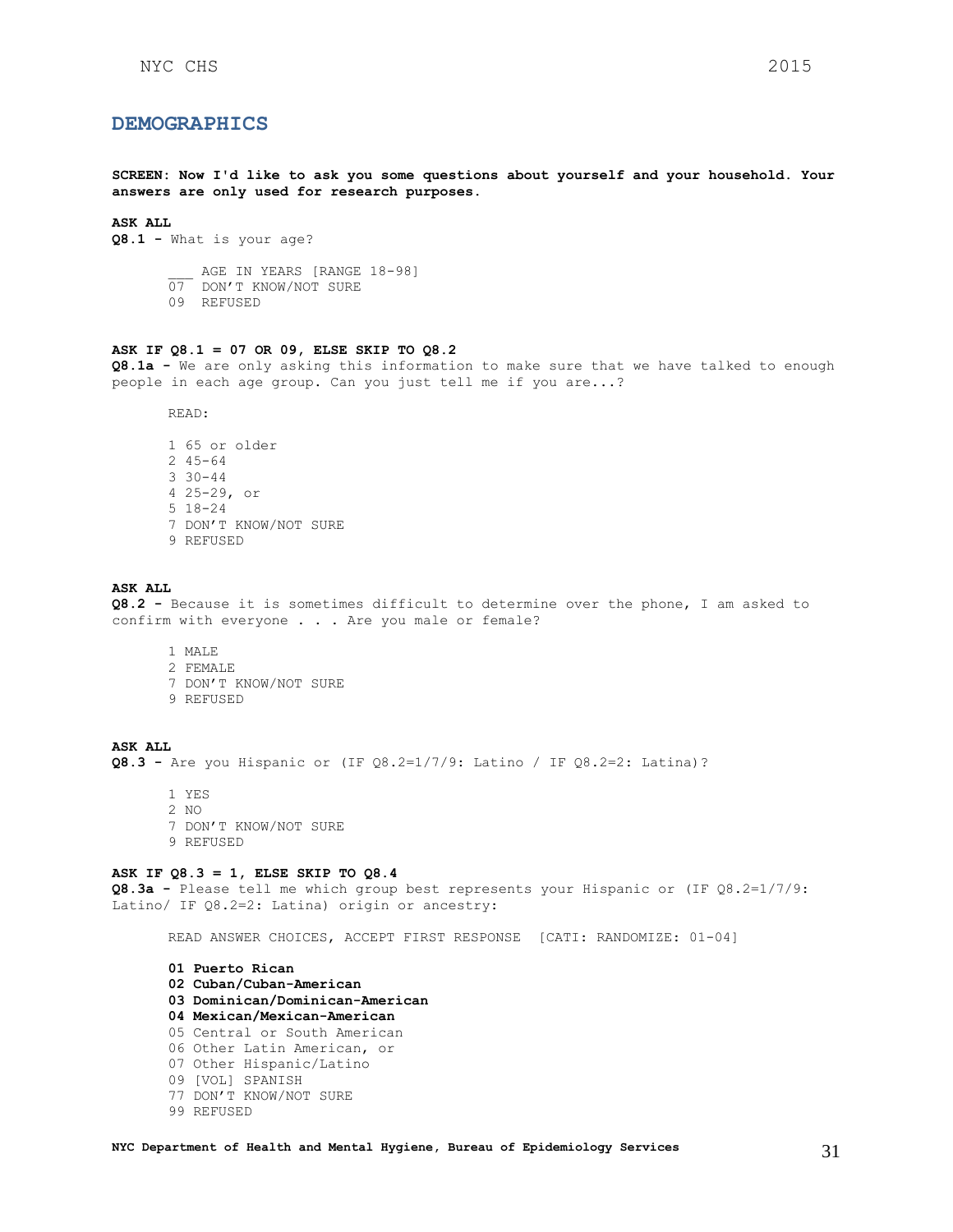**ASK ALL Q8.4 -** (**READ IF Q8.3=1:** Some people, aside from being Hispanic, also consider themselves to be a member of a racial group.) Which one or more of the following would you say is your race? READ ANSWER CHOICES, MULTIPLE RESPONSE: 01 White 02 Black or African American 03 Asian 04 Native Hawaiian or Other Pacific Islander 05 American Indian, Alaska Native, or 08 Something else (SPECIFY) 77 DON'T KNOW/NOT SURE

99 REFUSED

#### **ASK IF MORE THAN ONE ANSWER TO Q8.4, ELSE SKIP TO Q8.5**

**Q8.4a -** Which one of these groups would you say best represents your race?

READ MENTIONED RACES: **CATI Note: Fill selected races from Q8.4.** 1 White 2 Black or African American 3 Asian 4 Native Hawaiian or Other Pacific Islander 5 American Indian, Alaska Native 8 Other named in Q8.4 7 DON'T KNOW/NOT SURE 9 REFUSED

#### **ASK IF Q8.4 = 3 [ASIAN]**

**Q8.5** – Please tell me which group best represents your Asian heritage or ancestry?

READ ANSWER CHOICES, ACCEPT FIRST RESPONSE [CATI: RANDOMIZE: 01-06]

01 Chinese 02 Asian Indian 03 Filipino 04 Korean 05 Japanese 06 Vietnamese 07 Something else 77 DON'T KNOW/NOT SURE 99 REFUSED

### **ASK ALL**

**Q8.6 –** Where were you born? Please tell me the country.

1 USA 2 Outside USA [List of countries, includes Puerto Rico and other US territories **(SKIP TO Q8.6a)**

INTERVIEWER: PUERTO RICO AND OTHER US TERRITORIES ARE CONSIDERED OUTSIDE OF THE UNITED STATES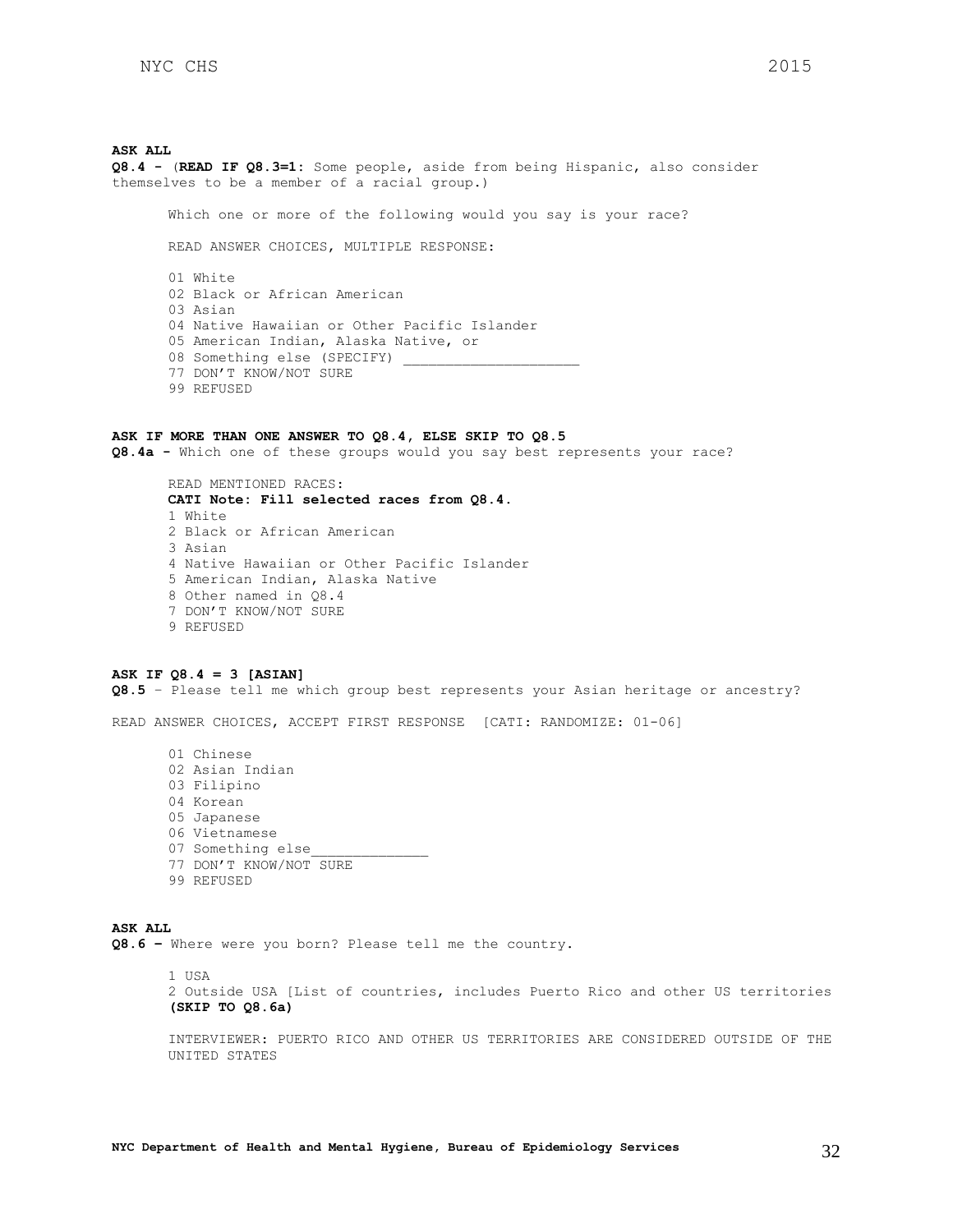**ASK IF Q8.6 = 2 Q8.6a**

> 60. AFRICA 61. ALBANIA 62. ANTIGUA 01. ARGENTINA 64. AUSTRIA 02. AUSTRALIA 03. BANGLADESH 04. BARBADOS 05. BELARUS 68. BELIZE 06. BOLIVIA 07. BRAZIL 08. CANADA 09. CARIBBEAN 106. CENTRAL AFRICA 10. CHILE 11. CHINA 12. COLOMBIA 13. COSTA RICA 14. CUBA 73. CZECHOSLOVAKIA 15. DOMINICAN REPUBLIC 107. EASTERN AFRICA 16. ECUADOR 17. EGYPT 18. EL SALVADOR 74. ENGLAND 75. EUROPE 19. FRANCE 20. GERMANY 21. GHANA 22. GREECE 78. GRENADA 23. GUATEMALA 111. GUINEA 24. GUYANA 25. HAITI 26. HONDURAS 27. HONG KONG 28. HUNGARY 29. INDIA 81. IRAN 30. IRELAND

31. ISRAEL

32. ITALY 33. JAMAICA 34. JAPAN 35. KOREA 112. LIBERIA 87. MALAYSIA 114. MALI 36. MEXICO 37. NICARAGUA 38. NIGERIA 104. NORTHERN AFRICA 39. PAKISTAN 40. PANAMA 41. PERU 42. PHILIPPINES 43. POLAND 44. PUERTO RICO 45. ROMANIA 46. RUSSIA 113. SENEGAL 47. SIERRA LEONE 48. SOUTH AMERICAN 49. SPAIN 108. SOUTHERN AFRICA 102. ST. LUCIA 103. ST. VINCENT 50. TAIWAN 51. TRINIDAD AND TOBAGO 52. TURKEY 53. UKRAINE 54. UNITED KINGDOM (INCLUDES ENGLAND, N. IRELAND, SCOTLAND, WALES) 109. UZBEKISTAN 55. VENEZUELA 56. VIETNAM 110. VIRGIN ISLANDS 105. WESTERN AFRICA 57. WEST INDIAN 58. YUGOSLAVIA 66. OTHER (SPECIFY) 77. DON'T KNOW/NOT SURE

99. REFUSE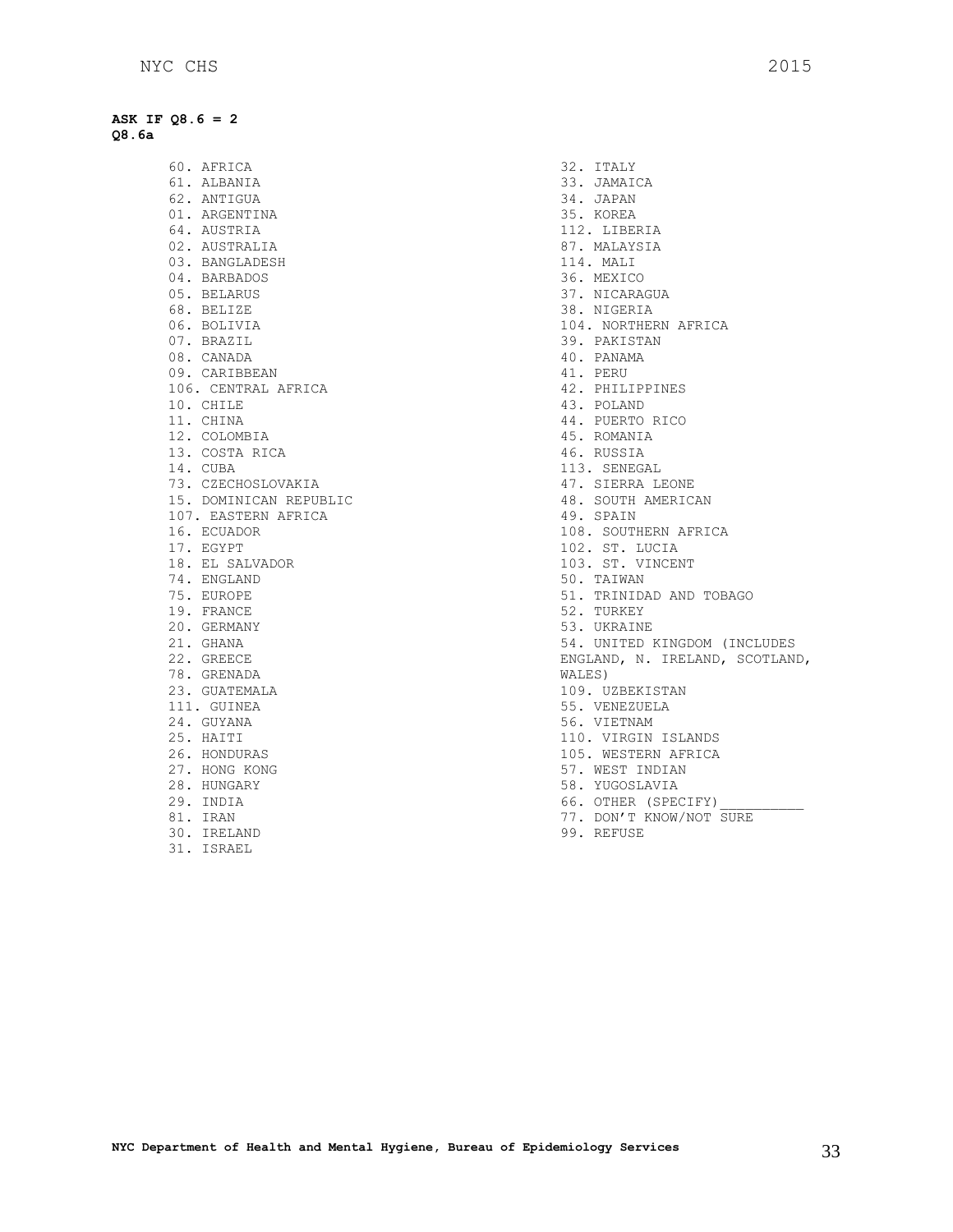**ASK ALL Q8.8 -** What language do you speak most often at home? 1 ENGLISH

2 SPANISH 3 RUSSIAN 4 CHINESE (INCLUDES MANDARIN & CANTONESE) 5 INDIAN (INCLUDES HINDI & TAMIL) 6 ITALIAN 7 FRENCH (FRENCH-CREOLE) 8 YIDDISH 9 OTHER 77 DON'T KNOW/NOT SURE 99 REFUSED

**ASK ALL Q8.10 -** Are you. . .

READ ALL RESPONSES:

1 Married 2 Divorced 3 Widowed 4 Separated 5 Never married, or 6 A member of an unmarried couple living together or partnered 7 DON'T KNOW/NOT SURE 9 REFUSED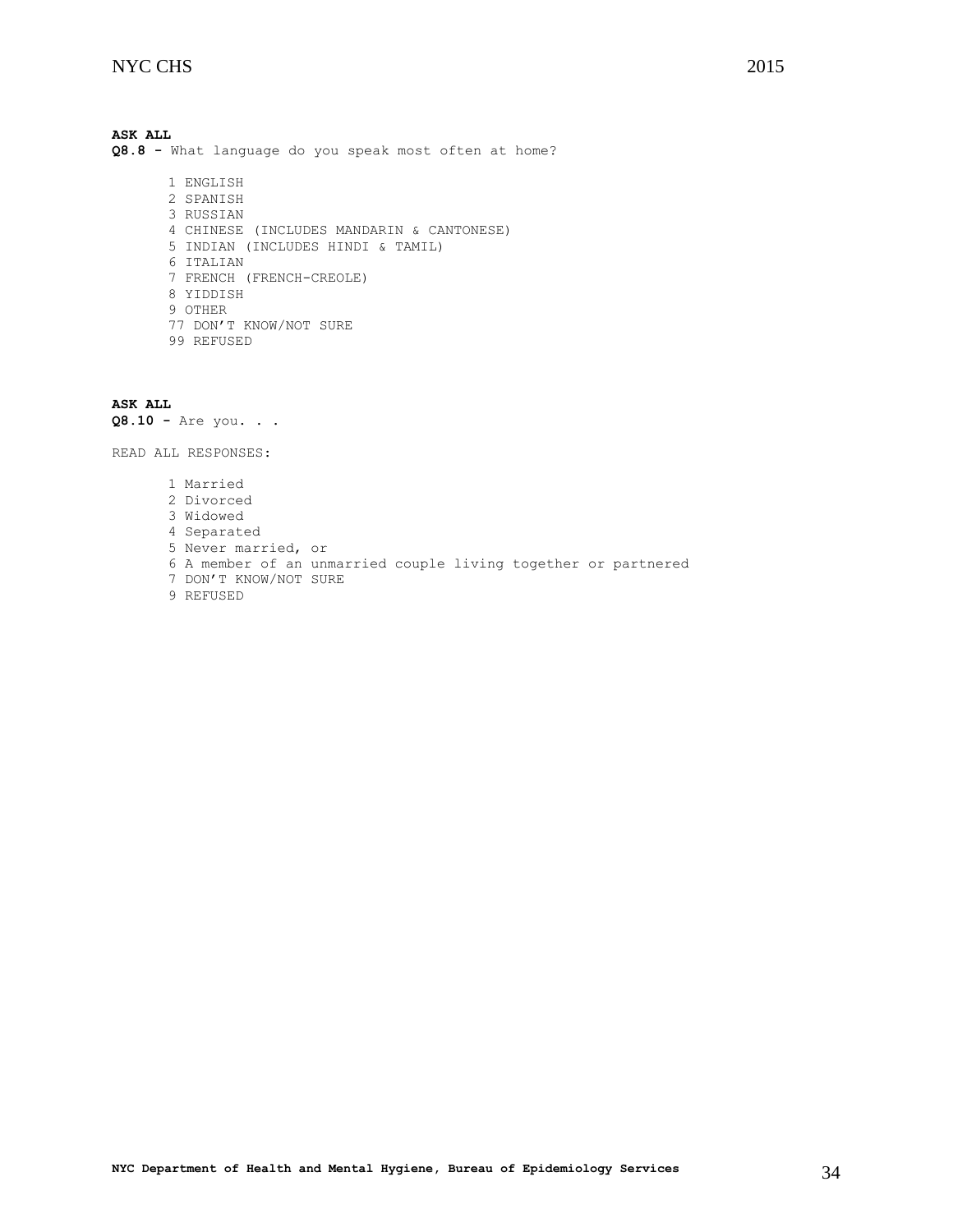[IF Q8.2 = 1 OR MALE- READ] Are you gay, straight - that is not gay, bisexual, or something else.

[IF Q8.2 = 2 OR FEMALE – READ] Are you lesbian or gay, straight - that is not lesbian or gay, bisexual, or something else.

[IF  $Q8.2 = 7$  OR 9 - READ] Are you gay, straight - that is not gay or lesbian, bisexual, or something else.

As I read the list again, please stop me when I get to the term that best describes how you think of yourself.

READ RESPONSES UNTIL RESPONDENT MAKES A SELECTION:

1 Gay  $[Q8.2 = 2, 7, 9 - READ:$  or lesbian] 2 Straight, that is not gay 3 Bisexual, or 4 Something else 7 DON'T KNOW/NOT SURE 9 REFUSED

**IF Q8.11 = 7 Q8.11a –** Do you not understand the words, are you not sure yet, or do you mean something else?

1 Don't understand the words 2 Not sure yet 3 Something else 7 DON'T KNOW/NOT SURE 9 REFUSED

**IF Q8.l1 = 4 OR Q8.11a = 3 Q8.11b –**What do you mean by something else? (SPECIFY)\_\_\_\_\_\_\_\_\_\_\_\_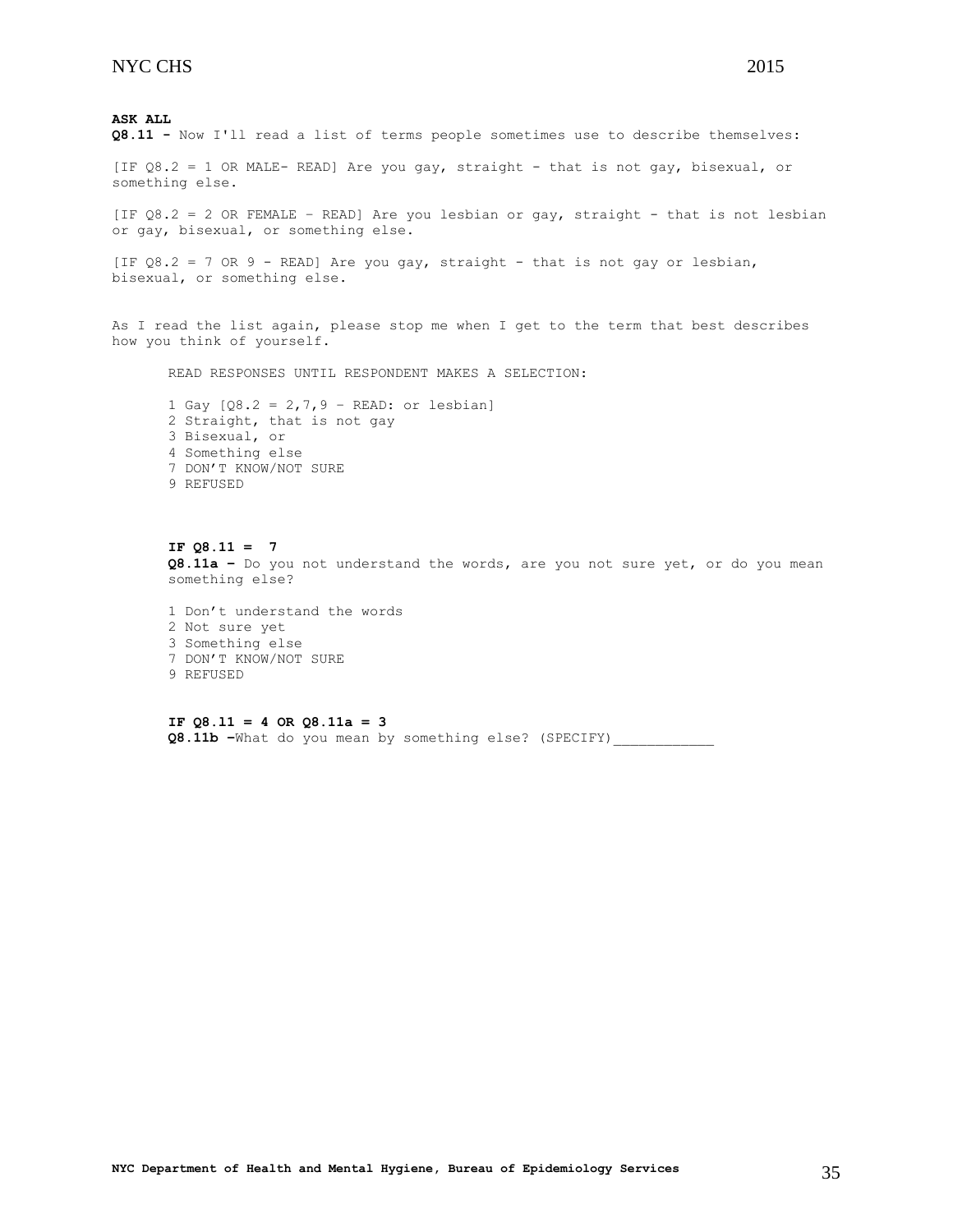**Q8.12 -**Some people do not identify with the sex they were assigned at birth and think of themselves as transgender or identify in another way. For example: a person who is born male may feel female and live as a woman. Do you consider yourself to be transgender or have an identity different than your sex at birth?

1 Yes [READ IF NEEDED: you are transgender or have a different identity than your sex at birth] 2 No [READ IF NEEDED: you are not transgender] 7 DON'T KNOW/NOT SURE 9 REFUSED **IF Q8.12 = 7 Q8.12a:** Do you not understand the question, are you exploring your gender identity and are not sure how you consider yourself yet, or do you mean something else? READ IF NEEDED: 1 Don't understand the question 2 You are exploring your gender identity and not sure how you consider yourself yet 3 Something else 4 (VOL.) RESPONDENT IDENTIFIES WITH THEIR SEX AT BIRTH, AS MALE OR FEMALE AND WAS MISTAKENLY CODED 7 DON'T KNOW/NOT SURE 9 REFUSED **ASK IF Q8.12 = 1 [transgender or gender non-conforming] Q8.12b –** Are you a transgender woman, a transgender man, or do you have a different gender identity? INTERVIEWER: READ THE SELECTED ANSWER BACK TO RESPONDENT TO CONFIRM. 1 Transgender woman, that is you were assigned male at birth but currently identify as a woman/or female 2 Transgender man, that is you were assigned female at birth but currently identify as a man/or male 3 Have another gender identity than the sex you were assigned at birth 4 (VOL.) RESPONDENT IDENTIFIES WITH THEIR SEX AT BIRTH, AS MALE OR FEMALE AND WAS MISTAKENLY CODED 7 DON'T KNOW/NOT SURE 9 REFUSED **IF Q8.12a = 3 OR Q8.12b =3 Q8.12c -** How do you identify your gender? \_\_\_\_\_\_\_\_\_\_\_\_\_\_\_\_\_\_\_\_\_\_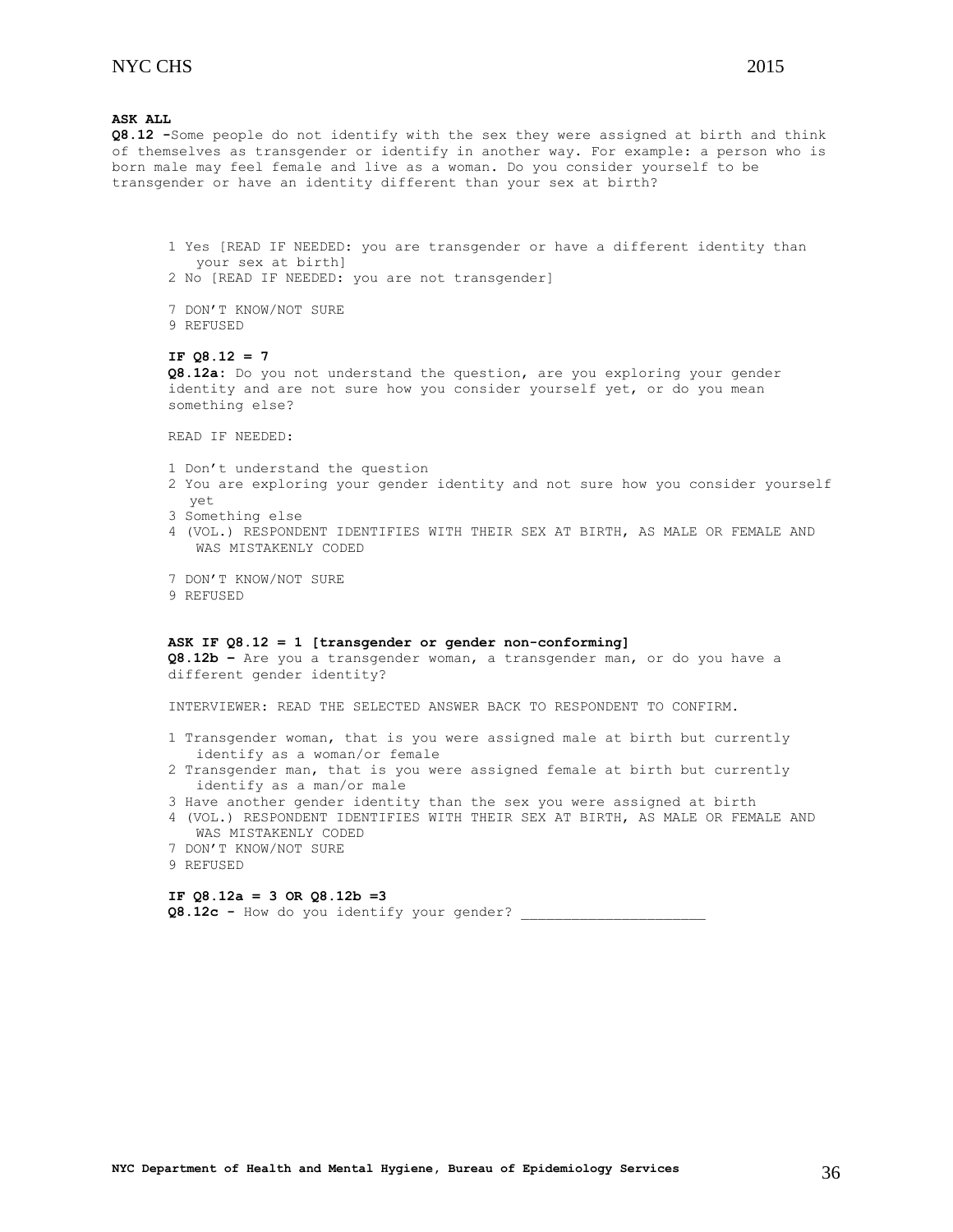**Q8.13 -** What is the highest grade or year of school you completed?

READ IF NEEDED:

1 Never attended school or only attended kindergarten 2 Grades 1 through 8 (ELEMENTARY) 3 Grades 9 through 11 (SOME HIGH SCHOOL) 4 Grade 12 or GED (HIGH SCHOOL GRADUATE) 5 College 1 year to 3 years (SOME COLLEGE OR TECHNICAL SCHOOL), or 6 College 4 years or more (COLLEGE GRADUATE) ? 7 DON'T KNOW/NOT SURE 9 REFUSED

#### **ASK IF PTYPE=1**

**CQHH -** How many members of your household, INCLUDING YOURSELF, are 18 years of age or older?

READ IF NEEDED: Household members are those who spend a majority of their time living in the household.

RECORD 99 FOR REFUSED/DK

\_\_\_\_\_\_\_\_\_ Number of adults [RANGE 1-20]

# **ASK ALL**

**Q8.14 -** How many children younger than 18 live in the household?

READ IF NEEDED: Include all children who live in the household the majority of a typical week.

- NUMBER OF CHILDREN [RANGE 0-25] 77 DON'T KNOW/NOT SURE
- 99 REFUSED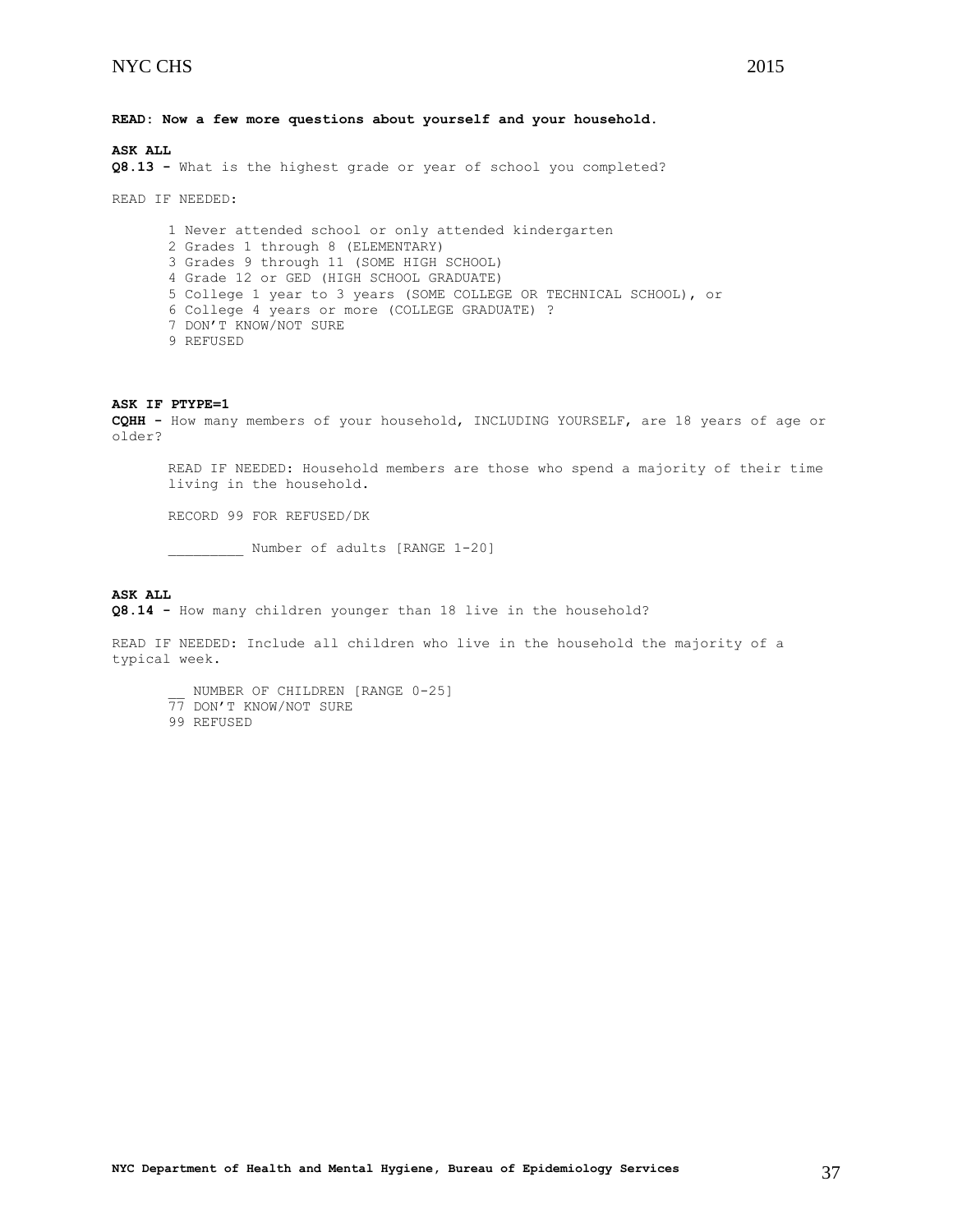**ASK ALL Q8.15 -** Are you currently. . .

01 Employed for wages or salary

IF R DOES NOT PICK #1, READ ALL OF THE REMAINING ANSWER CHOICES

02 Self-employed 03 A Homemaker 04 A Student 05 Retired 06 Unable to work 07 Unemployed for 1 year or more, or 08 Unemployed for less than 1 year ? 77 DON'T KNOW/NOT SURE 99 REFUSED

**CATI Note: Only one choice can be entered. Entries must be zero filled.**

```
If Q8.14 or CQHH = 77 or 99, skip to Q8.17
Create new field NHOUSE = QHH/CQHH (Number of adults) + Q8.14(Number of Children)
USE NHOUSE to create a field (PVTYLVL) to populate the fill for Q8.16
PVTYLVL = 7,610 + (NHOUSE * 4,160)
```
**READ SCREEN:** The next question is about your combined household income. [READ IF NHOUSE>1: By household income we mean the combined income from everyone living in the household including even roommates or those on disability income.]

### **ASK ALL**

**Q8.16** - Is your household's annual income from all sources:

```
02 Less than $ (PVTYLVL*2) IF "NO," ASK 05; IF "YES," ASK 01 
01 Less than (PVTYLVL)
  IF "NO," CODE 02 (100-199%); IF "YES," CODE 01 (< 100%)
05 Less than $ (PVTYLVL*5) IF "NO," ASK 06 (500-599%); IF "YES," ASK 04 (300-
399%) 
06 Less than $ (PVTYLVL*6) IF "NO," CODE 07 (>600%); IF "YES," CODE 06 (500-
599%) 
04 Less than $ (PVTYLVL*4) IF "NO," CODE 05; IF "YES," ASK 03 (200-299%)
07 $ (PVTYLVL*6)
03 Less than $ (PVTYLVL*3) IF "NO," CODE 04; IF "YES," CODE 03
77 DON'T KNOW/NOT SURE 
99 REFUSED
```
#### **ASK IF Q8.16\_02 = 77 OR 99, ELSE SKIP TO Q8.17**

**Q8.16a** - Can you just tell me if your annual household income is less than \$ **PVTYLVL**?

1 YES 2 NO 7 DON'T KNOW/NOT SURE 9 REFUSED

#### **ASK IF Q8.16 IS 100%-199% FPL [Q8.16=2 OR Q8.16A=2]**

**Q8.16b –** Is your combined household's annual income from all sources less than [PVTYLVL\*1.38]?

1 YES 2  $N<sub>O</sub>$ 7 DON'T KNOW/NOT SURE 9 REFUSED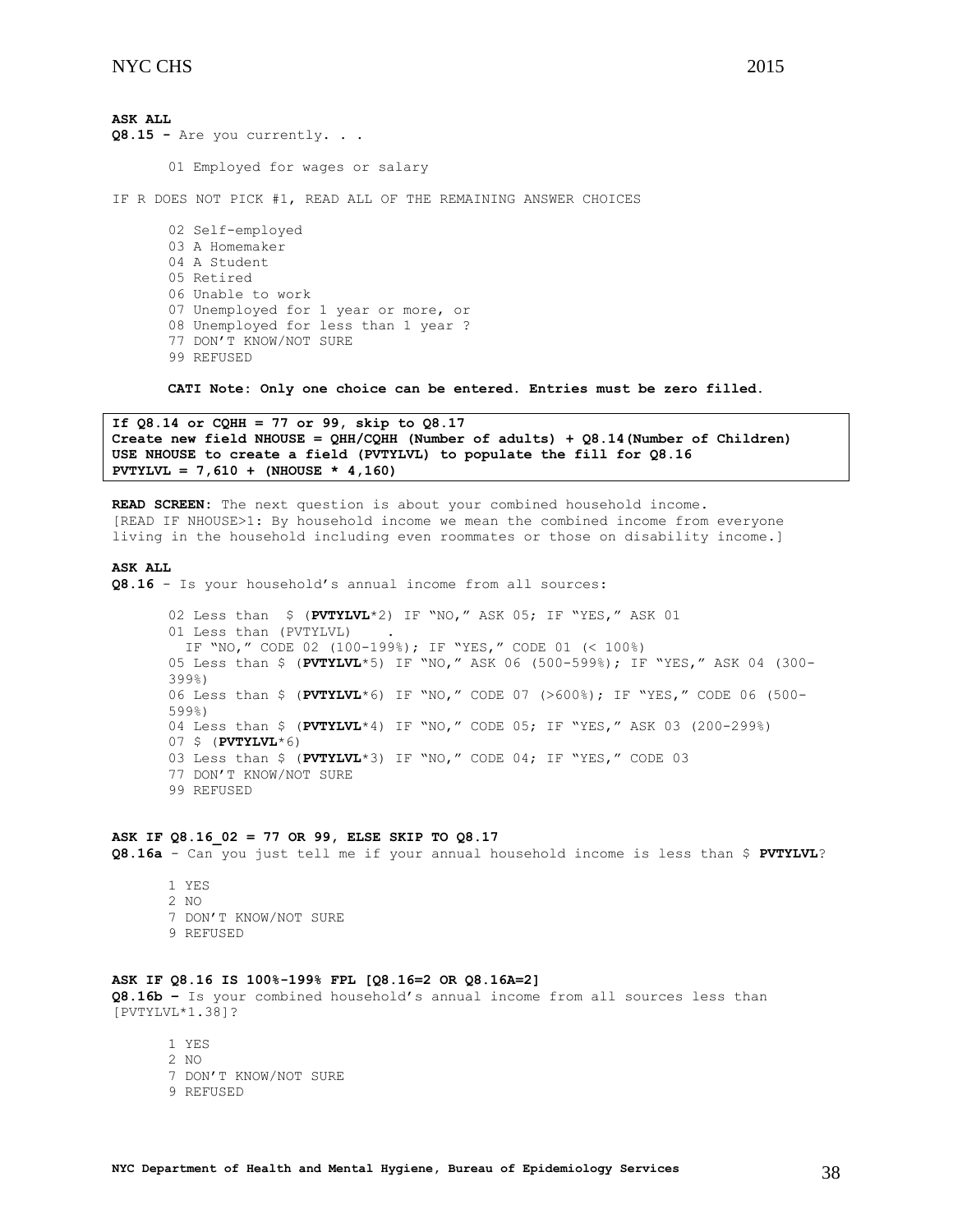#### **IF Q2.1 = 2 AND Q8.16 = 01 OR Q8.16a = 1 OR Q8.16b = 1 THEN READ:**

You indicated earlier that you do not currently have any health coverage. I just want to let you know that you may be eligible for free health insurance. You can call 311 for more information.

#### **ASK ALL**

**Q8.17** - About how tall are you without shoes?

READ IF NEEDED: You can answer in either feet and inches OR in centimeters.

# **NOTE: If respondent answers in metrics put "9" in first column ROUND FRACTIONS DOWN**

/ Height (feet/inches or meters/centimeters) [RANGES FEET=3-9/INCHES= 0-11 || METERS=0-3/CENTIMETERS=0-275] 7777 Don't Know 9999 Refused

YOU MUST ENTER EITHER BOTH FEET AND INCHES OR CENTIMETERS – NOT BOTH. IF 0 (ZERO) INCHES, PLEASE ENTER ZERO. DO NOT LEAVE BLANK.

CATI NOTE: REQUIRE BOTH FEET AND INCHES OR CENTIMETERS. DO NOT ALLOW ENTRY OF BOTH. IF 0 (ZERO) INCHES, MUST ENTER ZERO. CANNOT HAVE MISSING INCHES AND NOT MISSING FEET, OR MISSING FEET AND NOT MISSING INCHES.

#### **ASK ALL**

**Q8.18** - About how much do you weigh without shoes?

READ IF NEEDED: You can answer in either pounds OR kilograms.

# **NOTE: If respondent answers in metrics put "9" in first column ROUND FRACTIONS UP**

\_ Weight (pounds or kilograms) [RANGES POUNDS=50-600 || KILOGRAMS= 20-275] 7777 Don't Know 9999 Refused

YOU MUST ENTER EITHER POUNDS OR KILOGRAMS – NOT BOTH.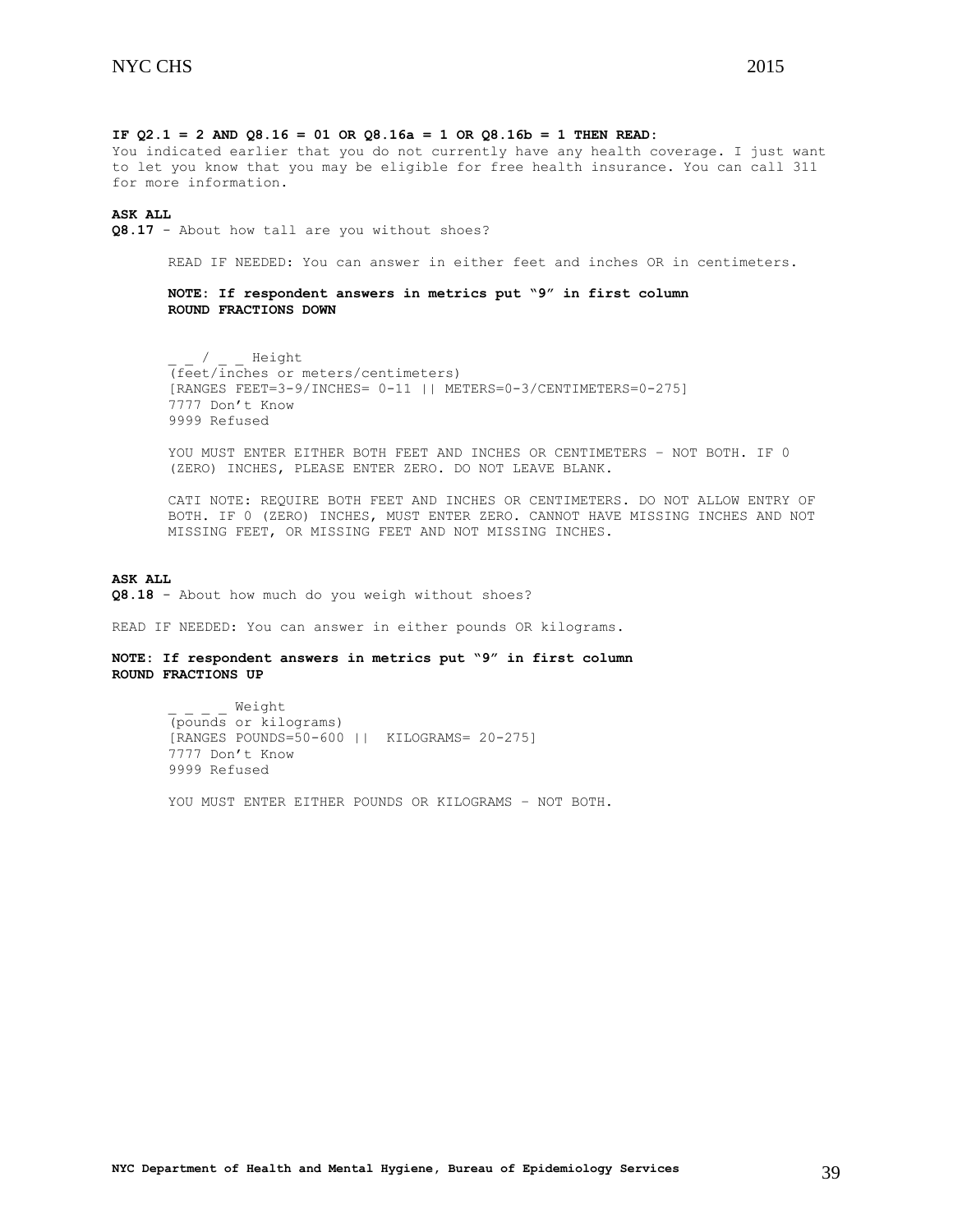### **BMI FOLLOW-UPS**

IF Q8.18 (WEIGHT) = 9999 OR 7777 AND Q8.17 (HEIGHT)  $\neq$  9999 OR 7777 (IS NOT MISSING), THEN PUT HEIGHT INTO BMI CALCULATOR AND ASK Q8.19a, Q8.19b, Q8.19c, Q8.19d (OR ASK Q8.19e, Q8.19f, Q8.19g, Q8.19h FOR METRIC).

IF Q8.17 (HEIGHT) = 9999 OR 7777 AND Q8.18 (WEIGHT) ≠ 9999 OR 7777 (IS NOT MISSING), THEN PUT WEIGHT INTO BMI CALCULATOR AND ASK Q8.20a, Q8.20b, Q8.20c, Q8.20d (OR ASK Q8.20e, Q8.20f, Q8.20g, Q8.20h FOR METRIC).

BMI =  $703 * LBS / inches SQ$ 

CRITICAL WEIGHT FOR ENGLISH VERY OBESE: =  $.049 * (Q8.17 \text{ height} \text{IN}) * (Q8.17 \text{ height} \text{IN})$ 

CRITICAL WEIGHT FOR ENGLISH OBESE: =  $.0427 * (Q8.17 \text{ height} \text{IN}) * (Q8.17 \text{ height} \text{IN})$ 

CRITICAL WEIGHT FOR ENGLISH OVERWEIGHT: = .0356\*(Q8.17 height IN)\*(Q8.17 height IN)

CRITICAL WEIGHT FOR ENGLISH UNDERWEIGHT: =  $.0263*(08.17 \text{ height} \text{IN})*(08.17 \text{ height} \text{IN})$ 

# **ASK IF Q8.18 = 9999 OR 7777 AND Q8.17 ≠ 9999 OR 7777, ELSE SKIP TO Q9.1**

**Q8.19a** - Do you weigh less than [critical weight for **OBESE**]?

1 YES, WEIGH LESS**[SKIP TO Q8.19c]** 2 NO, DON'T WEIGH LESS**[SKIP TO Q8.19b]** 7 DON'T KNOW/NOT SURE 9 REFUSED

#### **ASK IF Q8.19a = 2, ELSE SKIP TO Q8.19c**

**Q8.19b** – Do you weigh less than [critical weight for **VERY OBESE**]?

1 YES, WEIGH LESS 2 NO, DON'T WEIGHT LESS 7 DON'T KNOW/NOT SURE 9 REFUSED

#### **ASK IF Q8.19a = 1,** *ELSE SKIP TO Q9.1*

**Q8.19C** – Do you weigh less than [critical weight for **OVERWEIGHT**]?

# 1 YES, WEIGH LESS**[SKIP TO Q8.19d]**

- 2 NO, DON'T WEIGHT LESS
- 7 DON'T KNOW/NOT SURE
- 9 REFUSED

# **ASK IF Q8.19c = 1,** *ELSE SKIP TO Q9.1* **Q8.19d** – Do you weigh less than [critical weight for **UNDERWEIGHT**]

 1 YES, WEIGH LESS 2 NO, DON'T WEIGHT LESS 7 DON'T KNOW/NOT SURE 9 REFUSED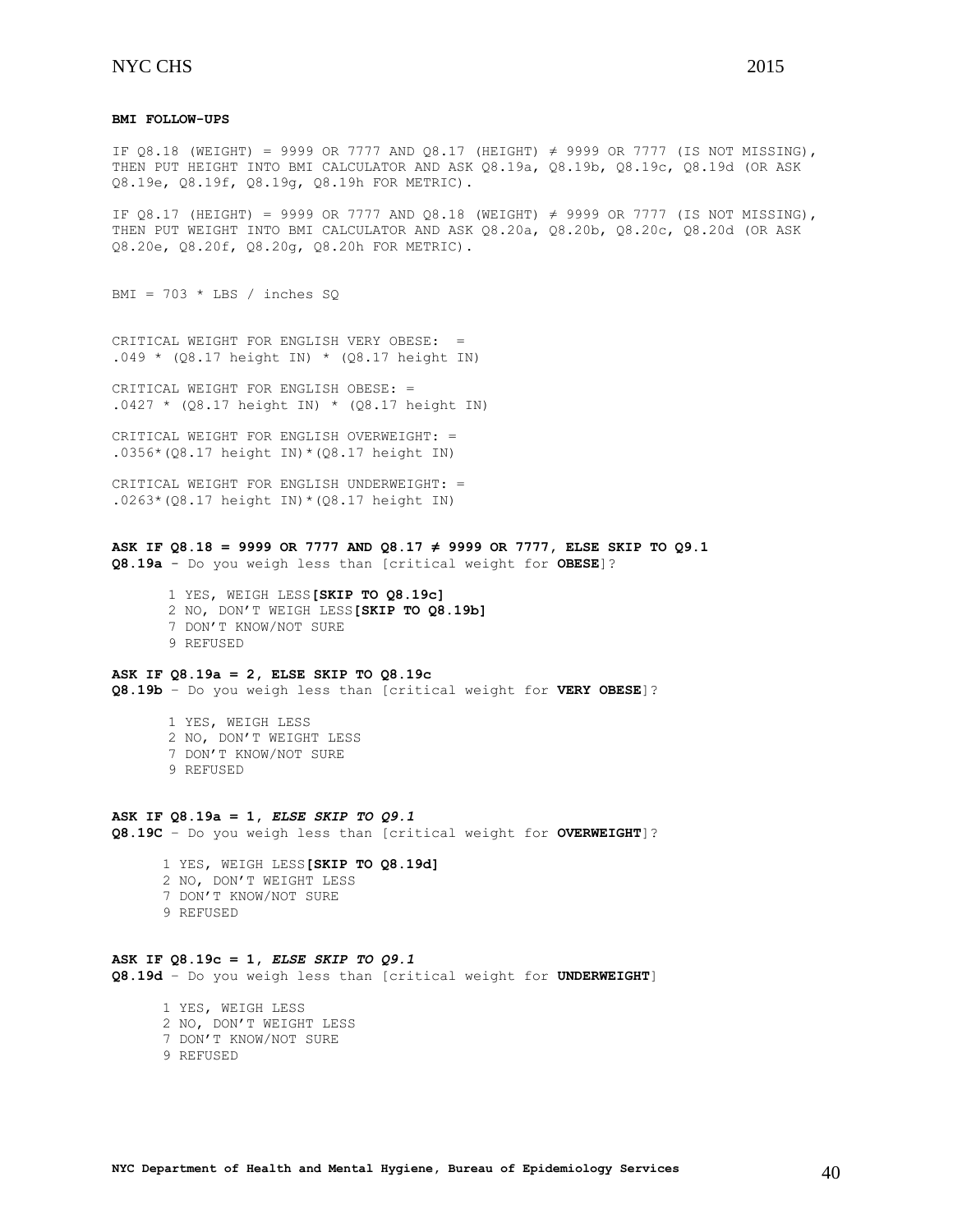CRITICAL WEIGHT FOR METRIC VERY OBESE = .0035 \*  $(Q8.17 \text{ height } CM) * (Q8.17 \text{ height } CM)$ 

CRITICAL WEIGHT FOR METRIC OBESE = .003 \* (Q8.17 height CM)\*(Q8.17 height CM)

CRITICAL WEIGHT FOR METRIC OVERWEIGHT  $= .0025*$  (Q8.17 height CM) \* (Q8.17 height CM)

CRITICAL WEIGHT FOR METRIC UNDERWEIGHT = .00185\* (Q8.17 height CM)\*(Q8.17 height CM)

**ASK IF Q8.18 = 9999 OR 7777 AND Q8.17 ≠ 9999 OR 7777, ELSE SKIP TO Q9.1 Q8.19e** - Do you weigh less than [critical weight for **METRIC OBESE**]?

- 1 YES, WEIGH LESS**[SKIP TO Q8.19g]**
- 2 NO, DON'T WEIGH LESS**[SKIP TO Q8.19f]**
- 7 DON'T KNOW/NOT SURE
- 9 REFUSED

### **ASK IF Q8.19e = 2, ELSE SKIP TO Q8.19g**

**Q8.19f** – Do you weigh less than [critical weight for **METRIC VERY OBESE**]?

 1 YES, WEIGH LESS 2 NO, DON'T WEIGHT LESS 7 DON'T KNOW/NOT SURE 9 REFUSED

# **ASK IF Q8.19e = 1,** *ELSE SKIP TO Q9.1* **Q8.19g** – Do you weigh less than [critical weight for **METRIC OVERWEIGHT**]?

 1 YES, WEIGH LESS **[SKIP TO Q8.19h]** 2 NO, DON'T WEIGHT LESS 7 DON'T KNOW/NOT SURE 9 REFUSED

#### **ASK IF Q8.19g = 1,** *ELSE SKIP TO Q9.1*

**Q8.19h** – Do you weigh less than [critical weight for **METRIC UNDERWEIGHT**]

 1 YES, WEIGH LESS 2 NO, DON'T WEIGHT LESS 7 DON'T KNOW/NOT SURE 9 REFUSED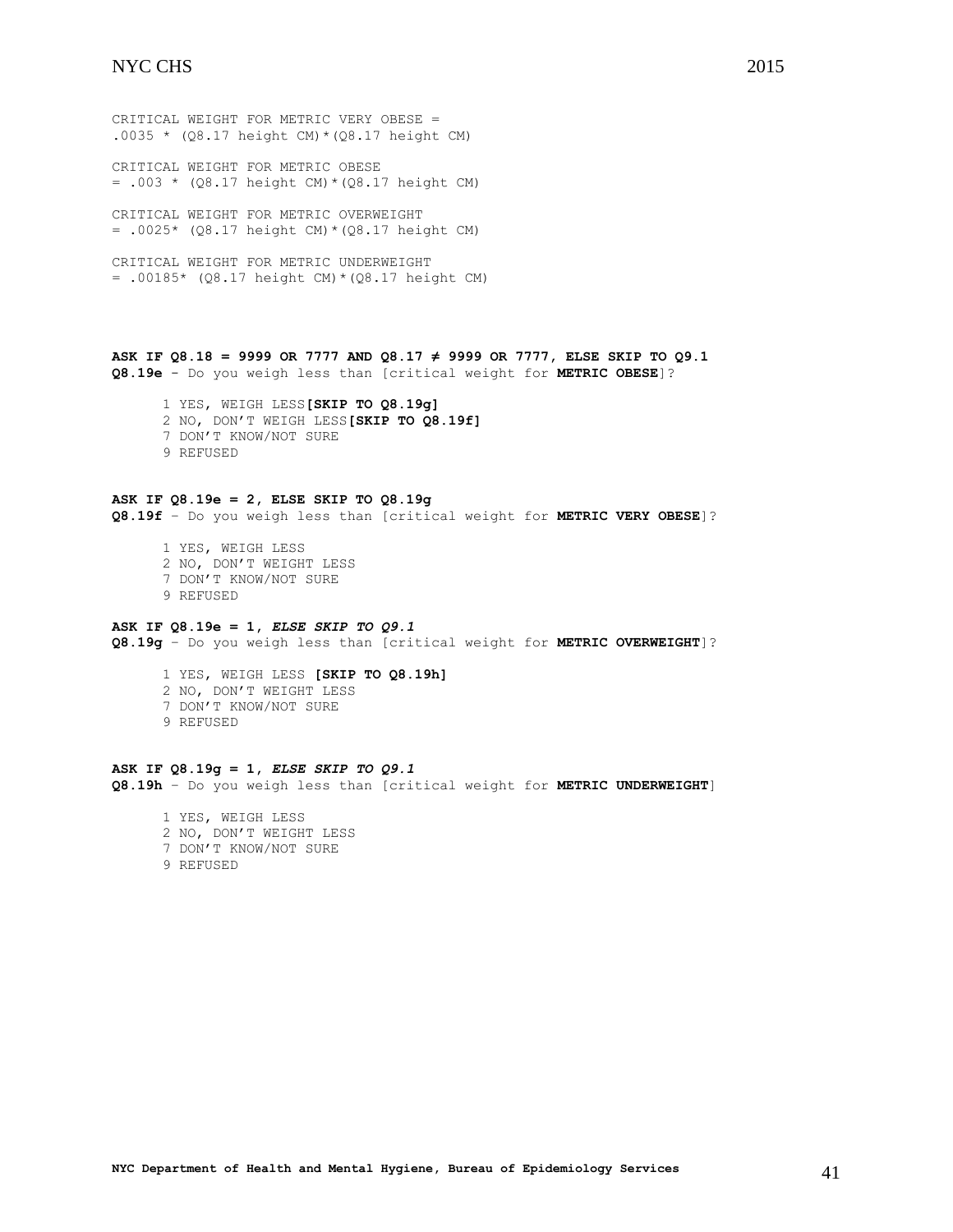CRITICAL HEIGHT IN INCHES FOR VERY OBESE = SQUARE ROOT OF (20.09 \* Q8.18 weight LB) CRITICAL HEIGHT IN INCHES FOR OBESE:  $=$  SQUARE ROOT OF (23.43  $*$  Q8.18 weight LB) CRITICAL HEIGHT IN INCHES FOR OVERWEIGHT:  $=$  SQUARE ROOT OF (28.12  $*$  Q8.18 weight LB) CRITICAL HEIGHT IN INCHES FOR UNDERWEIGHT:  $=$  SQUARE ROOT OF (38  $*$  Q8.18 weight LB) THEN CONVERT TO FEET, INCHES **ASK IF Q8.17 = 9999 OR 7777 AND Q8.18 ≠ 9999 OR 7777, ELSE SKIP TO Q9.1 Q8.20a-** Is your height less than [critical height for **OBESE**]? 1 YES, LESS **[SKIP TO Q8.20b]** 2 NO, NOT LESS **[SKIP TO Q8.20c]** 7 DON'T KNOW/NOT SURE 9 REFUSED **ASK IF Q8.20a = 1,** *ELSE SKIP TO Q8.20c* **Q8.20b-** Is your height less than [critical height for **VERY OBESE**]? 1 YES, LESS 2 NO, NOT LESS 7 DON'T KNOW/NOT SURE 9 REFUSED **ASK IF Q8.20a = 2,** *ELSE SKIP TO Q9.1* **Q8.20c -** Is your height less than [critical height for **OVERWEIGHT**]? 1 YES, LESS 2 NO, NOT LESS **[SKIP TO Q8.20d]** 7 DON'T KNOW/NOT SURE

9 REFUSED

**ASK IF Q8.20c = 2,** *ELSE SKIP TO Q9.1* **Q8.20d -** Is your height less than [critical height for **UNDERWEIGHT**]?

1 YES, LESS 2 NO, NOT LESS 7 DON'T KNOW/NOT SURE 9 REFUSED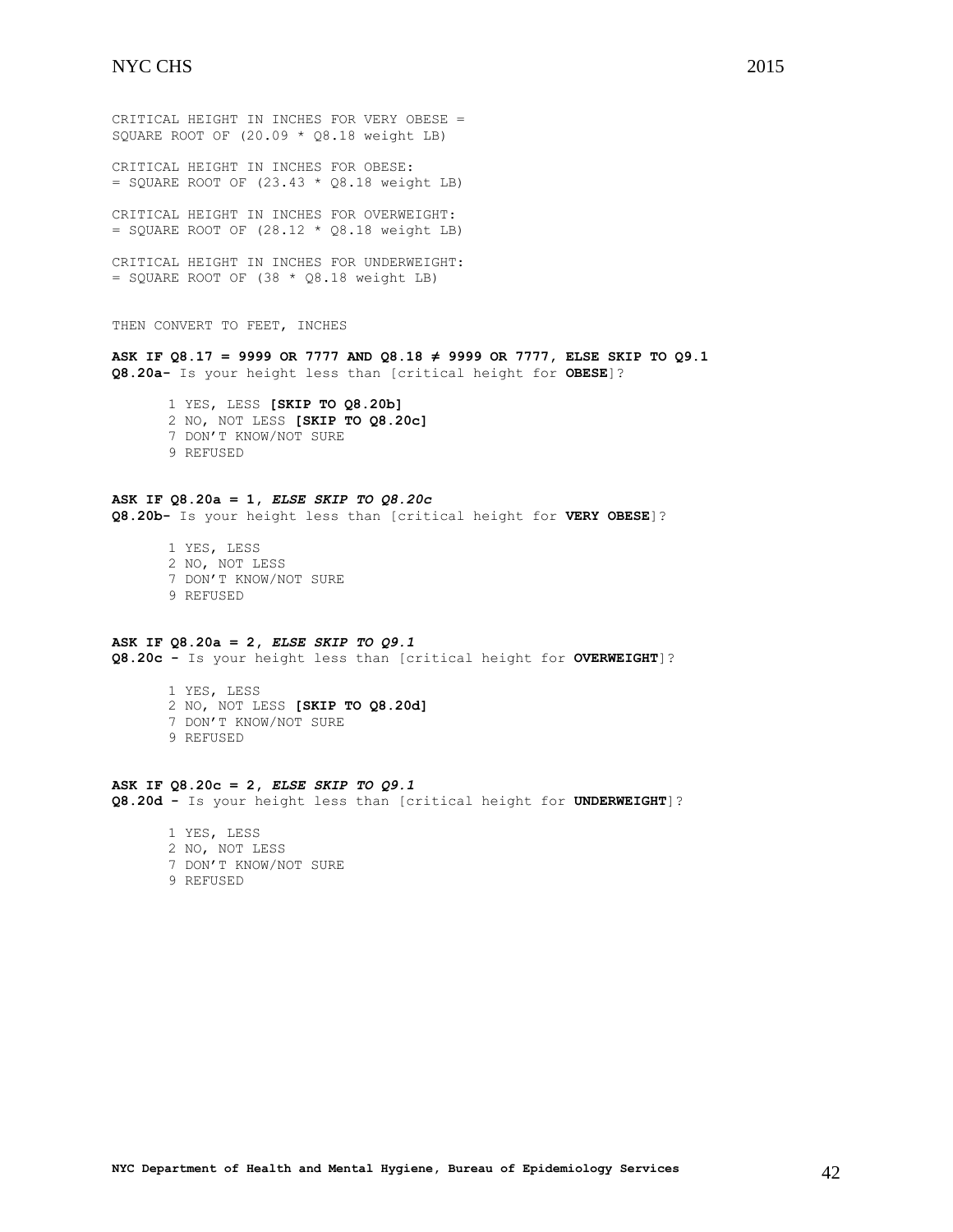CALCULATE CRITICAL HEIGHT FOR METRIC VERY OBESE = SQUARE ROOT OF (286 \* Q8.18 weight KILOS)

CALCULATE CRITICAL HEIGHT FOR METRIC OBESE  $=$  SQUARE ROOT OF (333  $*$  Q8.18 weight KILOS)

CALCULATE CRITICAL HEIGHT FOR METRIC OVERWEIGHT  $=$  SQUARE ROOT OF (400  $*$  Q8.18 weight KILOS)

CALCULATE CRITICAL HEIGHT FOR METRIC UNDERWEIGHT  $=$  SQUARE ROOT OF (540.5  $*$  Q8.18 weight KILOS)

**ASK IF Q8.17 = 9999 OR 7777 AND Q8.18 ≠ 9999 OR 7777, ELSE SKIP TO Q9.1 Q8.20e -** Is your height less than [critical height for **METRICOBESE**]?

1 YES, LESS **[SKIP TO Q8.20f]** 2 NO, NOT LESS **[SKIP TO Q8.20g]** 7 DON'T KNOW/NOT SURE 9 REFUSED

# **ASK IF Q8.20e = 1,** *ELSE SKIP TO Q8.20g*

**Q8.20f -** Is your height less than [critical height for **METRIC VERYOBESE**]?

1 YES, LESS 2 NO, NOT LESS 7 DON'T KNOW/NOT SURE 9 REFUSED

#### **ASK IF Q8.20e = 2,** *ELSE SKIP TO Q9.1*

**Q8.20g -** Is your height less than [critical height for **METRICOVERWEIGHT**]?

1 YES, LESS 2 NO, NOT LESS **[SKIP TO Q8.20h]** 7 DON'T KNOW/NOT SURE 9 REFUSED

# **ASK IF Q8.20g = 2,** *ELSE SKIP TO Q9.1*

**Q8.20h -** Is your height less than [critical height for **METRICUNDERWEIGHT**]?

1 YES, LESS 2 NO, NOT LESS 7 DON'T KNOW/NOT SURE 9 REFUSED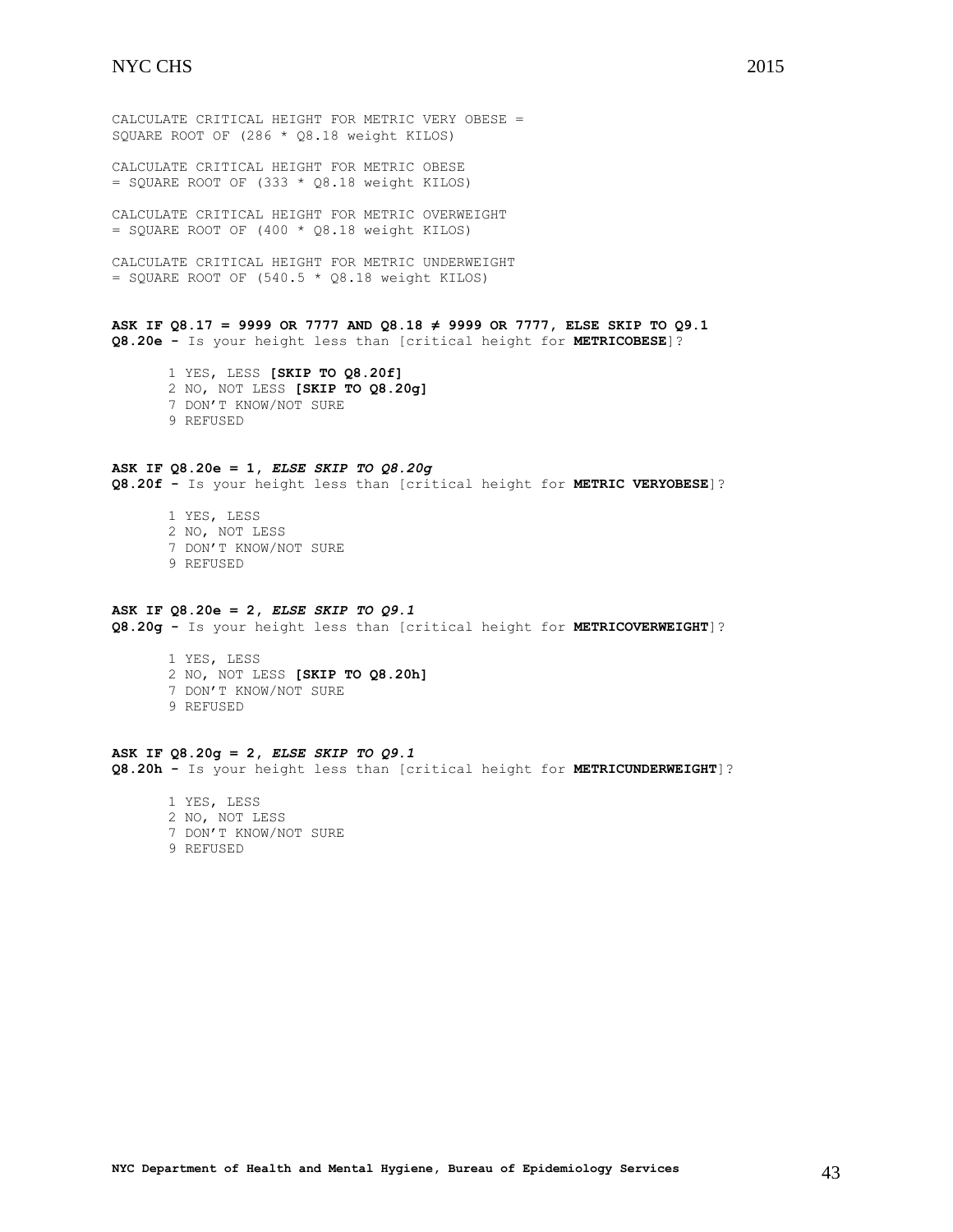<span id="page-43-0"></span>**READ:** And now some questions about food and drinks.

#### **ASK ALL**

**Q9.1 -** Thinking about nutrition...how many total servings of fruit and/or vegetables did you eat yesterday? A serving would equal one medium apple, a handful of broccoli, or a cup of carrots.

INTERVIEWER: IF RESPONDENT TELLS YOU WHAT FRUITS/VEGETABLES HE/SHE ATE, ADD UP THE SERVINGS AFTER REPEATING THE QUESTION ONCE.

PROBE: You ate (REPEAT ALL THE FRUITS AND VEGETABLES RESPONDENT SAID). That adds up to X servings. Would you say you ate X servings of fruits and vegetables yesterday?

NUMBER OF SERVINGS [CATI RANGE 0 - 50]

77 DON'T KNOW/NOT SURE 99 REFUSED

#### **ASK ALL**

**Q9.3** – How often do you drink sugar sweetened soda? Do NOT include diet soda or seltzer.

READ IF NEEDED: How many sodas do you drink per day, per week or per month?

READ IF NEEDED: One drink of soda would equal a 12 ounce can, bottle or glass.

READ IF NEEDED: Please try to use your best estimate.

1 PER DAY (RANGE 1-99) 2\_\_ PER WEEK (RANGE 1-99) 3\_\_ PER MONTH (RANGE 1-99)

888 NONE / NEVER / RARELY 777 DON'T KNOW/NOT SURE 999 REFUSED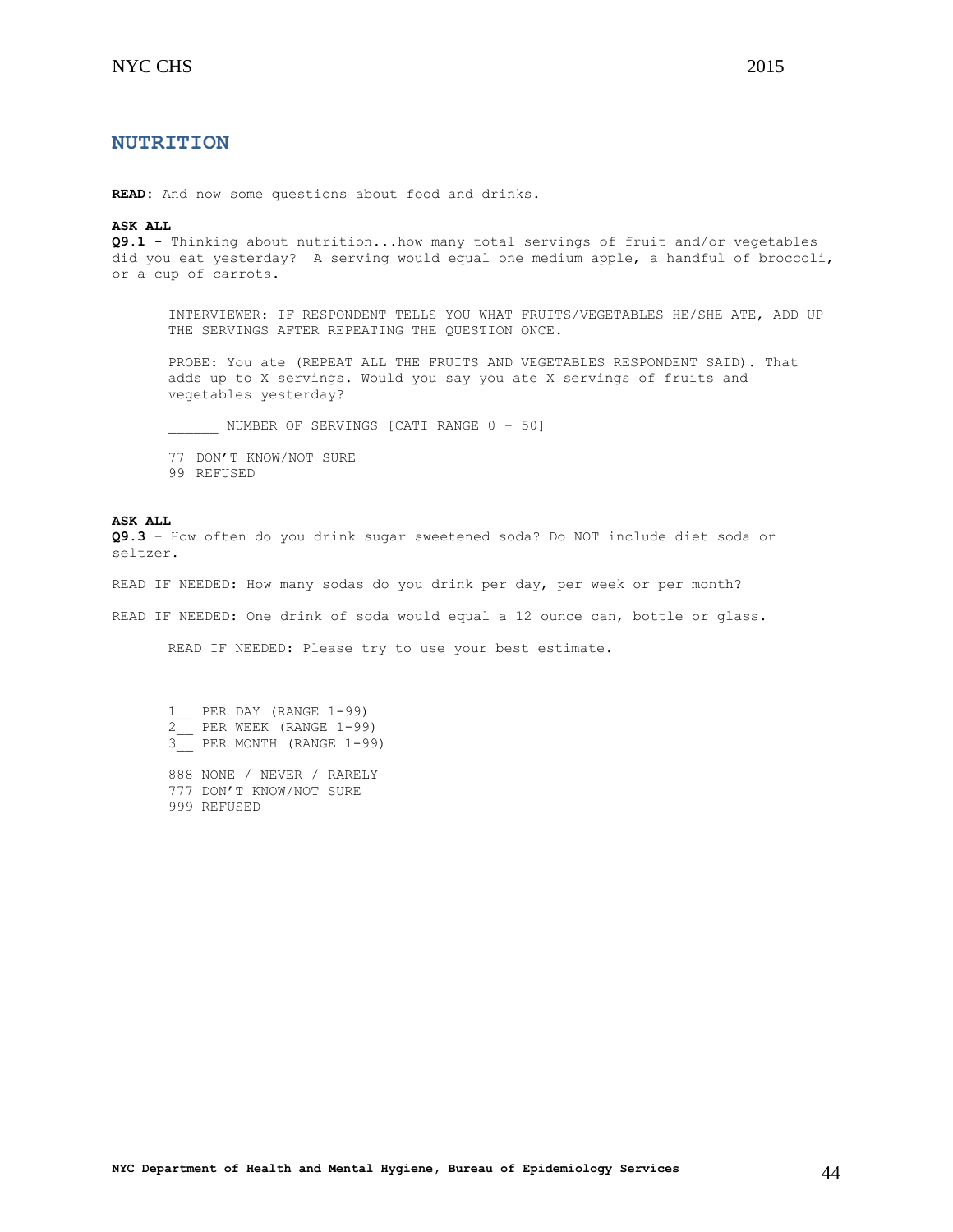**Q9.4 -** How often do you drink other sweetened drinks like sweetened iced tea, sports drinks, fruit punch or other fruit-flavored drinks? Do NOT include diet soda, sugar free drinks, or 100% juice.

READ IF NEEDED: How many sweetened drinks do you drink per day, per week or per month?

READ IF NEEDED: One drink of sweetened drinks would equal a 12 ounce can, bottle or glass.

READ IF NEEDED: Please try to use your best estimate.

1 PER DAY (RANGE 1-99) 2\_\_ PER WEEK (RANGE 1-99) 3\_\_ PER MONTH (RANGE 1-99) 888 NONE / NEVER / RARELY 777 DON'T KNOW/NOT SURE 999 REFUSED

**CATI NOTE: ONLY ALLOW ONE FIELD TO BE ENTERED.**

### **ASK Q9.5 IN WAVE 1 ONLY**

#### **WAVE 1 ONLY (WAVE=1)**

#### **ASK ALL**

**Q9.5** – When buying canned or packaged products, how often do you choose products because you believe they are 'low salt' or 'low sodium'? Would you say frequently, sometimes, hardly ever or never?

1 FREQUENTLY 2 SOMETIMES 3 HARDLY EVER 4 NEVER 5 (VOL.) NEVER BUY CANNED/PACKAGED FOODS 7 DON'T KNOW/NOT SURE 9 REFUSED

# <span id="page-44-0"></span>**PHYSICAL ACTIVITY**

**READ**: Now I will ask you some questions about physical activity.

#### **ASK ALL**

**Q10.1 -** During the past 30 days, other than your regular job, did you participate in any physical activities or exercises such as running, calisthenics, golf, gardening, or walking for exercise?

- 1 YES 2 NO 7 DON'T KNOW/NOT SURE
- 9 REFUSED

ASK Q10.4 – Q10.7a IN WAVE 2 ONLY

**SCREEN: Now I am going to ask you about vigorous physical activity and then about moderate and light physical activity.**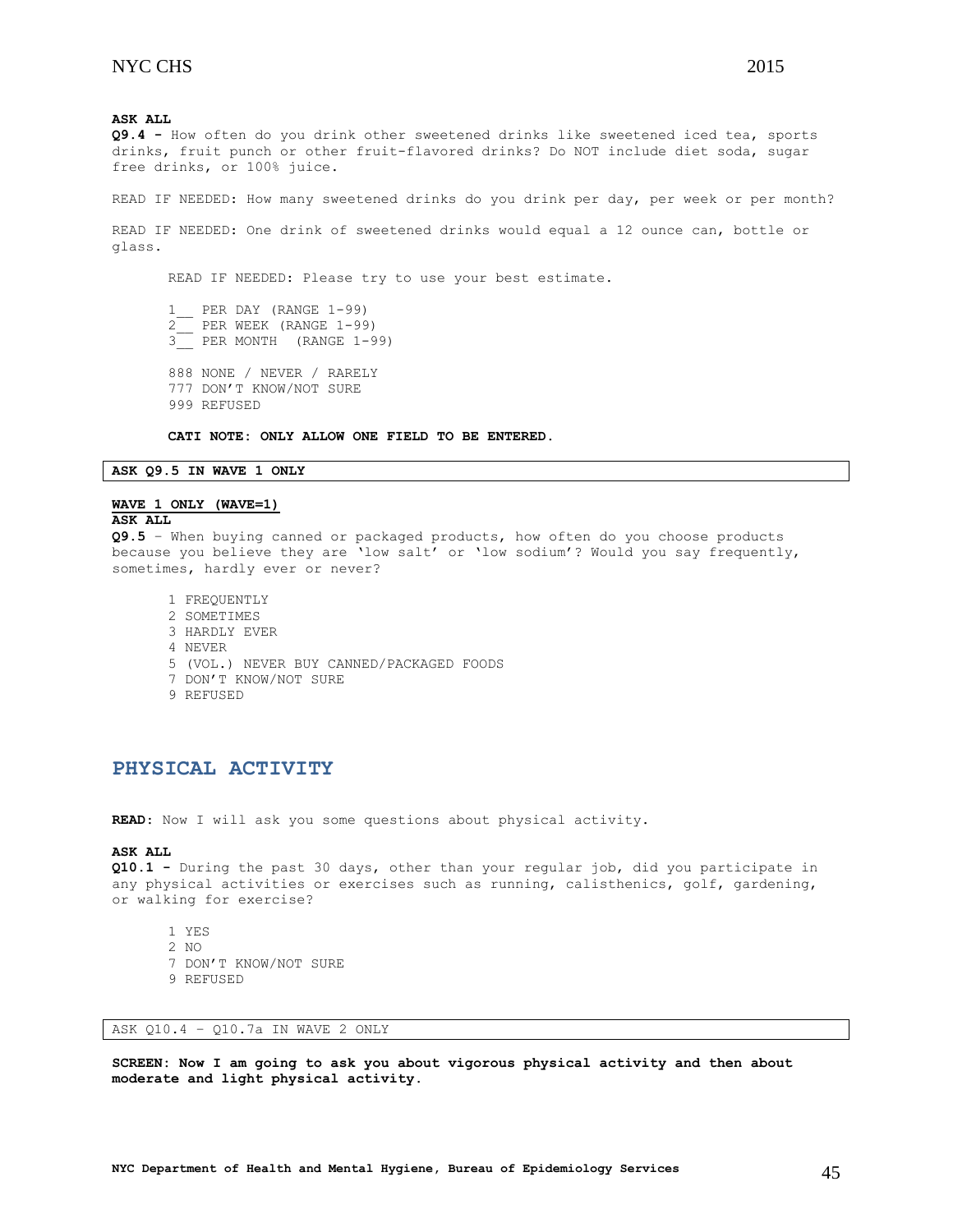# **WAVE 2 ONLY (WAVE=2)**

**ASK ALL**

**Q10.4** - How often do you do vigorous leisure-time physical activities for at least 10 minutes that cause heavy sweating or large increases in breathing or heart rate?

READ IF NEEDED: How many times per day, per week, per month or per year do you do these activities?

1\_\_ PER DAY (RANGE: 1-4) 2\_\_ PER WEEK (RANGE: 1 - 28) 3\_\_ PER MONTH (RANGE: 1 - 120)  $\frac{3}{4}$  PER YEAR (RANGE: 1 – 1456) 666 UNABLE TO DO THIS ACTIVITY 888 NEVER 777 DON'T KNOW/NOT SURE 999 REFUSED

**CATI Note: Only allow one field to be entered.**

# **WAVE 2 ONLY (WAVE=2)**

**ASK IF Q10.4 NE 666,888, 777 OR 999** 

**Q10.5** - About how long do you do these vigorous leisure-time physical activities each time?

READ IF NEEDED: For how many minutes or hours do you do these activities each time?

\_\_ MINUTES [RANGE 00-59] \_\_ HOURS [RANGE 0-5] 77 DON'T KNOW/NOT SURE 99 REFUSED

**CATI Note: Interviewer must enter a value for both minutes and hours before moving to the next screen, except when entering 77 or 99. A value of 0 can be entered for hours or minutes but not both.**

#### **WAVE 2 ONLY (WAVE=2)** ASK ALL

**Q10.6** - How often do you do light or moderate leisure-time physical activities for at least 10 minutes that cause only light sweating or a slight to moderate increase in breathing or heart rate?

READ IF NEEDED: How many times per day, per week, per month or per year do you do these activities?

1 PER DAY (RANGE  $1 - 4$ ) 2\_\_ PER WEEK (RANGE 1 - 28) 3\_\_ PER MONTH (RANGE 1 - 120) 4\_\_ PER YEAR (RANGE: 1 – 1456) 666 UNABLE TO DO THIS ACTIVITY 888 NEVER 777 DON'T KNOW/NOT SURE 999 REFUSED

**CATI Note: Only allow one field to be entered.**

# **WAVE 2 ONLY**

#### **ASK IF Q10.6 NE 666,888,777 OR 999**

**Q10.7 -** About how long do you do these light to moderate leisure-time physical activities each time?

READ IF NEEDED: For how many minutes or hours do you do these activities each time?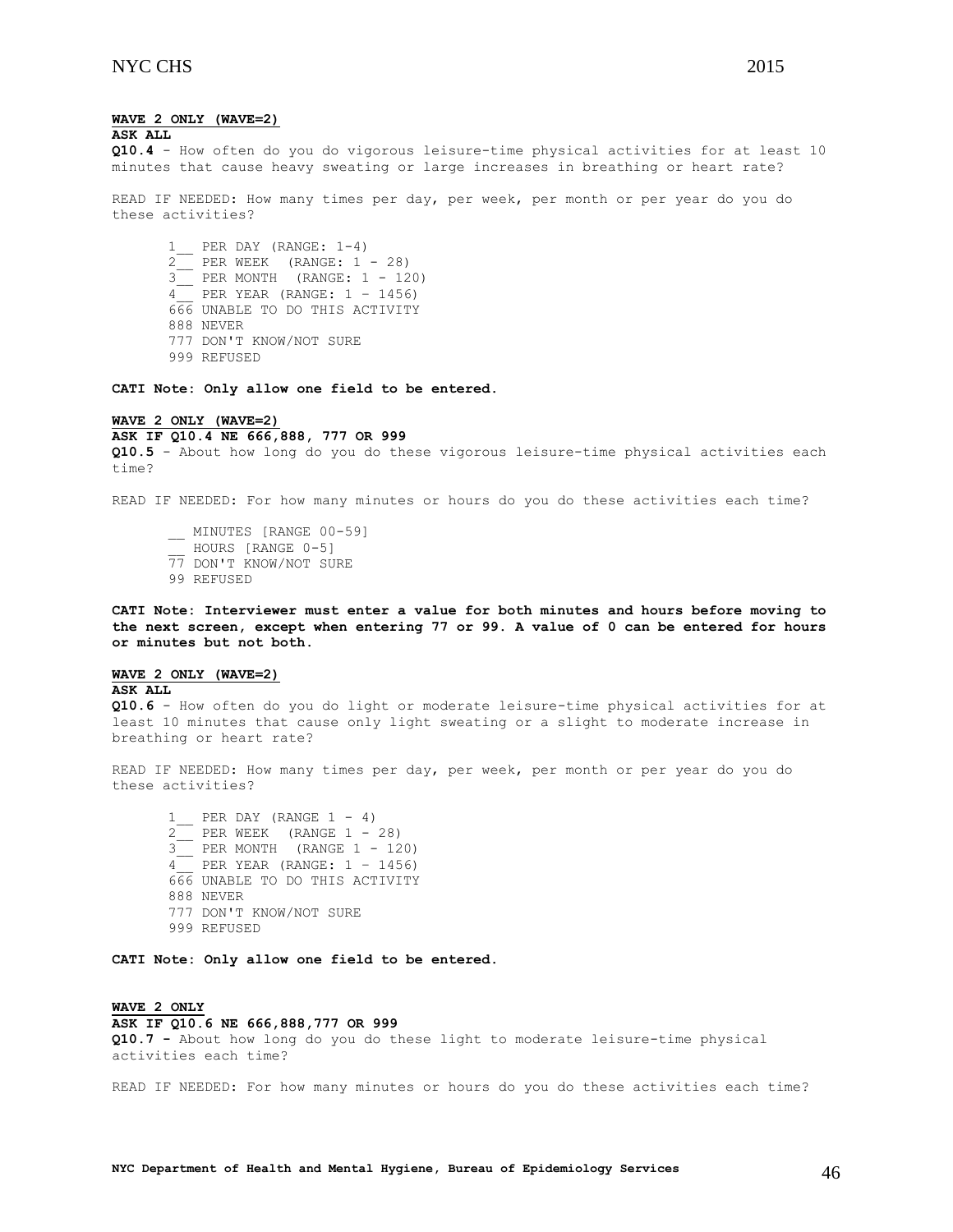\_\_ MINUTES [RANGE 00-59] HOURS [RANGE 0-5] 77 DON'T KNOW/NOT SURE 99 REFUSED

**CATI Note: Interviewer must enter a value for both Minutes and hours before moving to next screen except when entering 77 or 99. A value of 0 can be entered for hours or minutes but not for both.**

# **WAVE 2 ONLY (WAVE=2)**

**ASK IF Q10.7 NE 77 OR 99**

**Q10.7a -**How many of those (**CATI: FILL HOURS OR MINUTES FROM ABOVE**) are moderate activity that caused a moderate increase in your breathing or heart rate? Do not include light-activity.

READ IF NEEDED: For how many minutes or hours do you do these activities each time?

- \_\_ MINUTES [RANGE 00-59] \_\_ HOURS [RANGE 0-5] 77 DON'T KNOW/NOT SURE
- 99 REFUSED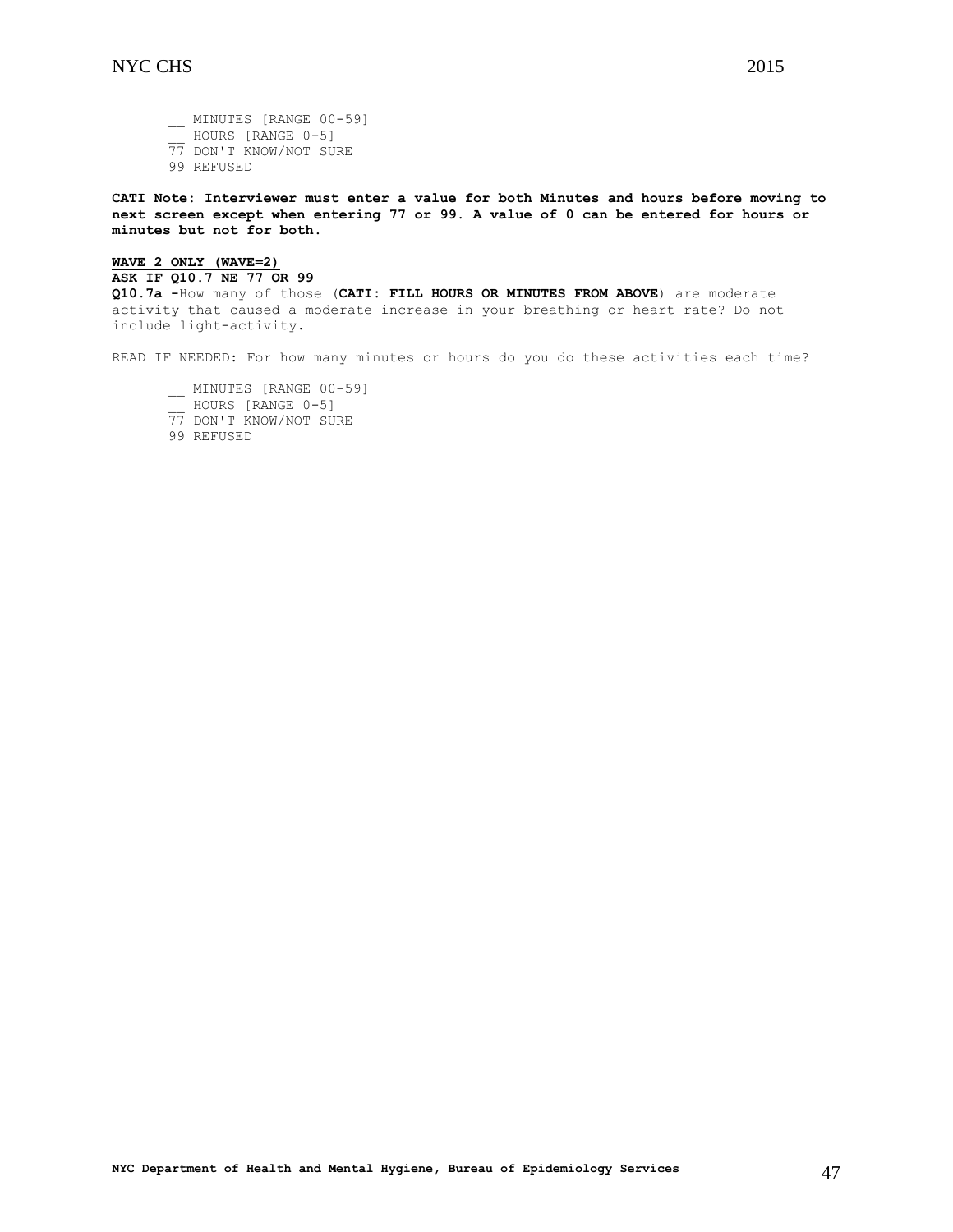# <span id="page-47-0"></span>**IMMUNIZATIONS**

#### **READ: The next few questions are about vaccinations.**

# **ASK ALL**

**Q12.1 -** During the past 12 months, have you had a flu shot in your arm or a flu vaccine that was sprayed in your nose?

- 1 YES
- 2 NO
- 7 DON'T KNOW/NOT SURE
- 9 REFUSED

#### **ASK IF Q12.1 = 1**

**Q12.2 -** Did you have a flu shot in your arm or a flu vaccine that was sprayed in your nose between the dates of September 1, 2014, and March 31, 2015?

- 1 YES
- 2 NO
- 7 DON'T KNOW/NOT SURE
- 9 REFUSED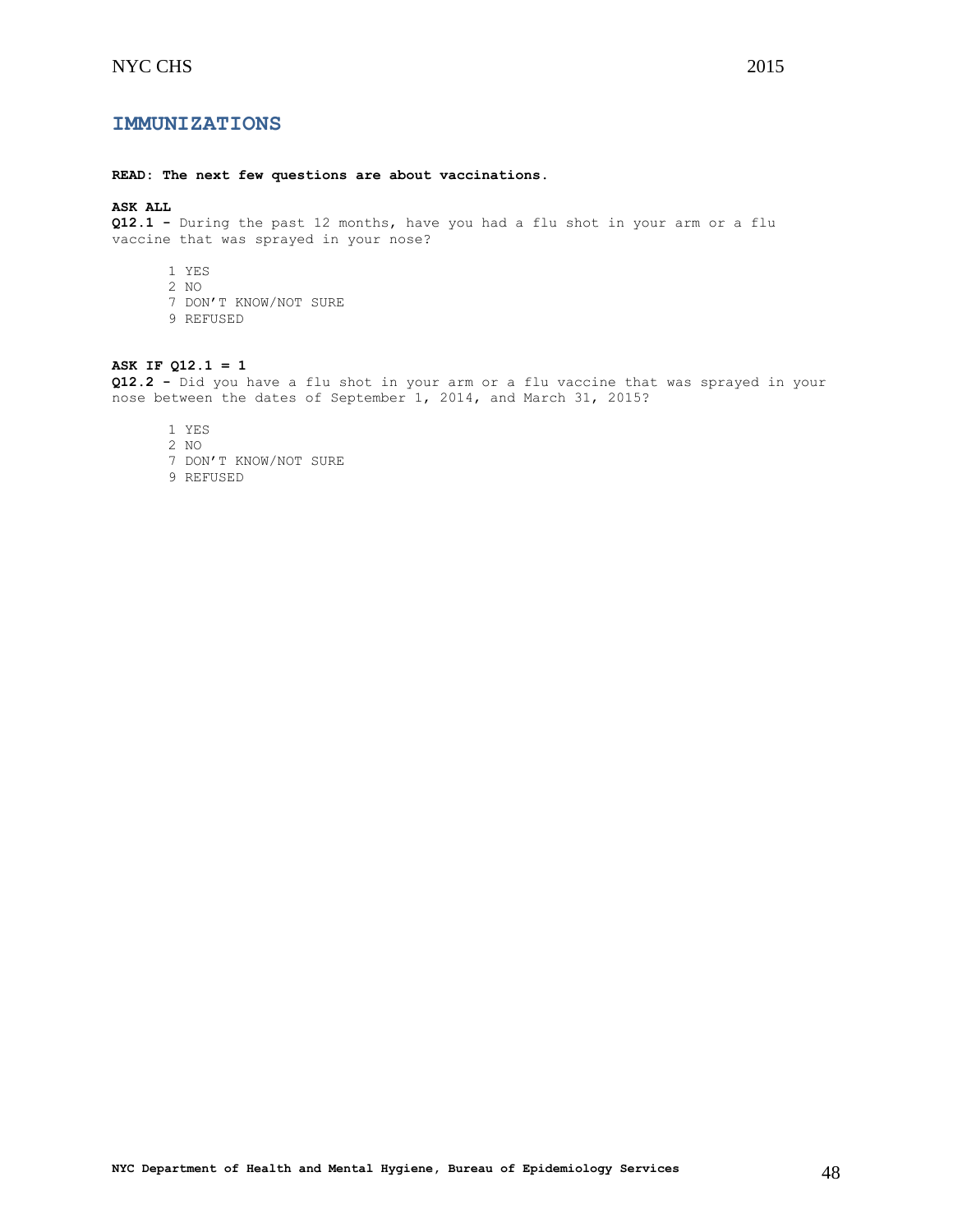# <span id="page-48-0"></span>**CANCER**

**SCREEN: Now I will ask you some questions about cancer screenings.**

#### **ASK IF Q8.1 >=45 (OR Q8.1a = 1 OR 2), ELSE SKIP TO Q14.1**

**Q13.1 -** A colonoscopy [KOH-LUH-NOS-KUH-PEE] is an exam in which a tube is inserted in the rectum to view the bowel for signs of cancer or other health problems. Have you ever had a colonoscopy?

READ IF NEEDED: A colonoscopy involves examination of the entire colon, and usually involves taking medicine to make you have many watery stools the night before the exam and getting medicine through a needle in the arm to make you sleepy during the procedure.

- 1 YES
- 2 NO
- 7 DON'T KNOW/NOT SURE
- 9 REFUSED

**ASK IF Q13.1 = 1 Q13.2 -** When was your most recent colonoscopy [KOH-LUH-NOS-KUH-PEE] performed?

READ IF NEEDED

1 Less than 1 year ago 2 1 year ago but less than 5 years ago 3 5 years ago but less than 10 years ago, or 4 10 or more years ago ? 7 DON'T KNOW/NOT SURE 9 REFUSED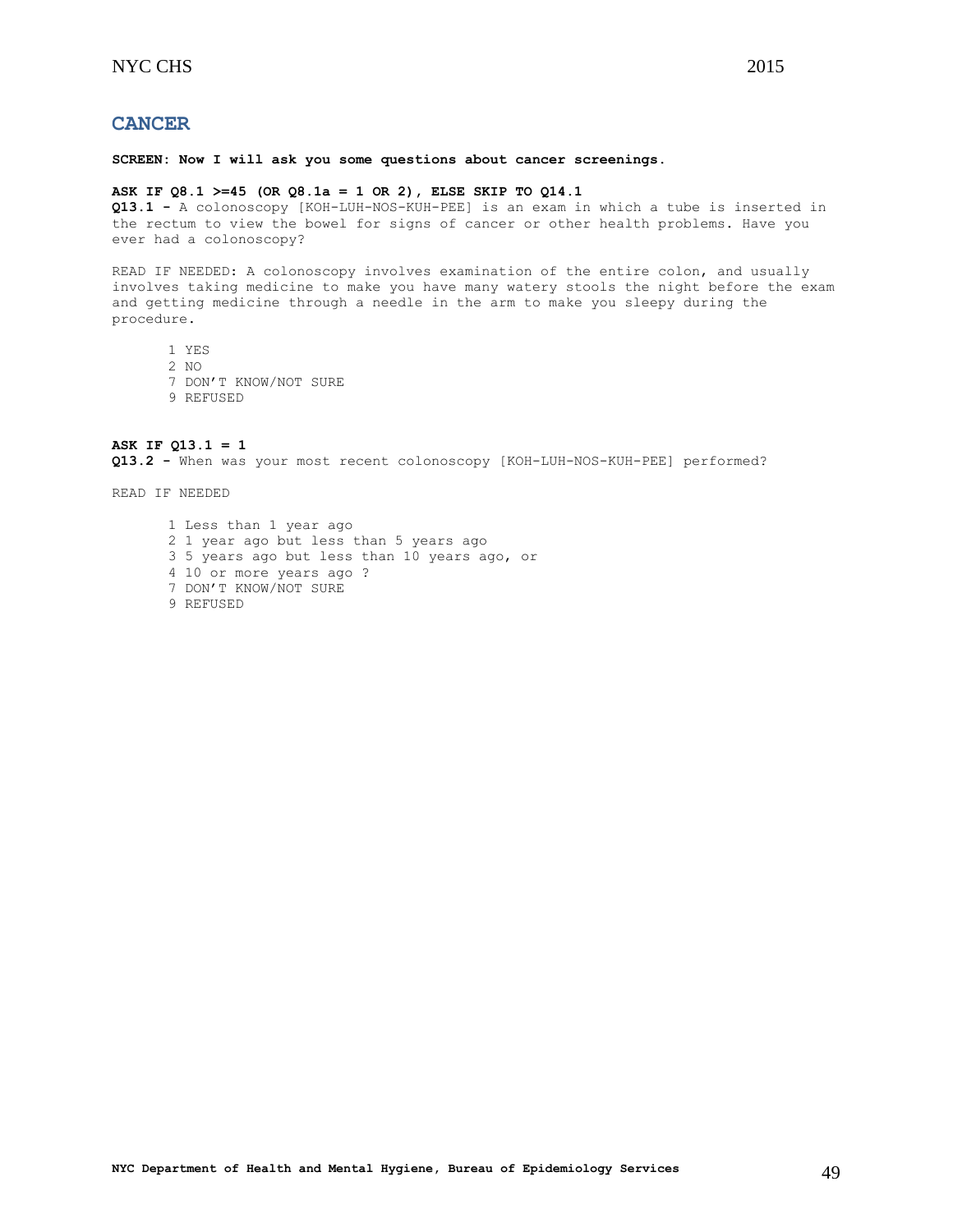# <span id="page-49-0"></span>**HIV TESTING**

**READ: Now I am going to ask you about HIV testing. Do NOT count any test you might have had as a part of a blood donation.**

# **ASK ALL**

**Q14.1 -** Have you had an HIV test in the last 12 months?

- 1 YES
- 2 NO
- 7 DON'T KNOW/NOT SURE
- 9 REFUSED

**ASK IF Q14.1 NE 1 Q14.2 -** Have you ever had an HIV test?

1 YES

- 2 NO
- 7 DON'T KNOW/NOT SURE
- 9 REFUSED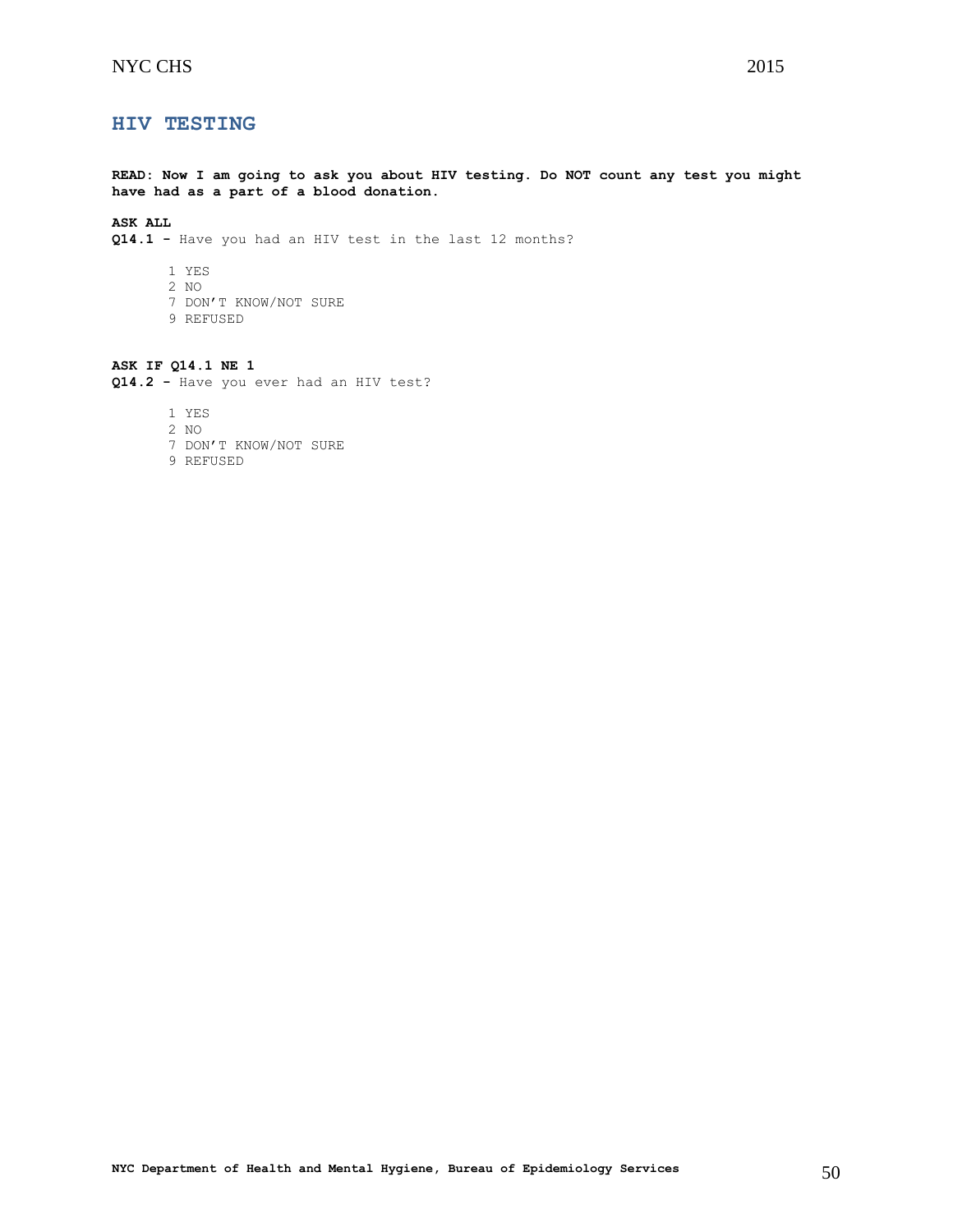# <span id="page-50-0"></span>**SEXUAL BEHAVIOR**

**READ: The next few questions are about your sexual behavior. Again, your answers are strictly confidential and you don't have to answer any question you don't want to.**

**WOMEN ONLY:**

**ASK IF Q8.2 = 2, ELSE SKIP TO Q15.1m (ASK ALL WOMEN) Q15.1f -** During the past 12 months, with how many men have you had sex? By sex we mean oral, vaginal or anal sex, but not masturbation.

\_\_\_\_ NUMBER [CATI RANGE 0 - 499]

- 777 DON'T KNOW/NOT SURE
- 999 REFUSED

#### **ASK IF Q15.1f > 0 AND NOT 777 OR 999, ELSE SKIP TO Q15.3f**

**Q15.2f -** The last time you had sex, did you use a condom?

IF ASKED: This includes the "female condom"

IF ASKED: This is the last time you had sex with a man.

1 YES 2 NO 7 DON'T KNOW/NOT SURE 9 REFUSED

#### **ASK IF Q8.2 = 2 [ASK ALL WOMEN]**

**Q15.3f -** During the past 12 months, with how many women have you had sex?

READ IF NEEDED: By sex we mean oral, vaginal or anal sex, but not masturbation.

\_\_\_ NUMBER [CATI RANGE 0 - 499]

- 777 DON'T KNOW/NOT SURE
- 999 REFUSED

#### **ASK IF Q15.1f > 0 AND NOT 777 OR 999**

**Q15.4f -** In the past 12 months, have you had anal sex?

READ IF NEEDED: By anal sex, we mean having your partner put his penis in your rectum.

1 YES 2 NO 7 DON'T KNOW/NOT SURE 9 REFUSED

**ASK IF Q15.4f = 1 Q15.5f –** The last time you had anal sex did you or your partner use a condom?

1 YES 2 NO 7 DON'T KNOW/NOT SURE 9 REFUSED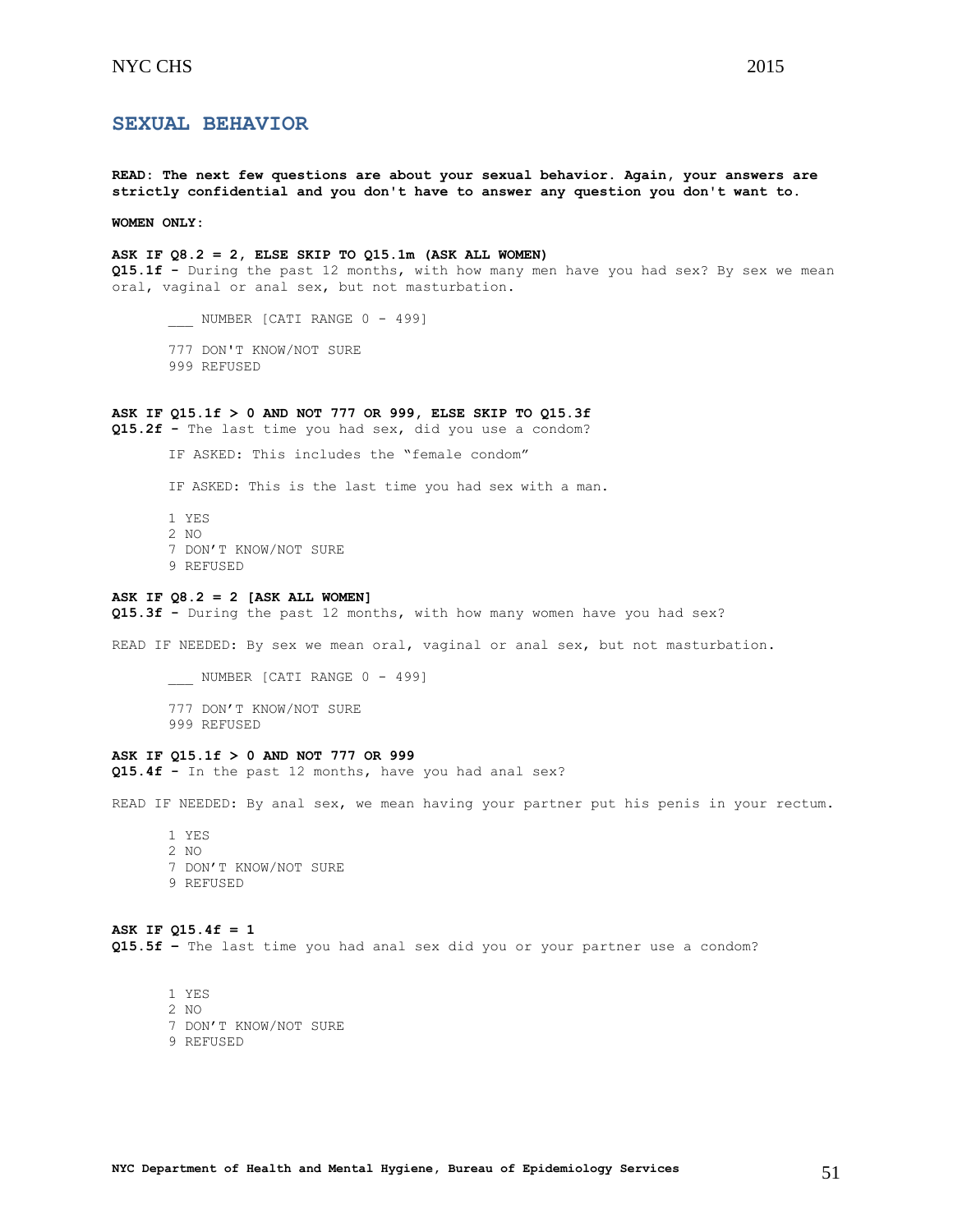**MEN ONLY:**

#### **ASK IF Q8.2 = 1, ELSE SKIP TO Q16.1 (ASK ALL MEN)**

**Q15.1m -** During the past 12 months, with how many women have you had sex? By sex we mean oral, vaginal or anal sex, but not masturbation.

NUMBER [CATI RANGE 0 - 499] RECORD 777 FOR DON'T KNOW/NOT SURE RECORD 999 FOR REFUSED

#### **ASK IF Q8.2 = 1 (ASK ALL MEN)**

**Q15.2m -** During the past 12 months, with how many men have you had sex?

READ IF NEEDED: By sex we mean oral or anal sex, but not masturbation.

NUMBER [CATI RANGE 0 - 499] 777 DON'T KNOW/NOT SURE 999 REFUSED

```
ASK IF Q15.2m >0 and NOT 777,999 (Only Gay or Bisexual Men who were active in past 12 
months), ELSE SKIP TO Q15.4m
```
**Q15.3 m -** The last time you had sex with a man, did you or your partner use a condom?

IF ASKED : This includes the "female condom" 1 YES 2 NO 3 [VOLUNTEERED] DIDN'T HAVE ANAL SEX 7 DON'T KNOW/ NOT SURE 9 REFUSED

**ASK IF (Q15.1m >0 AND Q15.1m <500, AND (Q15.2m = 0)) OR ((Q15.1m >0 AND Q15.1m <500) AND (Q15.2m = 777 OR Q15.2m = 999)), ELSE SKIP TO Q15.5m (ONLY HETEROSEXUAL MALES) Q15.4m -** The last time you had sex, did you use a condom?

IF ASKED : This includes the "female condom"

1 YES 2 NO 7 DON'T KNOW/NOT SURE 9 REFUSED

**ASK IF Q15.1m > 0 AND NOT 777 OR 999, AND Q15.2m > 0 AND NOT 777 OR 999). (Only bisexual men active with a woman in past 12 months) ELSE SKIP TO Q15.6 Q15.5m -** The last time you had sex with a woman, did you use a condom?

IF ASKED : This includes the "female condom"

1 YES 2 NO 7 DON'T KNOW/NOT SURE 9 REFUSED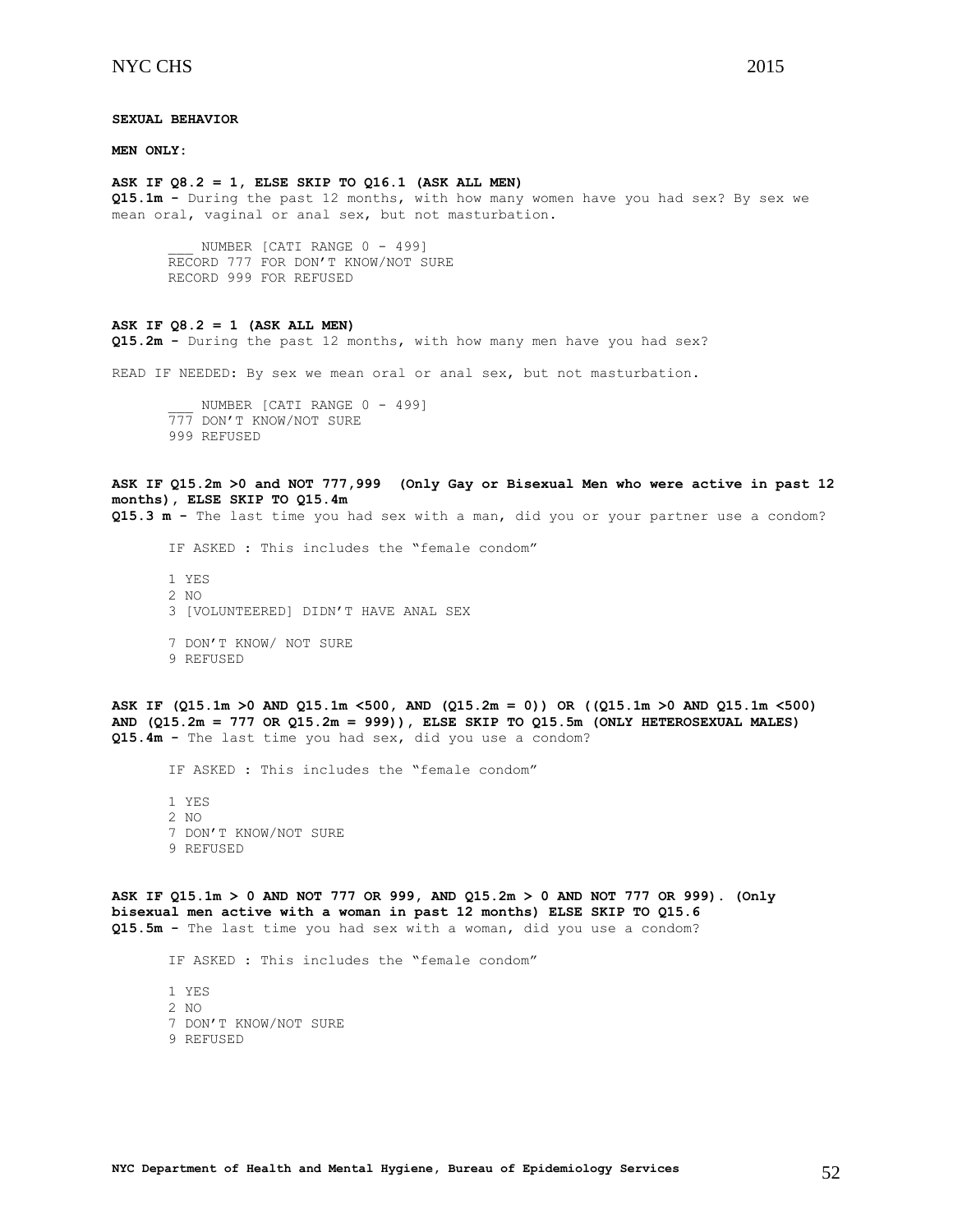### **ASK IF Q15.1m OR Q15.2m > 0 AND NOT 777 OR 999**

**Q15.6m -** In the past 12 months, have you had anal sex?

READ IF NEEDED: (IF Q15.1m>0 AND Q15.2m=0) By anal sex, we mean putting your penis in your partner's rectum. (IF Q15.2m>0 AND Q15.1m>=0) By anal sex, we mean putting your penis in your partner's rectum or having your partner put his penis in your rectum.

1 YES 2 NO 7 DON'T KNOW/NOT SURE 9 REFUSED

# **ASK IF Q15.6m = 1**

**Q15.7m -** The last time you had anal sex did you or your partner use a condom?

1 YES

- 2 NO
- 7 DON'T KNOW/NOT SURE
- 9 REFUSED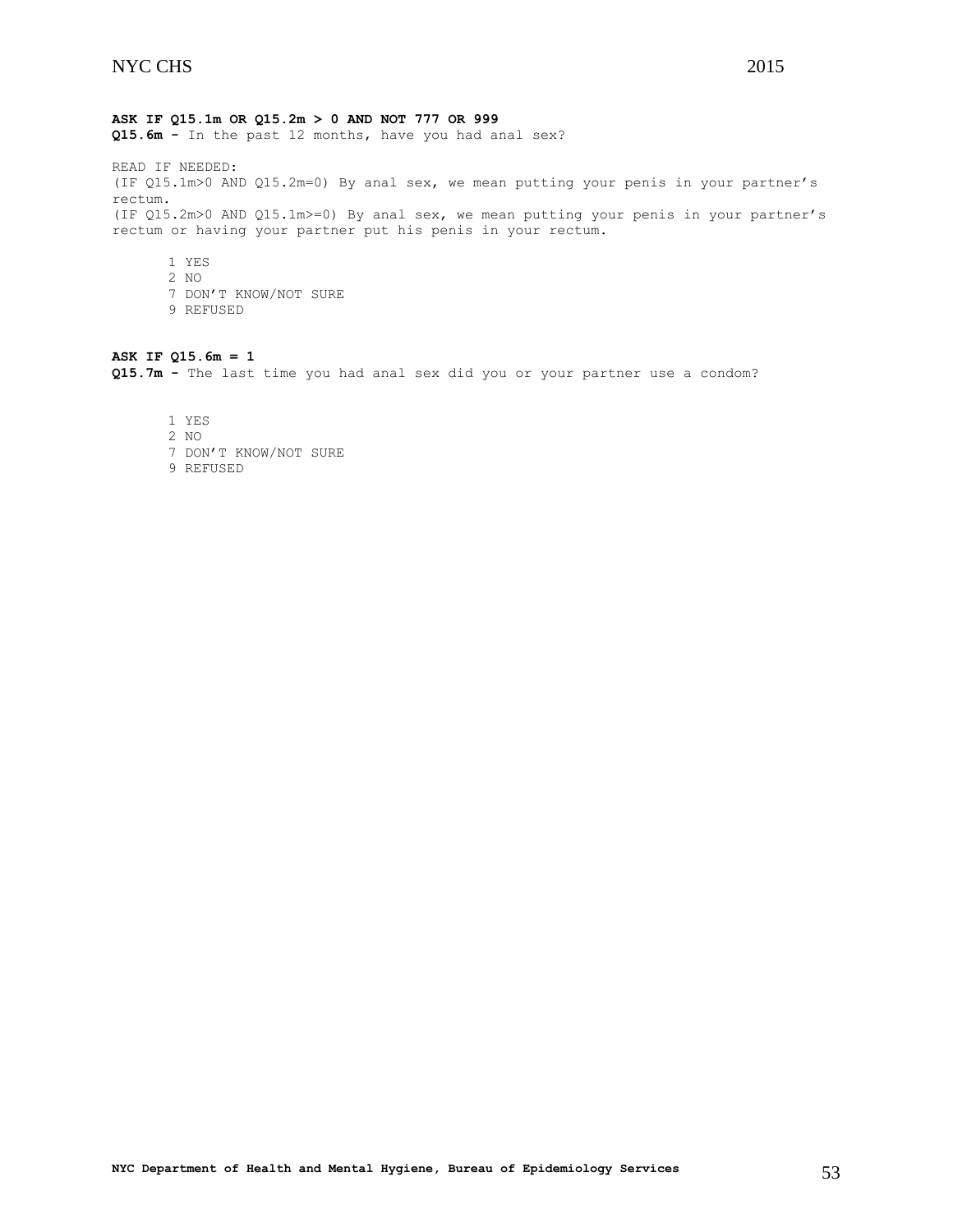# <span id="page-53-0"></span>**ALCOHOL AND DRUG ABUSE**

#### **SCREEN: Now a few questions about alcohol.**

# **ASK ALL**

**Q16.1 -** A drink of alcohol is 1 can or bottle of beer, 1 glass of wine, 1 can or bottle of wine cooler, 1 cocktail, or 1 shot of liquor. During the past 30 days, how many days per week or per month did you have at least 1 drink of any alcoholic beverage?

1 \_ DAYS PER WEEK [RANGE 1-7] 2 \_\_ DAYS IN PAST 30 [RANGE 1-30]

888 NO DRINKS IN THE PAST 30 DAYS 777 DON'T KNOW/NOT SURE 999 REFUSED

**CATI Note: Only allow one field to be entered.**

### **ASK IF Q16.1 > 0 BUT NOT 888, 777 OR 999**

**Q16.2 -** On the days when you drank, about how many drinks did you drink on average?

INTERVIEWER: ROUND UP. 1/2 A DRINK CODE AS "1 DRINK"

NUMBER OF DRINKS [RANGE OF 1-50 WITH A MINIMUM OF 1 DRINK] 77 DON'T KNOW/NOT SURE 99 REFUSED

#### **ASK IF Q16.1 > 0 BUT NOT 888, 777 OR 999**

**Q16.3 -** Considering all types of alcoholic beverages, how many times during the past 30 days did you have [IF Q8.2 = 1 READ: 5 or more drinks on one occasion?] [IF  $Q8.2 = 2$  OR IF  $Q8.2 = 7$ |9 READ: 4 or more drinks on one occasion?] NUMBER OF TIMES [CATI RANGE 0 -50] 77 DON'T KNOW/NOT SURE 99 REFUSED

**READ: The next few questions are about medications that require a prescription. Do not include 'over the counter' medications. Your answers are strictly confidential and your name or phone number will not be given to the health department. It is important that you provide accurate answers.**

### **ASK ALL**

**Q16.4 –** In the past 12 months, have you ever taken a prescription pain reliever such as oxycodone or hydrocodone that was prescribed to you?

READ IF NEEDED: Do not count 'over the counter' medications such as aspirin, Tylenol or Advil which can be bought in drug stores without a doctor's prescription.

1 YES 2 NO 7 DON'T KNOW/NOT SURE 9 REFUSED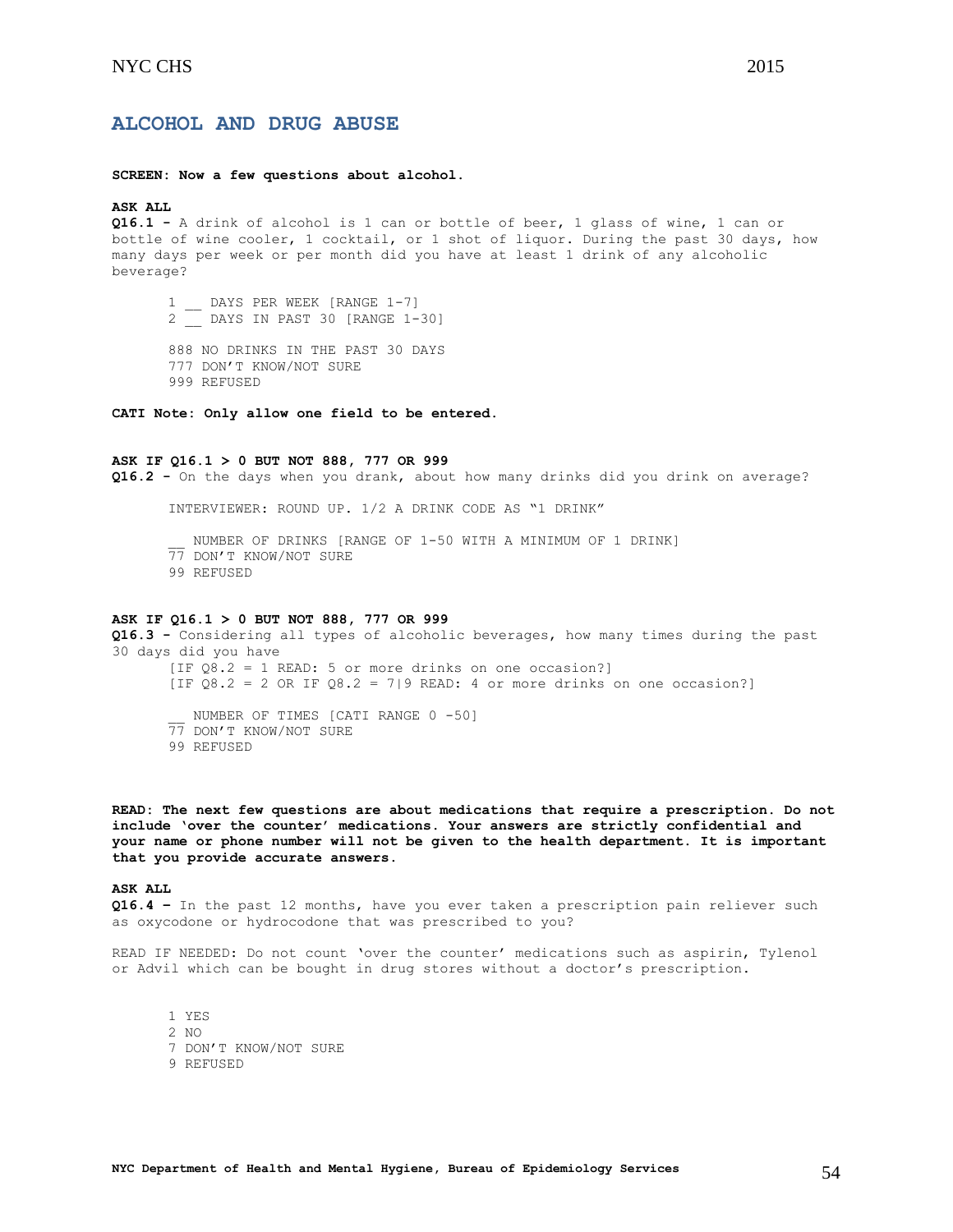# **ASK IF Q16.4 = 1**

**Q16.5 –** When you took prescription pain relievers in the past 12 months, did you ever, even once, take more than was prescribed for you? This includes taking a higher dosage or taking it more often than directed.

1 YES

2 NO 7 DON'T KNOW/NOT SURE

9 REFUSED

**ASK ALL Q16.6** – In the past 12 months have you ever, even once taken a prescription pain reliever such as oxycodone or hydrocodone that was **not** prescribed for you?

READ IF NEEDED: Do not count 'over the counter' medications such as aspirin, Tylenol or Advil which can be bought in drug stores without a doctor's prescription.

1 YES

2 NO

7 DON'T KNOW/NOT SURE

9 REFUSED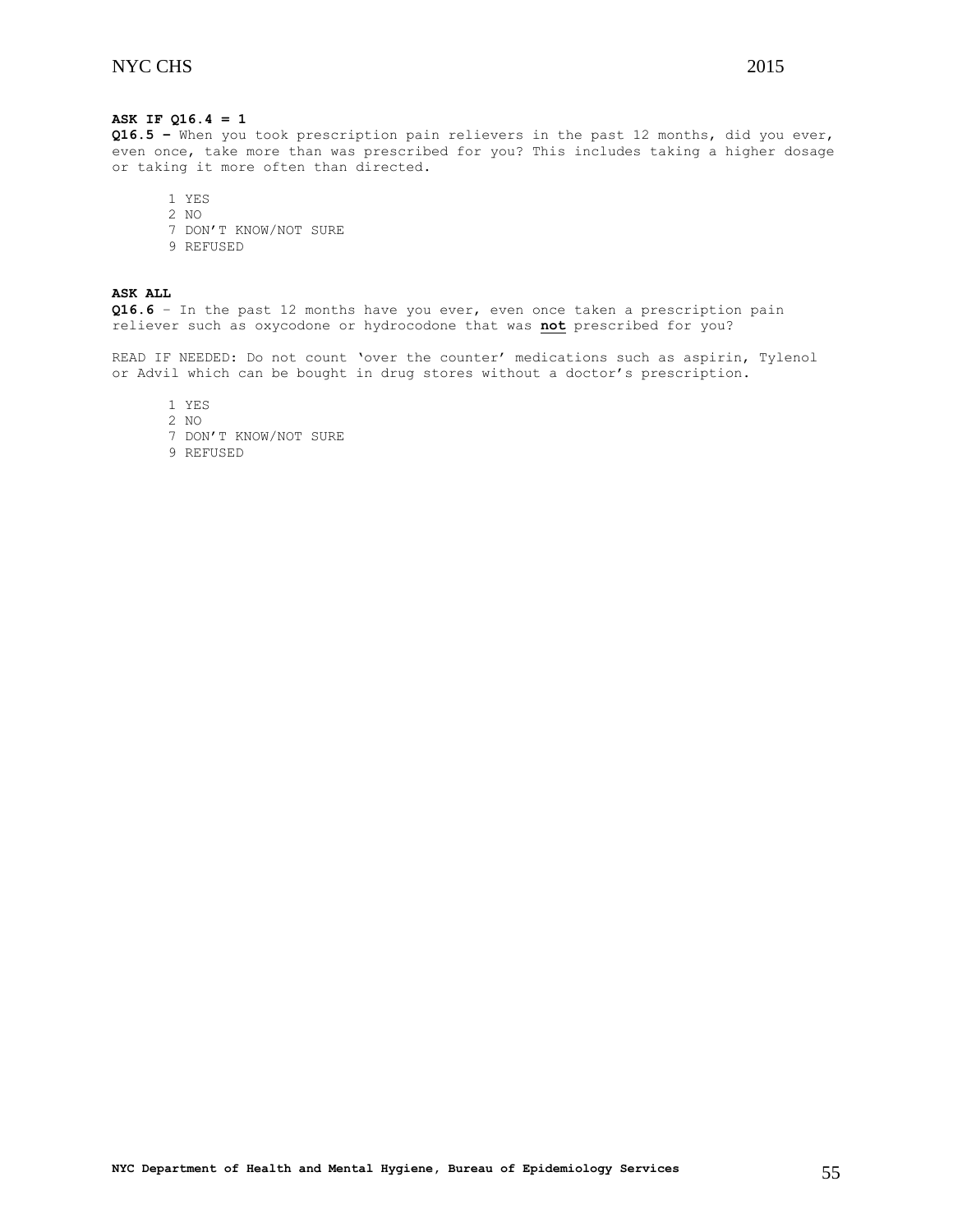# <span id="page-55-0"></span>**INTIMATE PARTNER VIOLENCE**

SCREEN: The next questions are about your personal safety. Remember that all your answers will be kept private and if a question upsets you, you don't have to answer it.

#### **ASK ALL**

**Q17.1** – Have you ever been frightened for your safety or the safety of your family or friends because of the anger or threats from a current or former intimate partner?

READ IF NEEDED: The intimate partner could be a current or past boyfriend or girlfriend, husband or wife, common-law spouse, someone with whom you have a child in common, or a dating partner. We are interested in any experiences you have had in the present or past.

INTERVIEWER, IF ASKED: The domestic violence hotline is (800) 621-HOPE (800- 621-4673).

1 YES 2 NO 7 DON'T KNOW/NOT SURE 9 REFUSED

# **ASK IF Q17.1 = 1**

**Q17.2 –** Did this happen in the past 12 months?

[READ IF NEEDED: In the past 12 months, have you been frightened for your safety or the safety of your family or friends because of anger or threats from a current or former intimate partner?]

READ IF NEEDED: The intimate partner could be a current or past boyfriend or girlfriend, husband or wife, common-law spouse, someone with whom you have a child in common, or dating partner. We are interested in any experiences you have had in the past 12 months.

INTERVIEWER, IF ASKED: The domestic violence hotline is (800) 621-HOPE (800- 621-4673).

1 YES 2 NO 7 DON'T KNOW/NOT SURE 9 REFUSED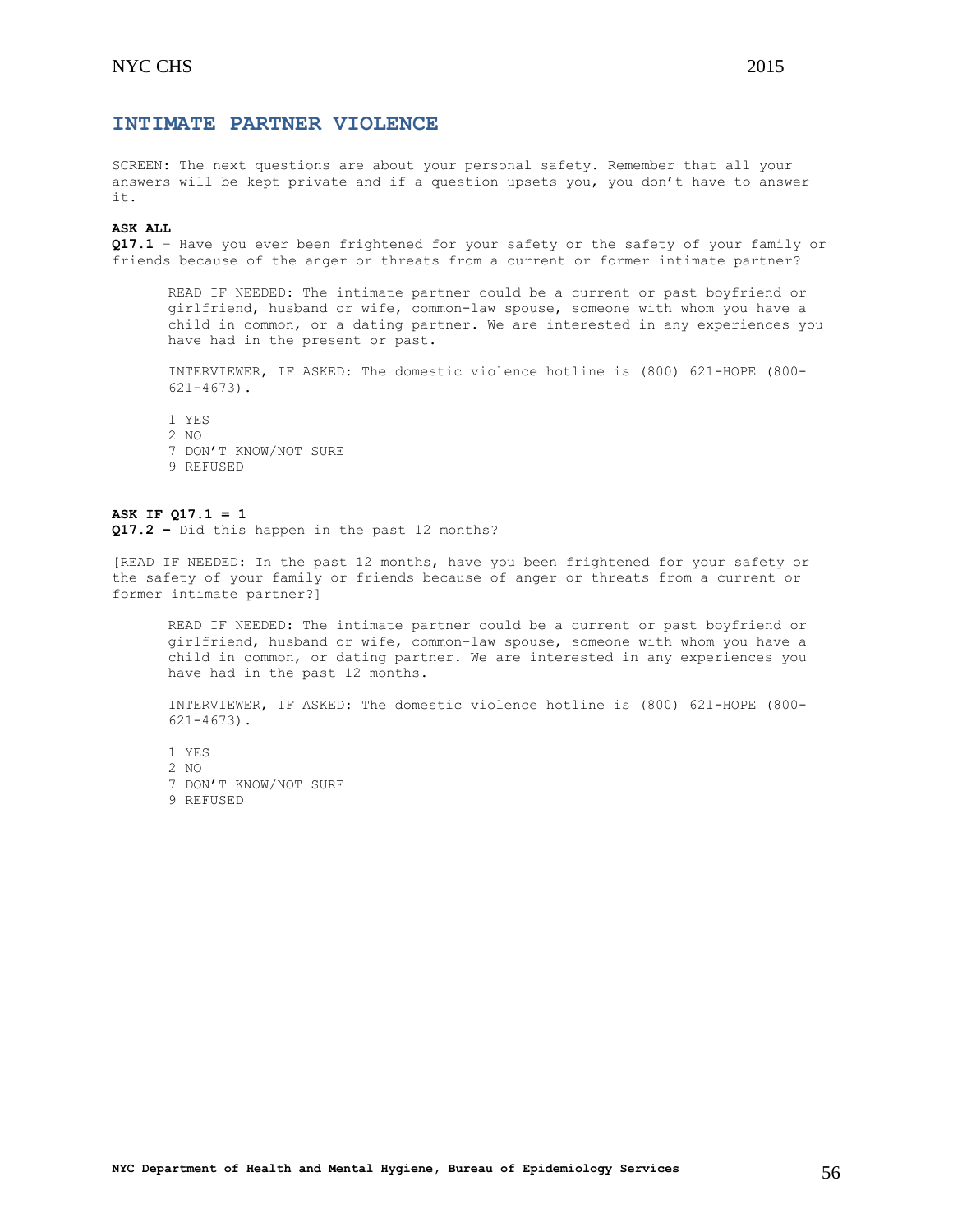# <span id="page-56-0"></span>**VISION ZERO (TRAFFIC SAFETY)**

# **READ: Now for some questions about traffic and pedestrian safety in New York City.**

#### **ASK ALL**

**Q18.1 –** In the past 30 days, on how many days did you drive a car or motor vehicle in New York City?

 $\|$ ENTER NUMBER OF DAYS [RANGE: 0-30] 77 DON'T KNOW 99 REFUSED

# **ASK IF Q18.1 GE 1, BUT NOT 77 OR 99**

**Q18.2 –** In the past 30 days, when you drove in New York City, how often did you drive 10 miles per hour or more over the posted speed limit?

READ:

1 Often 2 Sometimes 3 Rarely 4 Never 7 DON'T KNOW/NOT SURE 9 REFUSED

# **ASK IF Q18.1 GE 1, BUT NOT 77 OR 99**

**Q18.3 –** In the past 30 days, when you drove in New York City, how often have you read or sent a text message or email while you were driving?

READ:

- 1 Often
- 2 Sometimes
- 3 Rarely
- 4 Never
- 7 DON'T KNOW/NOT SURE
- 9 REFUSED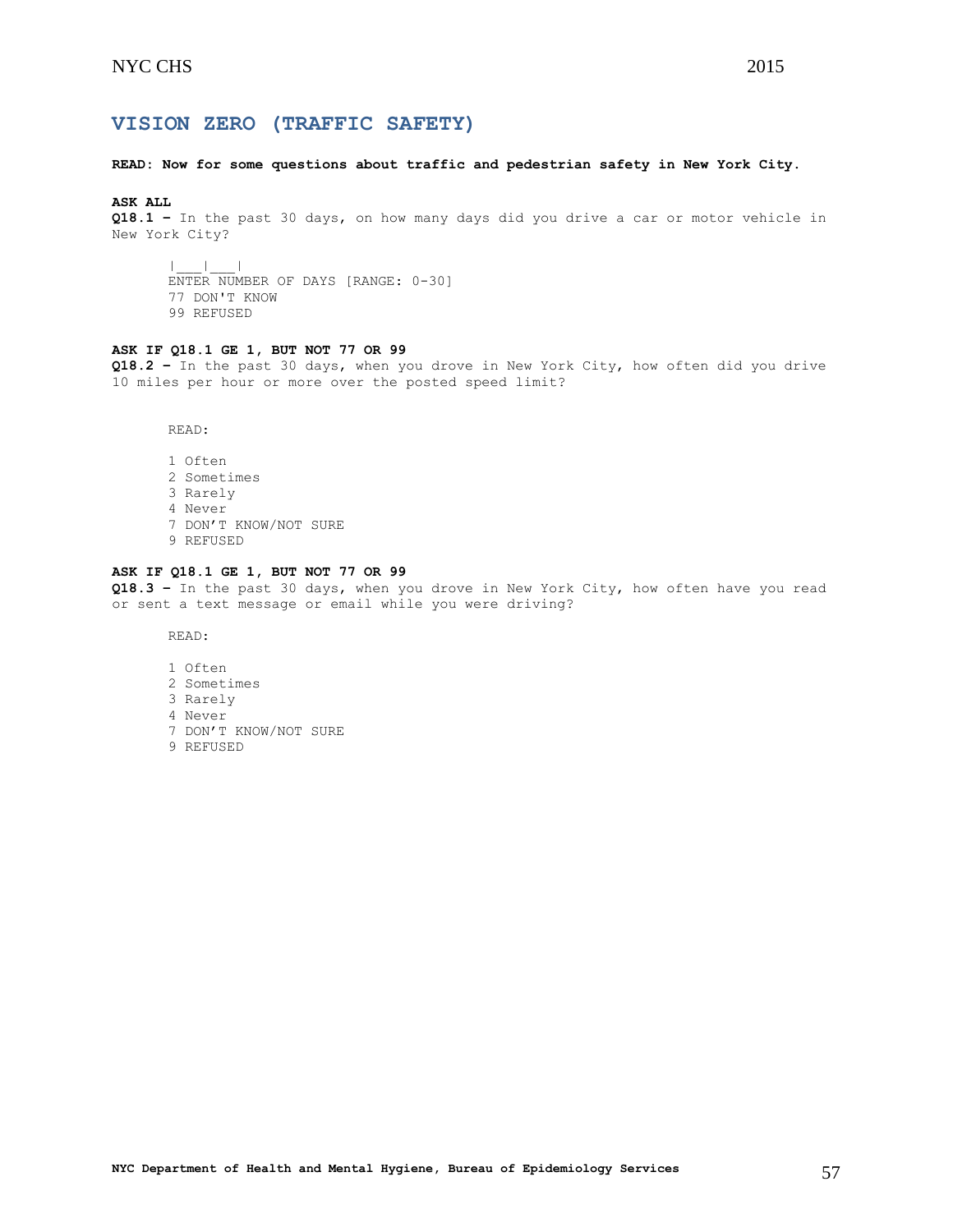<span id="page-57-0"></span>LANDLINE TELEPHONE MODULE QUESTIONS (ASK IF LANDLINE VERSION OR PTYPE=2)

**READ: And now, because this is a telephone survey I need to ask you a few more questions about your telephone usage. These questions are only asked for statistical purposes.**

# **ASK ALL**

**Q19.1 -** Do you have more than one telephone number in your household? Do NOT include cell phones or numbers that are only used by a computer or fax machine.

INTERVIEWER NOTE: Cordless telephones should be counted as landline telephones. Do not include business telephone numbers.

1 YES

- 2 NO
- 7 DON'T KNOW/NOT SURE
- 9 REFUSED

#### **ASK ALL**

**Q19.2 - -** Do you have a cell phone for personal use? Please include cell phones if they are used for any personal use.

1 YES 2 NO 7 DON'T KNOW/NOT SURE 9 REFUSED

## **ASK IF Q19.2=2 Q19.3 -** Do you share a cell phone for personal use with other adults?

1 YES 2 NO 7 DON'T KNOW/NOT SURE 9 REFUSED

### **ASK IF Q19.2 OR Q19.3 = 1**

**Q19.4 -** Of all of the phone calls that you receive, are…(Read List)

1 all or almost all calls received on cell phones, 2 some received on cell phones and some received on land lines, or 3 very few or none on cell phones. 7 DON'T KNOW/NOT SURE

9 REFUSED

END LANDLINE TELEPHONE MODULE QUESTIONS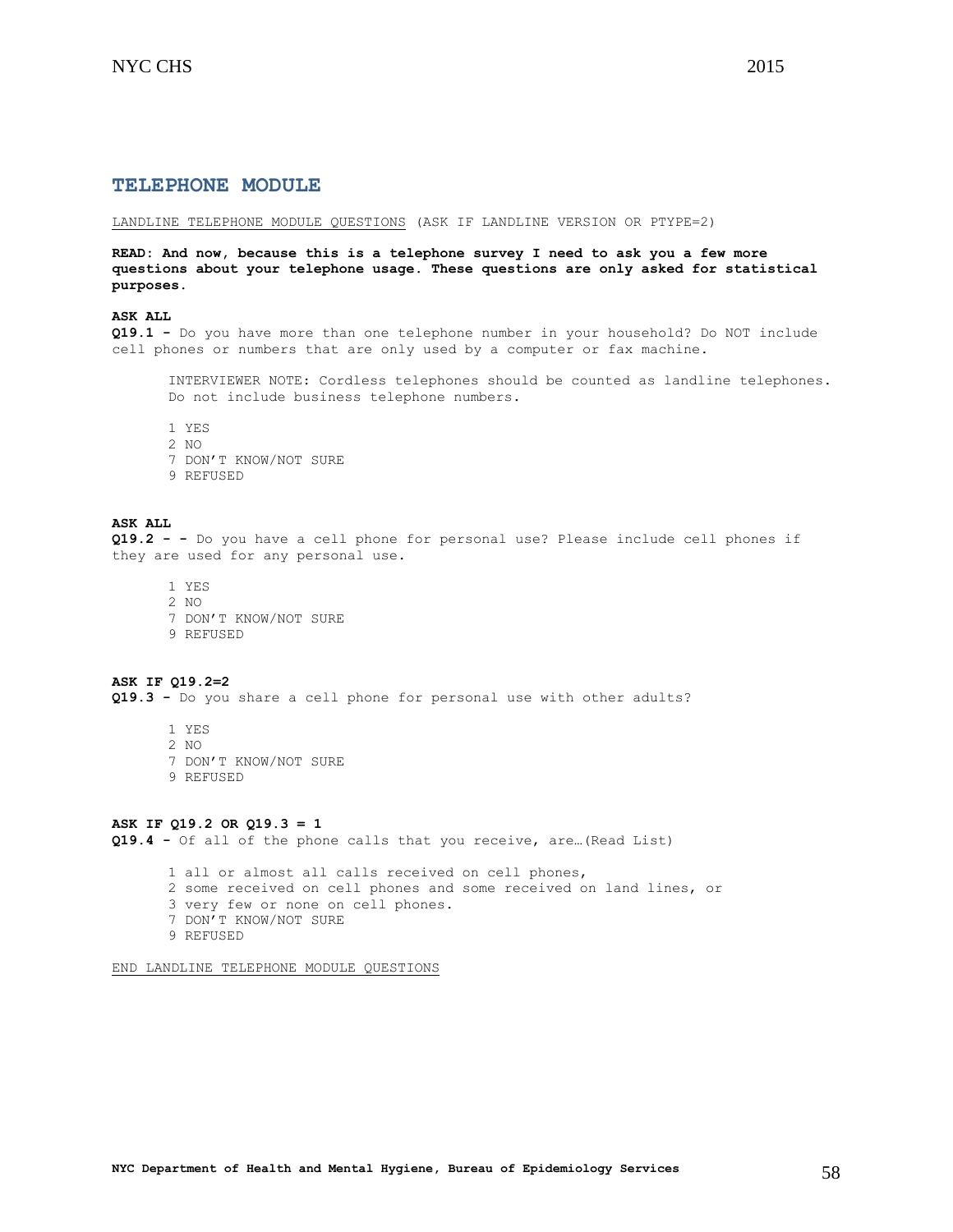CELL PHONE TELEPHONE MODULE QUESTIONS (ASK IF CELL VERSION, PTYPE=1 AND QLANDLINE=1)

**READ:** And now, because this is a cell phone survey I need to ask you about your cell phone usage for statistical purposes.

**ASK IF QLANDLINE=1 CQ19.1** Of all of the phone calls that you receive, are…(Read List)

1 all or almost all calls received on cell phones,

- 2 some received on cell phones and some received on land lines, or
- 3 very few or none on cell phones.
- 7 DON'T KNOW/NOT SURE
- 9 REFUSED

END CELL PHONE TELEPHONE MODULE QUESTIONS